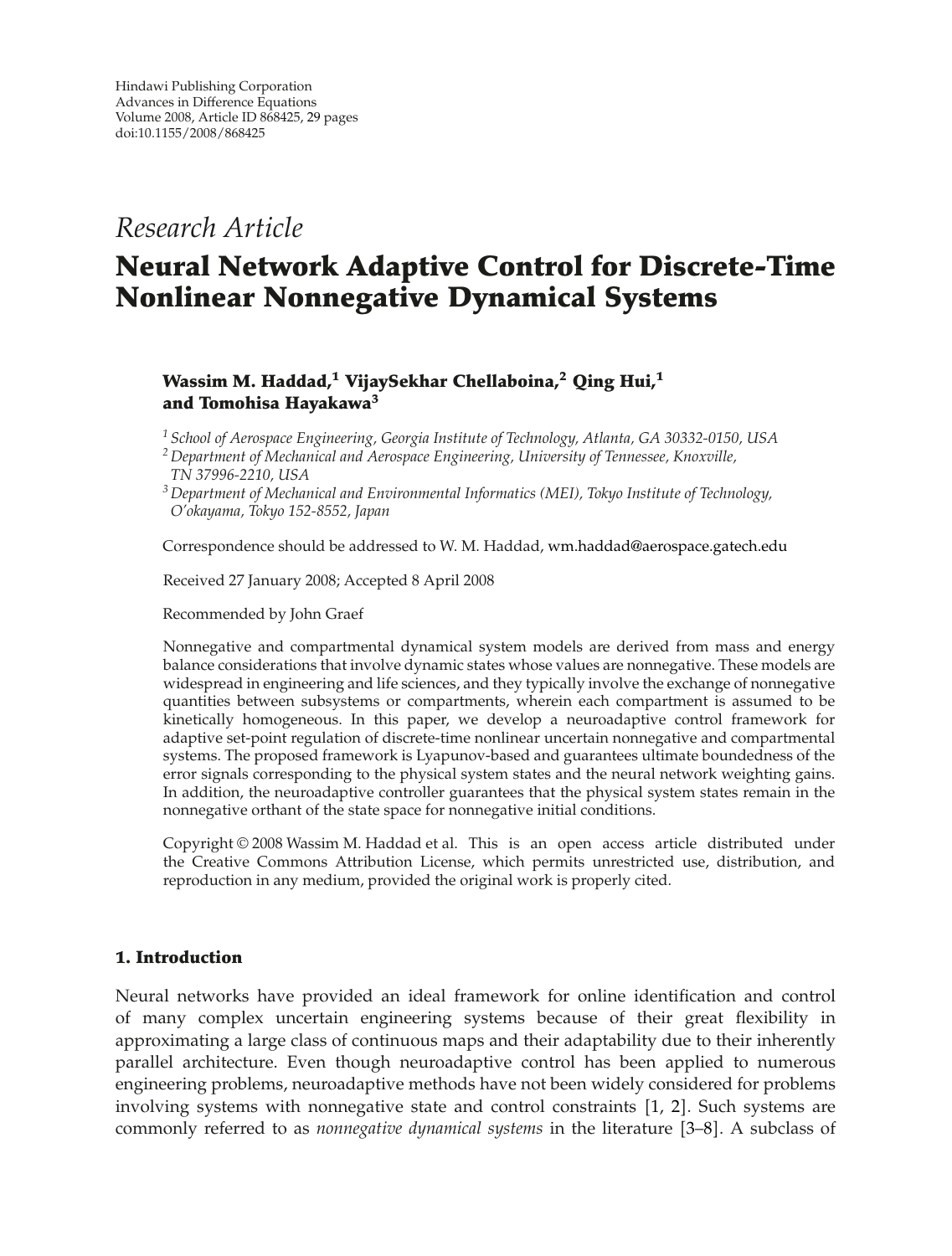nonnegative dynamical systems are *compartmental systems* [8-18]. Compartmental systems involve dynamical models that are characterized by conservation laws (e.g., mass and energy) capturing the exchange of material between coupled macroscopic subsystems known as compartments. The range of applications of nonnegative systems and compartmental systems includes pharmacological systems, queuing systems, stochastic systems (whose state variables represent probabilities), ecological systems, economic systems, demographic systems, telecommunications systems, and transportation systems, to cite but a few examples. Due to the severe complexities, nonlinearities, and uncertainties inherent in these systems, neural networks provide an ideal framework for online adaptive control because of their parallel processing flexibility and adaptability.

In this paper, we extend the results of  $[2]$  to develop a neuroadaptive control framework for discrete-time nonlinear uncertain nonnegative and compartmental systems. The proposed framework is Lyapunov-based and guarantees ultimate boundedness of the error signals corresponding to the physical system states as well as the neural network weighting gains. The neuroadaptive controllers are constructed *without* requiring knowledge of the system dynamics while guaranteeing that the physical system states remain in the nonnegative orthant of the state space. The proposed neuro control architecture is modular in the sense that if a nominal linear design model is available, the neuroadaptive controller can be augmented to the nominal design to account for system nonlinearities and system uncertainty. Furthermore, since in certain applications of nonnegative and compartmental systems  $(e.g.,$  pharmacological systems for active drug administration) control (source) inputs as well as the system states need to be nonnegative, we also develop neuroadaptive controllers that guarantee the control signal as well as the physical system states remain nonnegative for nonnegative initial conditions.

The contents of the paper are as follows. In Section 2, we provide mathematical preliminaries on nonnegative dynamical systems that are necessary for developing the main results of this paper. In Section 3, we develop *new* Lyapunov-like theorems for partial boundedness and partial ultimate boundedness for nonlinear dynamical systems necessary for obtaining less conservative ultimate bounds for neuroadaptive controllers as compared to ultimate bounds derived using classical boundedness and ultimate boundedness notions. In Section 4, we present our main neuroadaptive control framework for adaptive set-point regulation of nonlinear uncertain nonnegative and compartmental systems. In Section 5, we extend the results of Section 4 to the case where control inputs are constrained to be nonnegative. Finally, in Section 6 we draw some conclusions.

## **2. Mathematical preliminaries**

In this section we introduce notation, several definitions, and some key results concerning linear and nonlinear discrete-time nonnegative dynamical systems [19] that are necessary for developing the main results of this paper. Specifically, for  $x \in \mathbb{R}^n$  we write  $x \geq 0$  (resp.,  $x \gg 0$ ) to indicate that every component of  $x$  is nonnegative (resp., positive). In this case, we say that *x* is *nonnegative* or *positive*, respectively. Likewise,  $A \in \mathbb{R}^{n \times m}$  is *nonnegative* or *positive* if every entry of *A* is nonnegative or positive, respectively, which is written as  $A \geq 0$  or *A >>* 0, respectively. In this paper it is important to distinguish between a square nonnegative (resp., positive) matrix and a nonnegative-definite (resp., positive-definite) matrix. Let  $\overline{R}_{\pm}^n$  and  $\mathbb{R}^n_+$  denote the nonnegative and positive orthants of  $\mathbb{R}^n$ , that is, if  $x \in \mathbb{R}^n$ , then  $x \in \overline{\mathbb{R}}_+^n$  and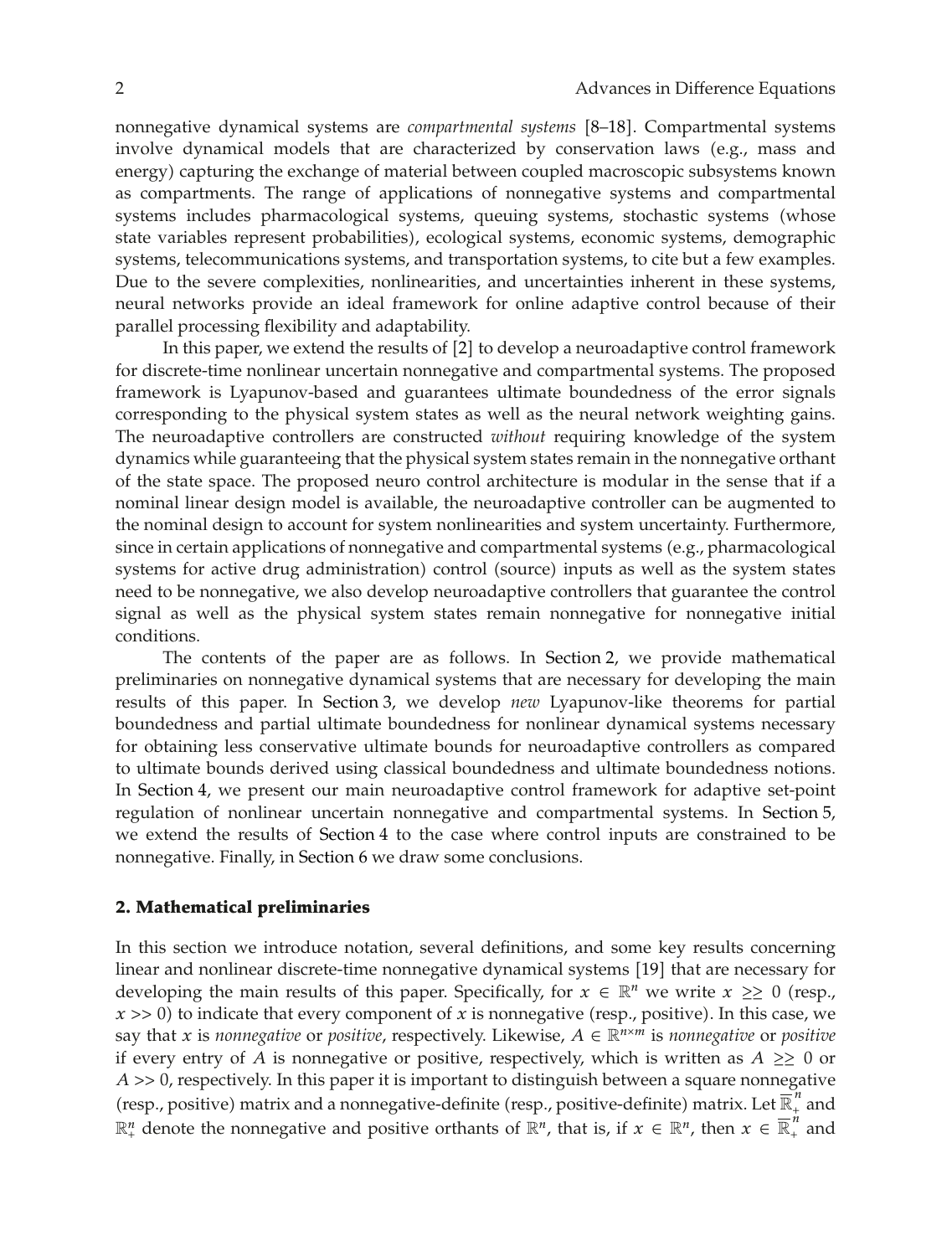*x* ∈  $\mathbb{R}^n_+$  are equivalent, respectively, to *x* ≥≥ 0 and *x* >> 0. Finally, we write  $(\cdot)^T$  to denote transpose, tr(·) for the trace operator,  $\lambda_{min}(\cdot)$  (resp.,  $\lambda_{max}(\cdot)$ ) to denote the minimum (resp., maximum) eigenvalue of a Hermitian matrix,  $\|\cdot\|$  for a vector norm, and  $\overline{\mathbb{Z}}_+$  for the set of all nonnegative integers. The following definition introduces the notion of a nonnegative (resp., positive) function.

*Definition 2.1.* A real function  $u : \overline{\mathbb{Z}}_+ \to \mathbb{R}^m$  is a *nonnegative* (resp., *positive*) function if  $u(k) \ge 0$  $(resp, u(k) \gg 0), k \in \overline{\mathbb{Z}}_+.$ 

The following theorems give necessary and sufficient conditions for asymptotic stability of the discrete-time linear nonnegative dynamical system

$$
x(k+1) = Ax(k), \quad x(0) = x_0, \ k \in \overline{\mathbb{Z}}_+, \tag{2.1}
$$

where  $A \in \mathbb{R}^{n \times n}$  is nonnegative and  $x_0 \in \overline{\mathbb{R}}_+^n$ , using *linear* and *quadratic* Lyapunov functions, respectively.

**Theorem 2.2** (see [19]). Consider the linear dynamical system G given by (2.1) where  $A \in \mathbb{R}^{n \times n}$  is *nonnegative. Then* G *is asymptotically stable if and only if there exist vectors*  $p, r \in \mathbb{R}^n$  *such that*  $p \gg 0$ *and r >>* 0 *satisfy*

$$
p = A^T p + r. \tag{2.2}
$$

**Theorem 2.3** (see [6, 19]). *Consider the linear dynamical system G given by* (2.1) *where*  $A \in \mathbb{R}^{n \times n}$ *is nonnegative. Then* G *is asymptotically stable if and only if there exist a positive diagonal matrix*  $P \in \mathbb{R}^{n \times n}$  *and an*  $n \times n$  *positive-definite matrix*  $R$  *such that* 

$$
P = A^T P A + R. \tag{2.3}
$$

Next, consider the controlled discrete-time linear dynamical system

$$
x(k+1) = Ax(k) + Bu(k), \quad x(0) = x_0, \ k \in \overline{\mathbb{Z}}_+, \tag{2.4}
$$

where

$$
B = \begin{bmatrix} \widehat{B} \\ 0_{(n-m)\times m} \end{bmatrix},
$$
\n(2.5)

*A* ∈  $\mathbb{R}^{n \times n}$  is nonnegative and  $\widehat{B}$  ∈  $\mathbb{R}^{m \times m}$  is nonnegative such that rank  $\widehat{B}$  = *m*. The following theorem shows that discrete-time linear stabilizable nonnegative systems possess asymptotically stable zero dynamics with  $\hat{x} \triangleq [x_1, \ldots, x_m]$  viewed as the output. For the statement of this result let spec(A) denote the spectrum of A let  $\overline{C}$ ,  $\triangleq$  ( $c \in \mathbb{C}$ ) let  $> 1$ ) statement of this result, let spec(*A*) denote the spectrum of *A*, let  $\overline{C}_1 \triangleq \{s \in \overline{C} : |s| \geq 1\}$ , and let *A*  $\in \mathbb{R}^{n \times n}$  in (2.4) be partitioned as

$$
A = \begin{bmatrix} A_{11} & A_{12} \\ A_{21} & A_{22} \end{bmatrix},
$$
 (2.6)

where  $A_{11} \in \mathbb{R}^{m \times m}$ ,  $A_{12} \in \mathbb{R}^{m \times (n-m)}$ ,  $A_{21} \in \mathbb{R}^{(n-m)\times m}$ , and  $A_{22} \in \mathbb{R}^{(n-m)\times (n-m)}$  are nonnegative matrices.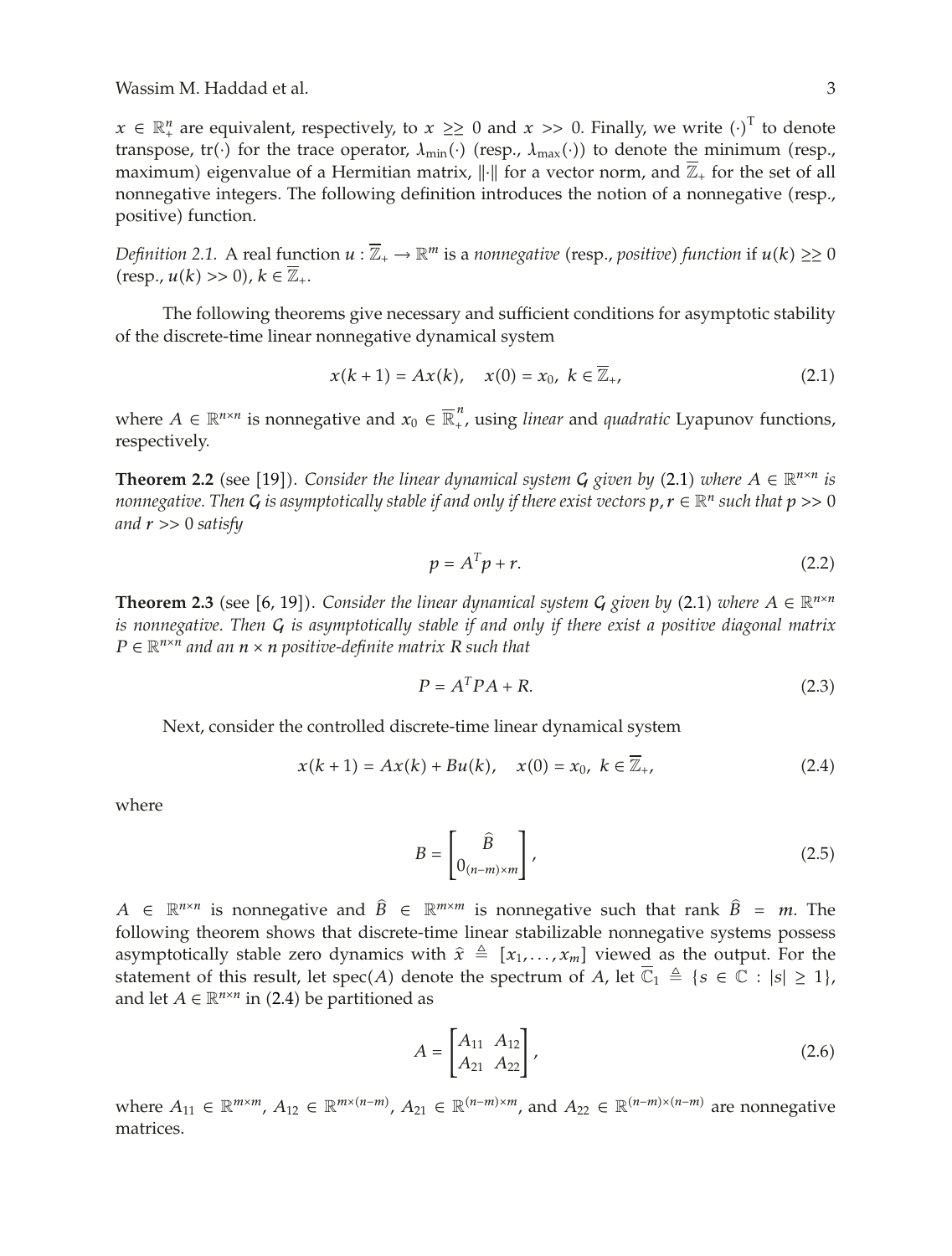**Theorem 2.4.** *Consider the discrete-time linear dynamical system G given by (2.4), where*  $A \in \mathbb{R}^{n \times n}$ *is nonnegative and partitioned as in* (2.6), and  $B \in \mathbb{R}^{n \times m}$  *is nonnegative and is partitioned as in* (2.5) *with rank*  $\widehat{B} = m$ *. Then there exists a gain matrix*  $K \in \mathbb{R}^{m \times n}$  *such that*  $A + BK$  *is nonnegative and asymptotically stable if and only if A*<sup>22</sup> *is asymptotically stable.*

*Proof.* First, let *K* be partitioned as  $K = [K_1, K_2]$ , where  $K_1 \in \mathbb{R}^{m \times m}$  and  $K_2 \in \mathbb{R}^{m \times (n-m)}$ , and note that

$$
(A + BK)^{T} = \begin{bmatrix} (A_{11} + \hat{B}K_{1})^{T} & A_{21}^{T} \\ (A_{12} + \hat{B}K_{2})^{T} & A_{22}^{T} \end{bmatrix}.
$$
 (2.7)

Assume that  $A + BK$  is nonnegative and asymptotically stable, and suppose that, *ad absurdum*, *A*<sup>22</sup> is not asymptotically stable. Then, it follows from Theorem 2.2 that there does not exist a positive vector  $p_2 \in \mathbb{R}^{n-m}_{++}$  such that  $(A_{22}^T - I)p_2 \ll 0$ . Next, since  $A_{12} + \widehat{B}K_2$  is nonnegative it follows that  $(A_{12} + \widehat{B}K_2)^T p_1 \geq 0$  for any positive vector  $p_1 \in \mathbb{R}^m_+$ . Thus, there does not exist a positive vector  $p \triangleq [p_1^T, p_2^T]^T$  such that  $[(A+BK)^T - I]p \ll 0$ , and hence, it follows from Theorem 2.2 that  $A + BK$  is not asymptotically stable leading to a contradiction. Hence,  $A_{22}$ is asymptotically stable. Conversely, suppose that  $A_{22}$  is asymptotically stable. Then taking  $K_1 = \hat{B}^{-1}(A_s - A_{11})$  and  $K_2 = -\hat{B}^{-1}A_{12}$ , where  $A_s$  is nonnegative and asymptotically stable, it follows that  $spec(A + BK) \cap \overline{\mathbb{C}}_1 = [spec(A_s) \cup spec(A_{22})] \cap \overline{\mathbb{C}}_1 = \emptyset$ , and hence, *A* + *BK* is nonnegative and asymptotically stable. □ nonnegative and asymptotically stable.

Next, consider the discrete-time nonlinear dynamical system

$$
x(k+1) = f(x(k)), \quad x(0) = x_0, \ k \in \overline{\mathbb{Z}}_+, \tag{2.8}
$$

where  $x(k) \in \mathcal{D}$ ,  $\mathcal{D}$  is an open subset of  $\mathbb{R}^n$  with  $0 \in \mathcal{D}$ , and  $f : \mathcal{D} \to \mathbb{R}^n$  is continuous on  $\mathcal{D}$ . Recall that the point  $x_e \in \mathcal{D}$  is an *equilibrium point* of (2.8) if  $x_e = f(x_e)$ . Furthermore, a subset  $\mathfrak{D}_c \subseteq \mathfrak{D}$  is an *invariant set* with respect to (2.8) if  $\mathfrak{D}_c$  contains the orbits of all its points. The following definition introduces the notion of nonnegative vector fields [19].

*Definition 2.5.* Let  $f = [f_1, \ldots, f_n]^T : \mathfrak{D} \to \mathbb{R}^n$ , where  $\mathfrak{D}$  is an open subset of  $\mathbb{R}^n$  that contains  $\overline{\mathbb{R}}_+^n$ . Then *f* is *nonnegative with respect to*  $\hat{x} \triangleq [x_1, \ldots, x_m]^T$ ,  $m \le n$ , if  $f_i(x) \ge 0$  for all  $i = 1, \ldots, m$ , and  $\sum_{n=1}^{\infty} \sum_{i=1}^{n} f_i(x)$  $x \in \overline{\mathbb{R}}_+^n$ . *f* is *nonnegative* if  $f_i(x) \ge 0$  for all  $i = 1, ..., n$ , and  $x \in \overline{\mathbb{R}}_+^n$ .

Note that if  $f(x) = Ax$ , where  $A \in \mathbb{R}^{n \times n}$ , then f is nonnegative if and only if A is nonnegative [19].

**Proposition 2.6** (see [19]). *Suppose*  $\overline{\mathbb{R}}_+^n \subset \mathfrak{D}$ . Then  $\overline{\mathbb{R}}_+^n$  is an invariant set with respect to (2.8) if and only if  $f : \mathfrak{D} \to \mathbb{P}^n$  is nonnegative. *only if*  $f : \mathfrak{D} \to \mathbb{R}^n$  *is nonnegative.* 

In this paper, we consider controlled discrete-time nonlinear dynamical systems of the form

$$
x(k+1) = f(x(k)) + G(x(k))u(k), \quad x(0) = x_0, \ k \in \overline{\mathbb{Z}}_+, \tag{2.9}
$$

where  $x(k) \in \mathbb{R}^n$ ,  $k \in \mathbb{Z}_+$ ,  $u(k) \in \mathbb{R}^m$ ,  $k \in \mathbb{Z}_+$ ,  $f: \mathbb{R}^n \to \mathbb{R}^n$  is continuous and satisfies  $f(0) = 0$ , and  $G : \mathbb{R}^n \to \mathbb{R}^{n \times m}$  is continuous.

The following definition and proposition are needed for the main results of the paper.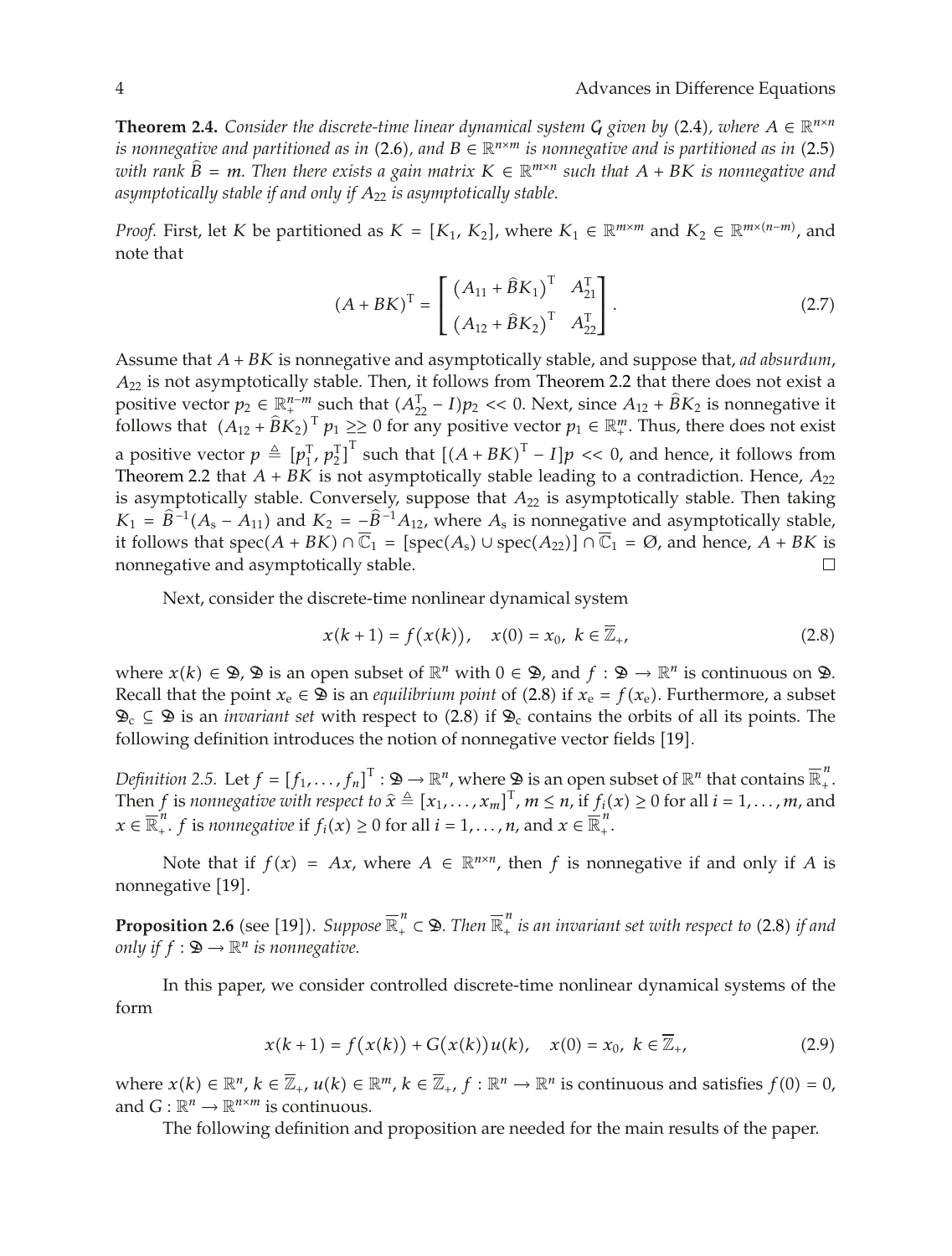*Definition 2.7.* The discrete-time nonlinear dynamical system given by 2.9 is *nonnegative* if for every  $x(0) \in \overline{\mathbb{R}}_+^n$  and  $u(k) \geq 0$ ,  $k \in \overline{\mathbb{Z}}_+$ , the solution  $x(k)$ ,  $k \in \overline{\mathbb{Z}}_+$ , to (2.9) is nonnegative.

**Proposition 2.8** (see [19]). The discrete-time nonlinear dynamical system given by (2.9) is *nonnegative if*  $f(x) \ge 0$  *and*  $G(x) \ge 0$ ,  $x \in \overline{\mathbb{R}}_+^n$ .

It follows from Proposition 2.8 that a nonnegative input signal *G* $(x(k))u(k)$ ,  $k \in \overline{\mathbb{Z}}_+$ , is sufficient to guarantee the nonnegativity of the state of  $(2.9)$ .

Next, we present a time-varying extension to Proposition 2.8 needed for the main theorems of this paper. Specifically, we consider the time-varying system

$$
x(k+1) = f(k, x(k)) + G(x(k))u(k), \quad x(k_0) = x_0, \ k \ge k_0,
$$
 (2.10)

where  $f : \overline{\mathbb{Z}}_+ \times \mathbb{R}^n \to \mathbb{R}^n$  is continuous in *k* and  $x$  on  $\overline{\mathbb{Z}}_+ \times \mathbb{R}^n$  and  $f(k,0) = 0$ ,  $k \in \overline{\mathbb{Z}}_+$ , and  $G: \mathbb{R}^n \to \mathbb{R}^{n \times m}$  is continuous. For the following result, the definition of nonnegativity holds with  $(2.9)$  replaced by  $(2.10)$ .

**Proposition 2.9.** Consider the time-varying discrete-time dynamical system (2.10) where  $f(k, \cdot)$  :  $\mathbb{R}^n \to \mathbb{R}^n$  *is continuous on*  $\mathbb{R}^n$  *for all*  $k \in \mathbb{Z}_+$  *and*  $f(\cdot, x) : \mathbb{Z}_+ \to \mathbb{R}^n$  *is continuous on*  $\mathbb{Z}_+$  *for all*  $x \in \mathbb{R}^n$ *. If for every*  $k \in \mathbb{Z}_+$ ,  $f(k, \cdot) : \mathbb{R}^n \to \mathbb{R}^n$  *is nonnegative and*  $G : \mathbb{R}^n \to \mathbb{R}^{n \times m}$  *is nonnegative, then the solution*  $x(k)$ ,  $k \geq k_0$ , to (2.10) *is nonnegative.* 

*Proof.* The result is a direct consequence of Proposition 2.8 by equivalently representing the time-varying discrete-time system (2.10) as an autonomous discrete-time nonlinear system by appending another state to represent time. Specifically, defining  $y(k - k_0) \triangleq x(k)$  and  $y_{n+1}(k - k_0)$  $(k_0) \triangleq k$ , it follows that the solution  $x(k)$ ,  $k \geq k_0$ , to (2.10) can be equivalently characterized by the solution  $y(\kappa)$ ,  $\kappa \ge 0$ , where  $\kappa \triangleq k - k_0$ , to the discrete-time nonlinear autonomous system

$$
y(\kappa + 1) = f(y_{n+1}(\kappa), y(\kappa)) + G(y(\kappa))\hat{u}(\kappa), \quad y(0) = y_0, \ \kappa \ge 0,
$$
 (2.11)

$$
y_{n+1}(\kappa+1) = y_{n+1}(\kappa) + 1, \quad y_{n+1}(0) = k_0,
$$
\n(2.12)

where  $\hat{u}(\kappa) \triangleq u(\kappa + k_0)$ . Now, since  $y_i(\kappa) \geq 0$ ,  $\kappa \geq 0$ , for  $i = 1, ..., n + 1$ , and  $G(x(\kappa))\hat{u}(\kappa) \geq 0$ , the result is a direct consequence of Proposition 2.8 the result is a direct consequence of Proposition 2.8.

# **3. Partial boundedness and partial ultimate boundedness**

In this section, we present Lyapunov-like theorems for *partial boundedness* and *partial ultimate boundedness* of discrete-time nonlinear dynamical systems. These notions allow us to develop less conservative ultimate bounds for neuroadaptive controllers as compared to ultimate bounds derived using classical boundedness and ultimate boundedness notions. Specifically, consider the discrete-time nonlinear autonomous interconnected dynamical system

$$
x_1(k+1) = f_1(x_1(k), x_2(k)), \quad x_1(0) = x_{10}, \ k \in \overline{\mathbb{Z}}_+, \tag{3.1}
$$

$$
x_2(k+1) = f_2(x_1(k), x_2(k)), \quad x_2(0) = x_{20}, \tag{3.2}
$$

where  $x_1 \in \mathcal{D}, \mathcal{D} \subseteq \mathbb{R}^{n_1}$  is an open set such that  $0 \in \mathcal{D}, x_2 \in \mathbb{R}^{n_2}, f_1 : \mathcal{D} \times \mathbb{R}^{n_2} \to \mathbb{R}^{n_1}$  is such that, for every  $x_2 \in \mathbb{R}^{n_2}$ ,  $f_1(0, x_2) = 0$  and  $f_1(\cdot, x_2)$  is continuous in  $x_1$ , and  $f_2 : \mathfrak{D} \times \mathbb{R}^{n_2} \to \mathbb{R}^{n_2}$ is continuous. Note that under the above assumptions the solution  $(x_1(k), x_2(k))$  to (3.1) and (3.2) exists and is unique over  $\overline{\mathbb{Z}}_+$ .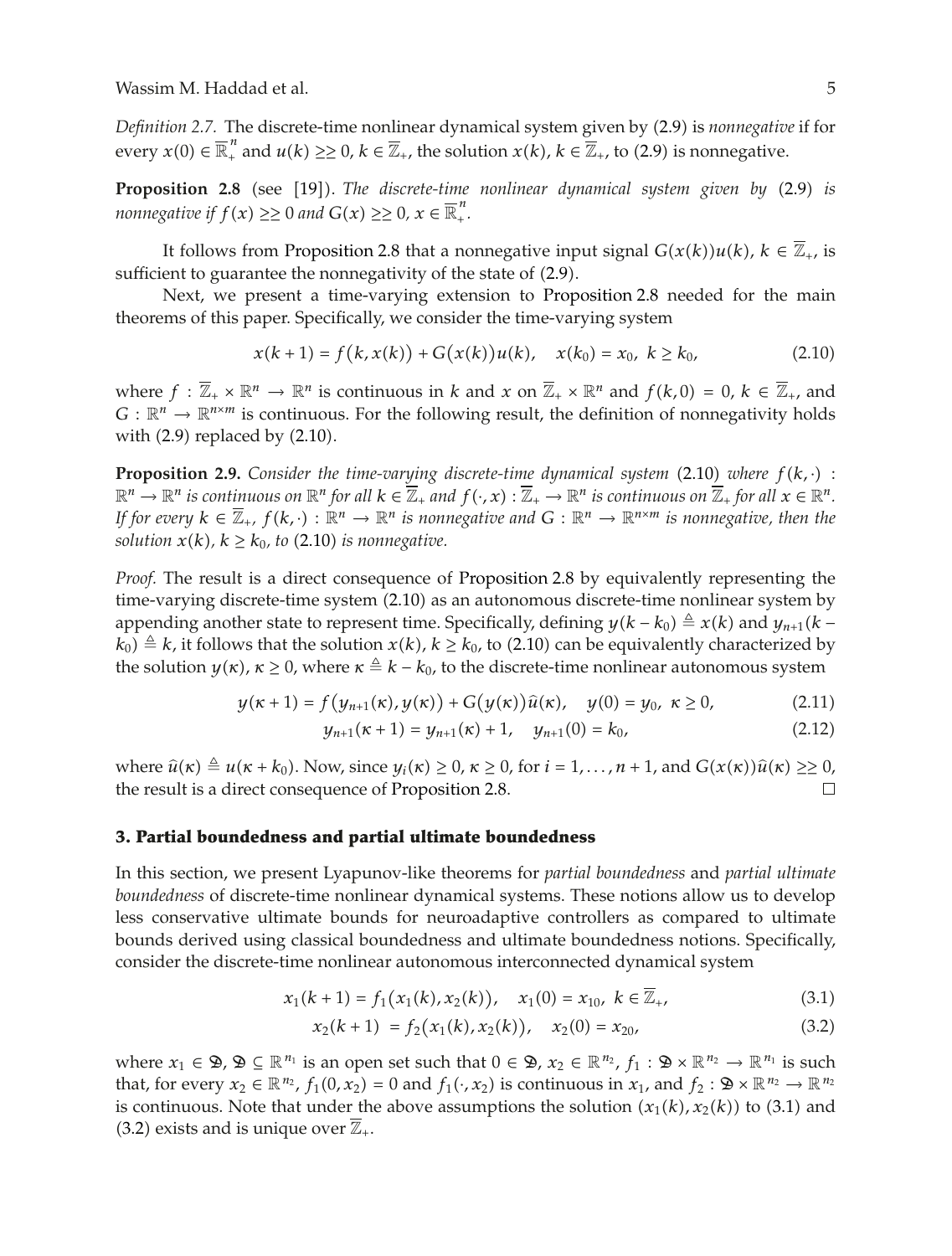*Definition 3.1* (see  $[20]$ ). (i) The discrete-time nonlinear dynamical system  $(3.1)$  and  $(3.2)$  is *bounded with respect to*  $x_1$  *uniformly in*  $x_{20}$  if there exists  $\gamma > 0$  such that, for every  $\delta \in (0, \gamma)$ , there exists  $\varepsilon = \varepsilon(\delta) > 0$  such that  $||x_{10}|| < \delta$  implies  $||x_1(k)|| < \varepsilon$  for all  $k \in \mathbb{Z}_+$ . The discrete-time nonlinear dynamical system (3.1) and (3.2) is *globally bounded with respect to*  $x_1$  *uniformly in*  $x_{20}$ if, for every  $\delta \in (0, \infty)$ , there exists  $\varepsilon = \varepsilon(\delta) > 0$  such that  $||x_{10}|| < \delta$  implies  $||x_1(k)|| < \varepsilon$  for all  $k \in \mathbb{Z}_+$ .

(ii) The discrete-time nonlinear dynamical system  $(3.1)$  and  $(3.2)$  is *ultimately bounded with respect to*  $x_1$  *uniformly in*  $x_{20}$  *with ultimate bound*  $\varepsilon$  if there exists  $\gamma > 0$  such that, for every  $\delta \in (0, \gamma)$ , there exists  $K = K(\delta, \varepsilon) > 0$  such that  $||x_{10}|| < \delta$  implies  $||x_1(k)|| < \varepsilon$ ,  $k \geq K$ . The discrete-time nonlinear dynamical system 3.1 and 3.2 is *globally ultimately bounded with respect to*  $x_1$  *uniformly in*  $x_{20}$  *with ultimate bound*  $\varepsilon$  if, for every  $\delta \in (0, \infty)$ , there exists K =  $K(\delta, \varepsilon) > 0$  such that  $||x_{10}|| < \delta$  implies  $||x_1(k)|| < \varepsilon$ ,  $k \geq K$ .

Note that if a discrete-time nonlinear dynamical system is globally bounded with respect to  $x_1$  uniformly in  $x_{20}$ , then there exists  $\varepsilon > 0$ , such that it is (globally) ultimately bounded with respect to  $x_1$  uniformly in  $x_{20}$  with an ultimate bound  $\varepsilon$ . Conversely, if a discretetime nonlinear dynamical system is (globally) ultimately bounded with respect to  $x_1$  uniformly in  $x_{20}$  with an ultimate bound  $\varepsilon$ , then it is (globally) bounded with respect to  $x_1$  uniformly in *x*20. The following results present Lyapunov-like theorems for boundedness and ultimate boundedness for discrete-time nonlinear systems. For these results define  $\Delta V(x_1, x_2) \triangleq$ *V*(*f*(*x*<sub>1</sub>*, x*<sub>2</sub>)) − *V*(*x*<sub>1</sub>*, x*<sub>2</sub>), where *f*(*x*<sub>1</sub>*, x*<sub>2</sub>)  $\triangleq$  [*f*<sub>1</sub><sup>T</sup>(*x*<sub>1</sub>*, x*<sub>2</sub>), *f*<sub>2</sub><sup>T</sup>(*x*<sub>1</sub>*, x*<sub>2</sub>)]<sup>T</sup> and *V* :  $\mathfrak{D} \times \mathbb{R}^{n_2} \to \mathbb{R}$ is a given continuous function. Furthermore, let  $\mathcal{B}_{\delta}(x)$ ,  $x \in \mathbb{R}^n$ ,  $\delta > 0$ , denote the open ball centered at *x* with radius *δ* and let  $\mathcal{B}_{\delta}(x)$  denote the closure of  $\mathcal{B}_{\delta}(x)$ , and recall the definitions of class- $K$ , class- $K_{\infty}$ , and class- $K\mathcal{L}$  functions [20].

**Theorem 3.2.** *Consider the discrete-time nonlinear dynamical system* 3.1 *and* 3.2*. Assume that there exist a continuous function*  $V : \mathfrak{D} \times \mathbb{R}^{n_2} \to \mathbb{R}$  *and class-K functions*  $\alpha(\cdot)$  *and*  $\beta(\cdot)$  *such that* 

$$
\alpha(\|x_1\|) \le V(x_1, x_2) \le \beta(\|x_1\|), \quad x_1 \in \mathfrak{D}, x_2 \in \mathbb{R}^{n_2}, \tag{3.3}
$$

$$
\Delta V(x_1, x_2) \le 0, \quad x_1 \in \mathfrak{D}, \ \|x_1\| > \mu, \ x_2 \in \mathbb{R}^{n_2}, \tag{3.4}
$$

*where*  $\mu > 0$  *is such that*  $\mathcal{B}_{\alpha^{-1}(\beta(\mu))}(0) \subset \mathfrak{D}$ *. Furthermore, assume that*  $\sup_{(x_1, x_2) \in \overline{\mathcal{B}}_{\mu}(0) \times \mathbb{R}^{n_2}} V(f(x_1, x_2))$ *exists. Then the discrete-time nonlinear dynamical system*  $(3.1)$  *and*  $(3.2)$  *is bounded with respect to*  $x_1$ *uniformly in*  $x_{20}$ *. Furthermore, for every*  $\delta \in (0, \gamma)$ *,*  $x_{10} \in \overline{B}_\delta(0)$  *implies that*  $||x_1(k)|| \leq \varepsilon$ *,*  $k \in \overline{\mathbb{Z}}_+$ *, where*

$$
\varepsilon = \varepsilon(\delta) \triangleq \alpha^{-1} \left( \max \left\{ \eta, \beta(\delta) \right\} \right),\tag{3.5}
$$

 $\eta \geq \max{\{\beta(\mu), \sup_{(x_1, x_2) \in \overline{B}_{\mu}(0) \times \mathbb{R}^{n_2}} V(f(x_1, x_2))\}} = \max{\{\beta(\mu), \sup_{(x_1, x_2) \in \overline{B}_{\mu}(0) \times \mathbb{R}^{n_2}} (V(x_1, x_2) + \overline{B}_{\mu}(0) \times \mathbb{R}^{n_2})\}}$  $\Delta V(x_1, x_2)$ }, and  $\gamma \triangleq \sup\{r > 0 : B_{\alpha^{-1}(\beta(r))}(0) \subset \mathfrak{B}\}\.$  If, in addition,  $\mathfrak{B} = \mathbb{R}^{n_1}$  and  $\alpha(\cdot)$  is a class- $\mathcal{K}_{\infty}$ *function, then the discrete-time nonlinear dynamical system* (3.1) and (3.2) *is globally bounded with respect to*  $x_1$  *uniformly in*  $x_{20}$  *and for every*  $x_{10} \in \mathbb{R}^{n_1}$ ,  $||x_1(k)|| \leq \varepsilon$ ,  $k \in \mathbb{Z}_+$ , where  $\varepsilon$  *is given by* (3.5) *with*  $\delta = ||x_{10}||$ .

*Proof.* See [20, page 786].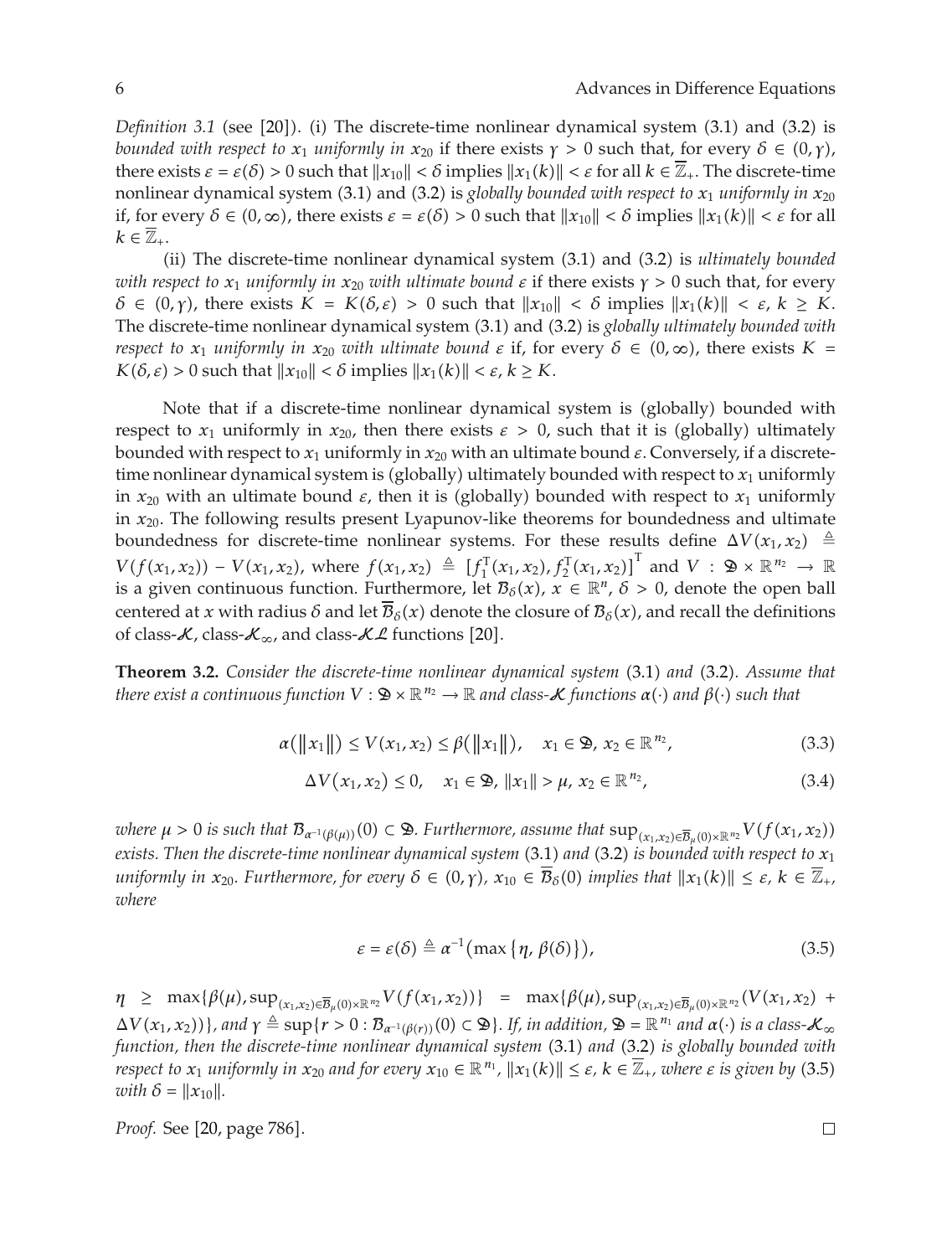**Theorem 3.3.** *Consider the discrete-time nonlinear dynamical system* 3.1 *and* 3.2*. Assume there exist a continuous function*  $V : \mathfrak{D} \times \mathbb{R}^{n_2} \to \mathbb{R}$  *and class-K functions*  $\alpha(\cdot)$  *and*  $\beta(\cdot)$  *such that* (3.3) *holds. Furthermore, assume that there exists a continuous function*  $W : \mathfrak{D} \to \mathbb{R}$  *such that*  $W(x_1) > 0$ *,*  $\|x_1\| > \mu$ , and

$$
\Delta V(x_1, x_2) \le -W(x_1), \quad x_1 \in \mathfrak{B}, \, \|x_1\| > \mu, \, x_2 \in \mathbb{R}^{n_2}, \tag{3.6}
$$

*where*  $\mu > 0$  *is such that*  $\mathcal{B}_{\alpha^{-1}(\beta(\mu))}(0) \subset \mathfrak{D}$ . Finally, assume  $\sup_{(x_1, x_2) \in \overline{\mathcal{B}}_{\mu}(0) \times \mathbb{R}^{n_2}} V(f(x_1, x_2))$  exists. *Then the nonlinear dynamical system* (3.1), (3.2) *is ultimately bounded with respect to*  $x_1$  *uniformly in*  $x_{20}$  *with ultimate bound*  $\varepsilon \triangleq \alpha^{-1}(\eta)$ , *where*  $\eta > \max{\{\beta(\mu), \sup_{(x_1, x_2) \in \overline{B}_\mu(0) \times \mathbb{R}^{n_2}} V(f(x_1, x_2))\}}$  $\max{\{\beta(\mu), \sup_{(x_1, x_2) \in \overline{B}_\mu(0) \times \mathbb{R}^{n_2}} (V(x_1, x_2) + \Delta V(x_1, x_2))\}}$ . Furthermore,  $\limsup_{k \to \infty} ||x_1(k)|| \leq$  $\alpha^{-1}(\eta)$ . If, in addition,  $\mathfrak{D} = \mathbb{R}^n$  and  $\alpha(\cdot)$  is a class- $\mathcal{K}_{\infty}$  function, then the nonlinear dynamical system  $(3.1)$  and  $(3.2)$  is globally ultimately bounded with respect to  $x_1$  uniformly in  $x_{20}$  with ultimate bound *ε.*

*Proof.* See [20, page 787].

The following result on ultimate boundedness of interconnected systems is needed for the main theorems in this paper. For this result, recall the definition of input-to-state stability given in  $[21]$ .

**Proposition 3.4.** *Consider the discrete-time nonlinear interconnected dynamical system* (3.1) *and*  $(3.2)$ *. If*  $(3.2)$  *is input-to-state stable with*  $x_1$  *viewed as the input and*  $(3.1)$  *and*  $(3.2)$  *are ultimately bounded with respect to*  $x_1$  *uniformly in*  $x_{20}$ *, then the solution*  $(x_1(k), x_2(k))$ *,*  $k \in \mathbb{Z}_+$ *, of the interconnected dynamical system* (3.1)-(3.2), *is ultimately bounded.* 

*Proof.* Since system  $(3.1)-(3.2)$  is ultimately bounded with respect to  $x_1$  (uniformly in  $x_{20}$ ), there exist positive constants  $\varepsilon$  and  $K = K(\delta, \varepsilon)$  such that  $||x_1(k)|| < \varepsilon$ ,  $k \ge K$ . Furthermore, since (3.2) is input-to-state stable with  $x_1$  viewed as the input, it follows that  $x_2(K)$  is finite, and hence, there exist a class- $KL$  function  $\eta(\cdot, \cdot)$  and a class- $K$  function  $\gamma(\cdot)$  such that

$$
||x_2(k)|| \le \eta(||x_2(K)||, k - K) + \gamma \Big( \max_{K \le i \le k} ||x_1(i)|| \Big) < \eta(||x_2(K)||, k - K) + \gamma(\varepsilon) \le \eta(||x_2(K)||, 0) + \gamma(\varepsilon), \quad k \ge K,
$$
 (3.7)

which proves that the solution  $(x_1(k), x_2(k))$ ,  $k \in \overline{\mathbb{Z}}_+$  to (3.1) and (3.2) is ultimately bounded.

# **4. Neuroadaptive control for discrete-time nonlinear nonnegative uncertain systems**

In this section, we consider the problem of characterizing neuroadaptive feedback control laws for discrete-time nonlinear nonnegative and compartmental uncertain dynamical systems to achieve *set-point* regulation in the nonnegative orthant. Specifically, consider the controlled discrete-time nonlinear uncertain dynamical system  $G$  given by

$$
x(k+1) = f_x(x(k), z(k)) + G(x(k), z(k))u(k), \quad x(0) = x_0, \ k \in \overline{\mathbb{Z}}_+, \tag{4.1}
$$

$$
z(k+1) = f_z(x(k), z(k)), \quad z(0) = z_0,
$$
\n(4.2)

 $\Box$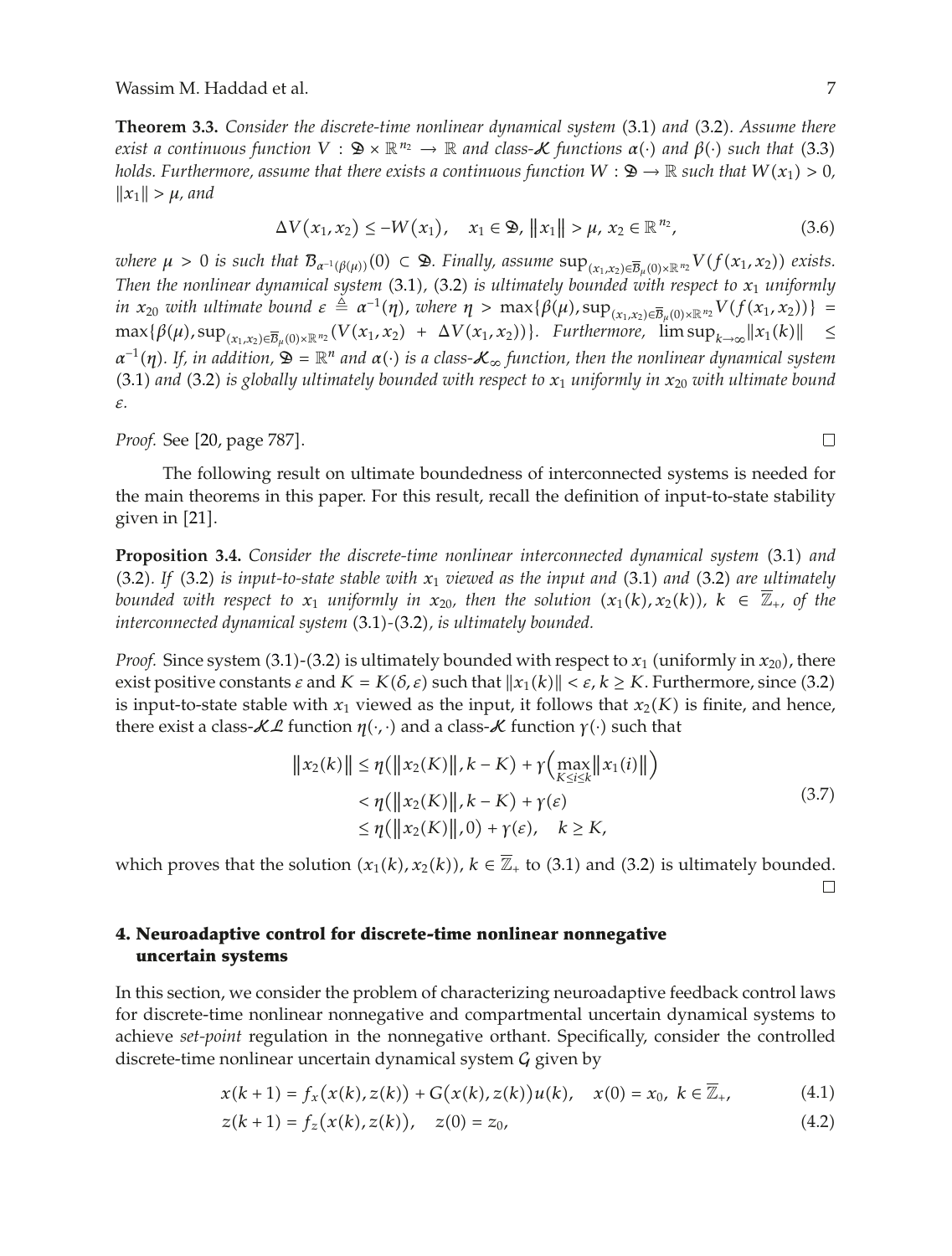where  $x(k) \in \mathbb{R}^{n_x}$ ,  $k \in \overline{\mathbb{Z}}_+$ , and  $z(k) \in \mathbb{R}^{n_z}$ ,  $k \in \overline{\mathbb{Z}}_+$ , are the state vectors,  $u(k) \in \mathbb{R}^m$ ,  $k \in \overline{\mathbb{Z}}_+$ , is the control input,  $f_x : \mathbb{R}^{n_x} \times \mathbb{R}^{n_z} \to \mathbb{R}^{n_x}$  is nonnegative with respect to *x* but otherwise unknown and satisfies  $f_x(0, z) = 0$ ,  $z \in \mathbb{R}^{n_z}$ ,  $f_z : \mathbb{R}^{n_x} \times \mathbb{R}^{n_z} \to \mathbb{R}^{n_z}$  is nonnegative with respect to *z* but otherwise unknown and satisfies  $f_z(x, 0) = 0$ ,  $x \in \mathbb{R}^{n_x}$ , and  $G : \mathbb{R}^{n_x} \times \mathbb{R}^{n_z} \to \mathbb{R}^{n_x \times m}$  is a known nonnegative input matrix function. Here, we assume that we have *m* control inputs so that the input matrix function is given by

$$
G(x,z) = \begin{bmatrix} B_{\rm u}G_{\rm n}(x,z) \\ 0_{(n-m)\times m} \end{bmatrix},
$$
\n(4.3)

where  $B_u = \text{diag}[b_1, \ldots, b_m]$  is a positive diagonal matrix and  $G_n : \mathbb{R}^{n_x} \times \mathbb{R}^{n_z} \to \mathbb{R}^{m \times m}$  is a nonnegative matrix function such that det  $G_n(x, z) \neq 0$ ,  $(x, z) \in \mathbb{R}^{n_x} \times \mathbb{R}^{n_z}$ . The control input  $u(\cdot)$  in (4.1) is restricted to the class of *admissible controls* consisting of measurable functions such that  $u(k) \in \mathbb{R}^m$ ,  $k \in \mathbb{Z}_+$ . In this section, we do not place any restriction on the sign of the control signal and design a neuroadaptive controller that guarantees that the system states remain in the nonnegative orthant of the state space for nonnegative initial conditions and are ultimately bounded in the neighborhood of a desired equilibrium point.

In this paper, we assume that  $f_x(\cdot, \cdot)$  and  $f_z(\cdot, \cdot)$  are unknown functions with  $f_x(\cdot, \cdot)$  given by

$$
f_x(x, z) = Ax + \Delta f(x, z), \qquad (4.4)
$$

where  $A \in \mathbb{R}^{n_x \times n_x}$  is a known nonnegative matrix and  $\Delta f : \mathbb{R}^{n_x} \times \mathbb{R}^{n_z} \to \mathbb{R}^{n_x}$  is an unknown nonnegative function with respect to  $x$  and belongs to the uncertainty set  $\varphi$  given by

$$
\mathcal{F} = \left\{ \Delta f : \mathbb{R}^{n_x} \times \mathbb{R}^{n_z} \to \mathbb{R}^{n_x} : \Delta f(x, z) = B\delta(x, z), (x, z) \in \mathbb{R}^{n_x} \times \mathbb{R}^{n_z} \right\},\tag{4.5}
$$

where  $B \triangleq [B_u, 0_{m \times (n-m)}]^T$  and  $\delta : \mathbb{R}^{n_x} \times \mathbb{R}^{n_z} \to \mathbb{R}^m$  is an uncertain continuous function such that  $\delta(x, z)$  is nonnegative with respect to *x*. Furthermore, we assume that for a given  $x_e \in \mathbb{R}^{n_x}$ there exist  $z_e \in \overline{\mathbb{R}}_+^{n_z}$  and  $u_e \in \overline{\mathbb{R}}_+^m$  such that

$$
x_{e} = Ax_{e} + \Delta f(x_{e}, z_{e}) + G(x_{e}, z_{e})u_{e}, \qquad (4.6)
$$

$$
z_{\rm e} = f_z(x_{\rm e}, z_{\rm e}).\tag{4.7}
$$

In addition, we assume that (4.2) is input-to-state stable at  $z(k) \equiv z_e$  with  $x(k) - x_e$  viewed as the input, that is, there exist a class- $\mathcal{KL}$  function  $\eta(\cdot,\cdot)$  and a class- $\mathcal{K}$  function  $\gamma(\cdot)$  such that

$$
||z(k) - z_e|| \le \eta(||z_0 - z_e||, k) + \gamma \Big( \max_{0 \le i \le k} ||x(i) - x_e|| \Big), \quad k \ge 0,
$$
\n(4.8)

where  $\lVert \cdot \rVert$  denotes the Euclidean vector norm. Unless otherwise stated, henceforth we use  $\lVert \cdot \rVert$ to denote the Euclidean vector norm. Note that  $(x_e, z_e) \in \mathbb{R}_+^{n_x} \times \overline{\mathbb{R}}_+^{n_z}$  is an equilibrium point of (4.1) and (4.2) if and only if there exists  $u_e \in \overline{\mathbb{R}}_+^m$  such that (4.6) and (4.7) hold.

Furthermore, we assume that, for a given  $\varepsilon_i^* > 0$ , the *i*th component of the vector function  $\delta(x, z) - \delta(x_e, z_e) - G_n(x_e, z_e)u_e$  can be approximated over a compact set  $\mathfrak{D}_{cx} \times \mathfrak{D}_{cz} \subset \overline{\mathbb{R}}_+^{n_x} \times \overline{\mathbb{R}}_+^{n_z}$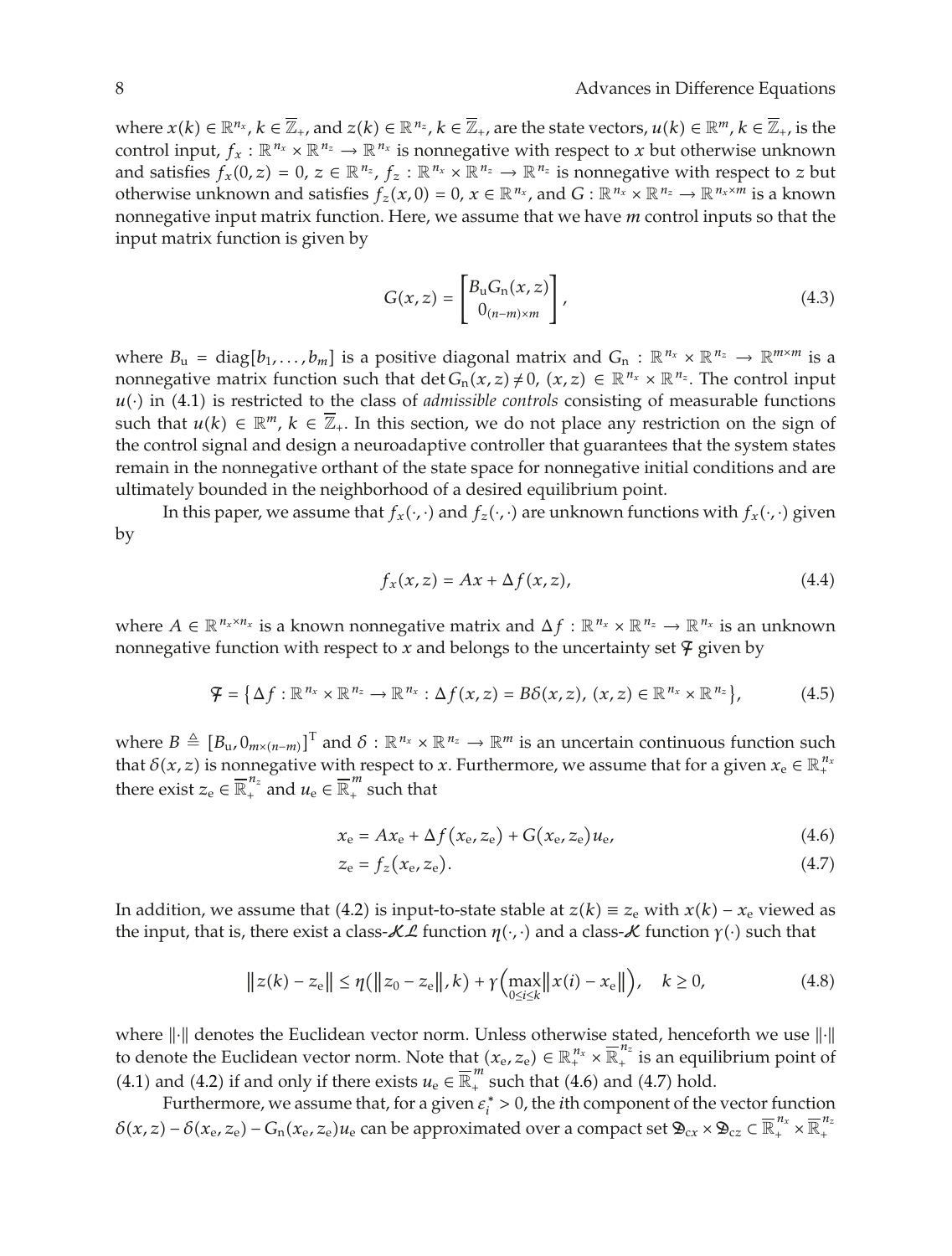by a linear in the parameters neural network up to a desired accuracy so that for  $i = 1, \ldots, m$ , there exists  $\varepsilon_i(\cdot,\cdot)$  such that  $|\varepsilon_i(x,z)| < \varepsilon_i^*$ ,  $(x,z) \in \mathfrak{D}_{cx} \times \mathfrak{D}_{cz}$ , and

$$
\delta_i(x, z) - \delta_i(x_e, z_e) - \left[G_n(x_e, z_e)u_e\right]_i = W_i^{\mathrm{T}}\sigma_i(x, z) + \varepsilon_i(x, z), \quad (x, z) \in \mathfrak{D}_{cx} \times \mathfrak{D}_{cz}, \tag{4.9}
$$

where  $W_i \in \mathbb{R}^{s_i}$ ,  $i = 1, ..., m$ , are optimal *unknown* (constant) weights that minimize the approximation error over  $\mathfrak{D}_{cx} \times \mathfrak{D}_{cz}$ ,  $\sigma_i : \mathbb{R}^{n_x} \times \mathbb{R}^{n_z} \to \mathbb{R}^{s_i}$ ,  $i = 1,...,m$ , are a set of basis functions such that each component of  $\sigma_i(\cdot,\cdot)$  takes values between 0 and 1,  $\varepsilon_i : \mathbb{R}^{n_x} \times \mathbb{R}^{n_z} \to \mathbb{R}$ ,  $i = 1, \ldots, m$ , are the modeling errors, and  $||W_i|| \leq w_i^*$ , where  $w_i^*$ ,  $i = 1, \ldots, m$ , are bounds for the optimal weights  $W_i$ ,  $i = 1, \ldots, m$ .

Since  $f_x(\cdot, \cdot)$  is continuous, we can choose  $\sigma_i(\cdot, \cdot)$ ,  $i = 1, \ldots, m$ , from a linear space  $\mathcal{K}$  of continuous functions that forms an algebra and separates points in  $\mathcal{D}_{cx} \times \mathcal{D}_{cz}$ . In this case, it follows from the Stone-Weierstrass theorem [22, page 212] that  $\chi$  is a dense subset of the set of continuous functions on  $\mathcal{D}_{cx} \times \mathcal{D}_{cz}$ . Now, as is the case in the standard neuroadaptive control literature [23], we can construct the signal  $u_{ad_i} = \widehat{W}_i^T \sigma_i(x, z)$  involving the estimates of the optimal weights as our adaptive control signal. However, even though  $W_i^{\mathsf{T}}\sigma_i(x, z)$ ,  $i = 1, ..., m$ , provides adaptive cancellation of the system uncertainty, it does not necessarily guarantee that the state trajectory of the closed-loop system remains in the nonnegative orthant of the state space for nonnegative initial conditions.

To ensure nonnegativity of the closed-loop plant states, the adaptive control signal is assumed to be of the form  $\widehat{W}_i^T \widehat{\sigma}_i(x, z, \widehat{W}_i)$ ,  $i = 1, \ldots, m$ , where  $\widehat{\sigma}_i : \mathbb{R}^{n_x} \times \mathbb{R}^{n_z} \times \mathbb{R}^{s_i} \to \mathbb{R}^{s_i}$  is such that such a surprise that  $\widehat{\sigma}_i^T$ that each component of  $\hat{\sigma}_i(\cdot,\cdot,\cdot)$  takes values between 0 and 1 and  $\hat{\sigma}_{i(i)}(x, z, \hat{W}_i) = 0$ , whenever  $\widehat{W}_{i(j)} > 0$  for all  $i = 1, ..., m$ ,  $j = 1, ..., s_i$ , where  $\widehat{\sigma}_{i(j)}(\cdot, \cdot, \cdot)$  and  $\widehat{W}_{i(j)}$  are the *j*th element of  $\hat{\sigma}_i(\cdot,\cdot,\cdot)$  and  $\hat{W}_i$ , respectively. This set of functions do not generate an algebra in  $\chi$ , and hence, if used as an approximator for  $\delta_i(\cdot, \cdot)$ ,  $i = 1, \ldots, m$ , will generate additional conservatism in the ultimate bound guarantees provided by the neural network controller. In particular, since each component of  $\sigma_i(\cdot, \cdot)$  and  $\hat{\sigma}_i(\cdot, \cdot, \cdot)$  takes values between 0 and 1, it follows that

$$
\left\|\sigma_i(x,z)-\widehat{\sigma}_i(x,z,\widehat{W}_i)\right\| \leq \sqrt{s_i}, \quad (x,z,\widehat{W}_i) \in \mathfrak{B}_{cx} \times \mathfrak{B}_{cz} \times \mathbb{R}^{s_i}, \ i=1,\ldots,m. \tag{4.10}
$$

This upper bound is used in the proof of Theorem 4.1 below.

For the remainder of the paper we assume that there exists a gain matrix  $K \in \mathbb{R}^{m \times n_x}$  such that  $A + BK$  is nonnegative and asymptotically stable, where  $A$  and  $B$  have the forms of (2.6) and (2.5), respectively. Now, partitioning the state in (4.1) as  $x = [x_1^T, x_2^T]^T$ , where  $x_1 \in \mathbb{R}^m$  and  $x_2 \in \mathbb{R}^{n_x - m}$ , and using (4.3), it follows that (4.1) and (4.2) can be written as

$$
x_1(k+1) = A_{11}x_1(k) + A_{12}x_2(k) + \Delta f(x_1(k), x_2(k), z(k)) + B_u G_n(x_1(k), x_2(k), z(k))u(k),
$$
  

$$
x_1(0) = x_{10}, \quad k \in \overline{\mathbb{Z}}_+,
$$

 $(4.11)$ 

$$
x_2(k+1) = A_{21}x_1(k) + A_{22}x_2(k), \quad x_2(0) = x_{20}, \tag{4.12}
$$

$$
z(k+1) = f_z(x_1(k), x_2(k), z(k)), \quad z(0) = z_0.
$$
 (4.13)

Thus, since  $A + BK$  is nonnegative and asymptotically stable, it follows from Theorem 2.4 that the solution  $x_2(k) \equiv x_{2e} \in \mathbb{R}_+^{n_x-m}$  of (4.12) with  $x_1(k) \equiv x_{1e} \in \mathbb{R}_+^m$ , where  $x_{1e}$  and  $x_{2e}$  satisfy  $x_{2e} = A_{21}x_{1e} + A_{22}x_{2e}$ , is globally exponentially stable, and hence, (4.12) is input-to-state stable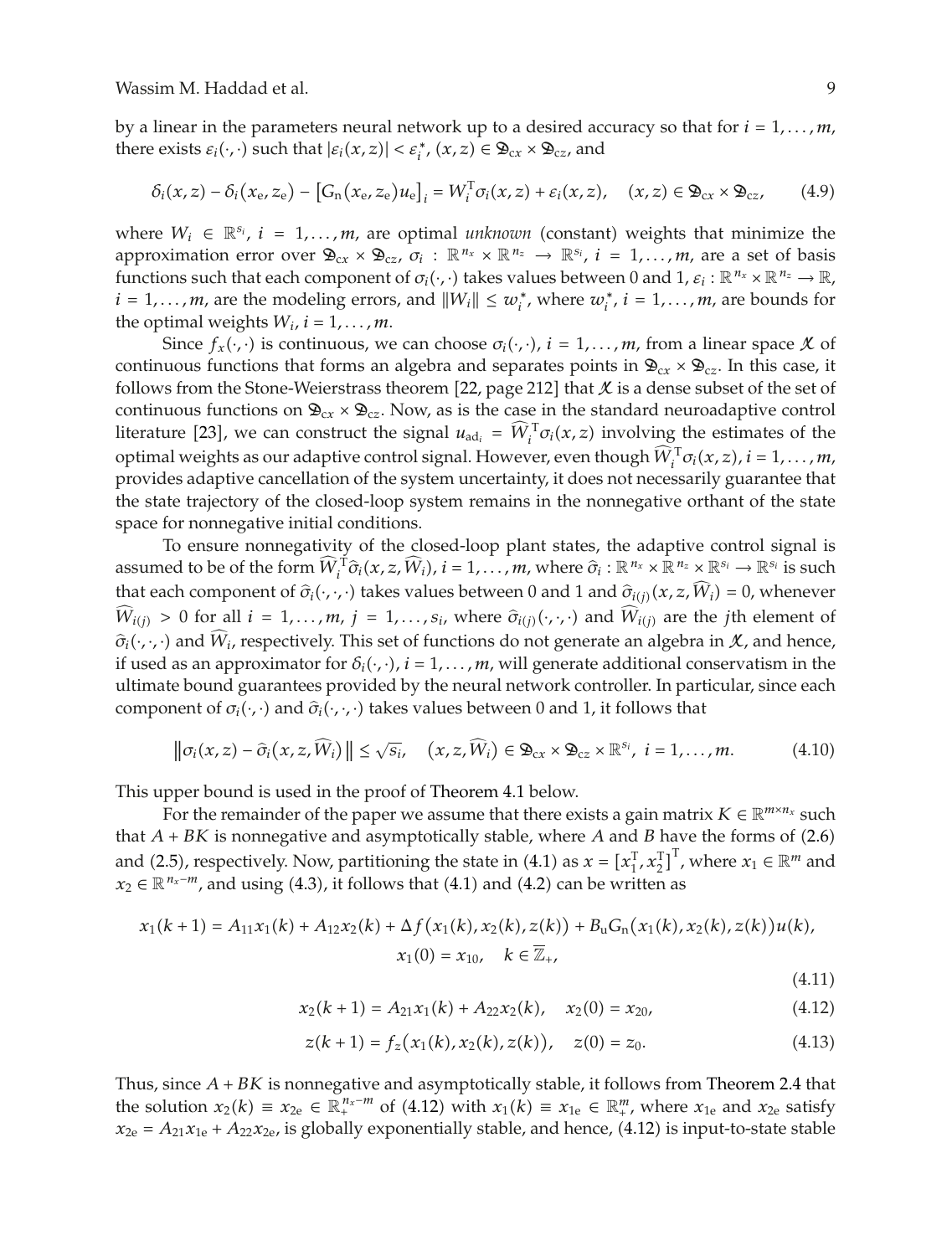at  $x_2(k) \equiv x_{2e}$  with  $x_1(k) - x_{1e}$  viewed as the input. Thus, in this paper we assume that the dynamics (4.12) can be included in (4.2) so that  $n_x = m$ . In this case, the input matrix (4.3) is given by

$$
G(x,z) = BuGn(x,z)
$$
\n(4.14)

so that  $B = B_u$ . Now, for a given desired set point  $(x_e, z_e) \in \mathbb{R}_+^{n_x} \times \overline{\mathbb{R}}_+^{n_z}$  and for some  $\epsilon_1, \epsilon_2 > 0$ , our aim is to design a control input  $u(k)$ ,  $k \in \mathbb{Z}_+$ , such that  $||x(k) - x_{e}|| < \epsilon_1$  and  $||z(k) - z_{e}|| < \epsilon_2$ for all  $k \ge K$ , where  $K \in \overline{\mathbb{Z}}_+$ , and  $x(k) \ge 0$  and  $z(k) \ge 0$ ,  $k \in \overline{\mathbb{Z}}_+$ , for all  $(x_0, z_0) \in \overline{\mathbb{R}}_+^{n_x} \times \overline{\mathbb{R}}_+^{n_z}$ . However, since in many applications of nonnegative systems and, in particular, compartmental systems, it is often necessary to regulate a subset of the nonnegative state variables which usually include a central compartment, here we only require that  $|x(k) - x_e| < \epsilon_1$ ,  $k \ge K$ .

**Theorem 4.1.** *Consider the discrete-time nonlinear uncertain dynamical system* <sup>G</sup> *given by* 4.1 *and* (4.2) where  $f_x(\cdot, \cdot)$  and  $G(\cdot, \cdot)$  are given by (4.4) and (4.14), respectively,  $f_x(\cdot, \cdot)$  is nonnegative with *respect to*  $x$ *,*  $f_z(\cdot, \cdot)$  *is nonnegative with respect to*  $z$ *, and*  $\Delta f(\cdot, \cdot)$  *is nonnegative with respect to*  $x$  *and belongs to*  $\mathcal{F}$ *. For a given*  $x_e \in \mathbb{R}^{n_x}$  assume there exist nonnegative vectors  $z_e \in \overline{\mathbb{R}}^{n_z}$  and  $u_e \in \overline{\mathbb{R}}^{n_x}$ *such that* (4.6) *and* (4.7) *hold. Furthermore, assume that* (4.2) *is input-to-state stable at*  $z(k) = z_e$ *with*  $x(k) - x_e$  *viewed as the input. Finally, let*  $K \in \mathbb{R}^{n_x \times n_x}$  *be such that* −*K is nonnegative and*  $A_{\rm s} \triangleq A + B_{\rm u} K$  is nonnegative and asymptotically stable. Then the neuroadaptive feedback control law

$$
u(k) = G_n^{-1}(x(k), z(k)) \left[ K(x(k) - x_e) - \widehat{W}^{\mathrm{T}}(k) \widehat{\sigma}(x(k), z(k), \widehat{W}(k)) \right],
$$
 (4.15)

*where*

$$
\widehat{W}(k) \triangleq \text{block-diag}[\widehat{W}_1(k), \ldots, \widehat{W}_{n_x}(k)], \qquad (4.16)
$$

 $\widehat{W}_i(k) \in \mathbb{R}^{s_i}, k \in \overline{\mathbb{Z}}_+, i = 1, ..., n_x$ , and  $\widehat{\sigma}(x, z, \widehat{W}) \triangleq [\widehat{\sigma}_1^{\mathrm{T}}(x, z, \widehat{W}_1), ..., \widehat{\sigma}_{n_x}^{\mathrm{T}}(x, z, \widehat{W}_{n_x})]^{\mathrm{T}}$  with  $\hat{\sigma}_{i(j)}(x, z, \widehat{W}_i) = 0$  whenever  $\widehat{W}_{i(j)} > 0$ ,  $i = 1, \ldots, n_x$ ,  $j = 1, \ldots, s_i$ ,—with update law

$$
\widehat{W}_i(k+1) = \widehat{W}_i(k) + \frac{q_i \|P^{1/2}(x(k) - x_e)\|}{1 + \|P^{1/2}(x(k) - x_e)\|^2} \left[\widetilde{e}_i(k)\widehat{\sigma}_i(x(k), z(k), \widehat{W}_i(k)) - \gamma_i \widehat{W}_i(k)\right],
$$
\n
$$
\widehat{W}_i(0) = \widehat{W}_{i0}, \quad i = 1, \dots, n_x,
$$
\n(4.17)

 $where\ P \triangleq \text{diag}[p_1,\ldots,p_{n_\text{x}}]>0$  satisfies

$$
P = A_s^{\mathrm{T}} P A_s + R \tag{4.18}
$$

*for positive definite*  $R \in \mathbb{R}^{n_x \times n_x}$ ,  $q_i$  *and*  $\gamma_i$  *are positive constants satisfying*  $b_i q_i s_i < 2$  *and*  $q_i \gamma_i \leq 1$ ,  $i = 1, ..., n_x$ , and  $\tilde{e}(k) \triangleq x(k+1) - x_e - A_s(x(k) - x_e) = [\tilde{e}_1(k), \tilde{e}_2(k), ..., \tilde{e}_{n_x}(k)]^T$ —guarantees that<br>these victors are interestingly interesting set  $\Omega$ ,  $\overline{\mathbb{R}}^{n_x}$ ,  $\overline{\mathbb{R}}^{n_x}$ ,  $\overline{\mathbb{R}}^{n_x}$ ,  $\overline{\mathbb{R}}^{n_x}$ ,  $\$ *there exists a positively invariant set*  $\mathfrak{D}_{\alpha} \subset \overline{\mathbb{R}}_+^{n_x} \times \overline{\mathbb{R}}_+^{n_z} \times \mathbb{R}^{s \times n_x}$  such that  $(\underline{x}_{e}, \overline{z}_{e}, W) \in \mathfrak{D}_{\alpha}$ , where  $W \triangleq$ block-diag[ $W_1, \ldots, W_{n_x}$ ], and the solution  $(x(k), z(k), \widehat{W}(k))$ ,  $k \in \overline{\mathbb{Z}}_+$ , of the closed-loop system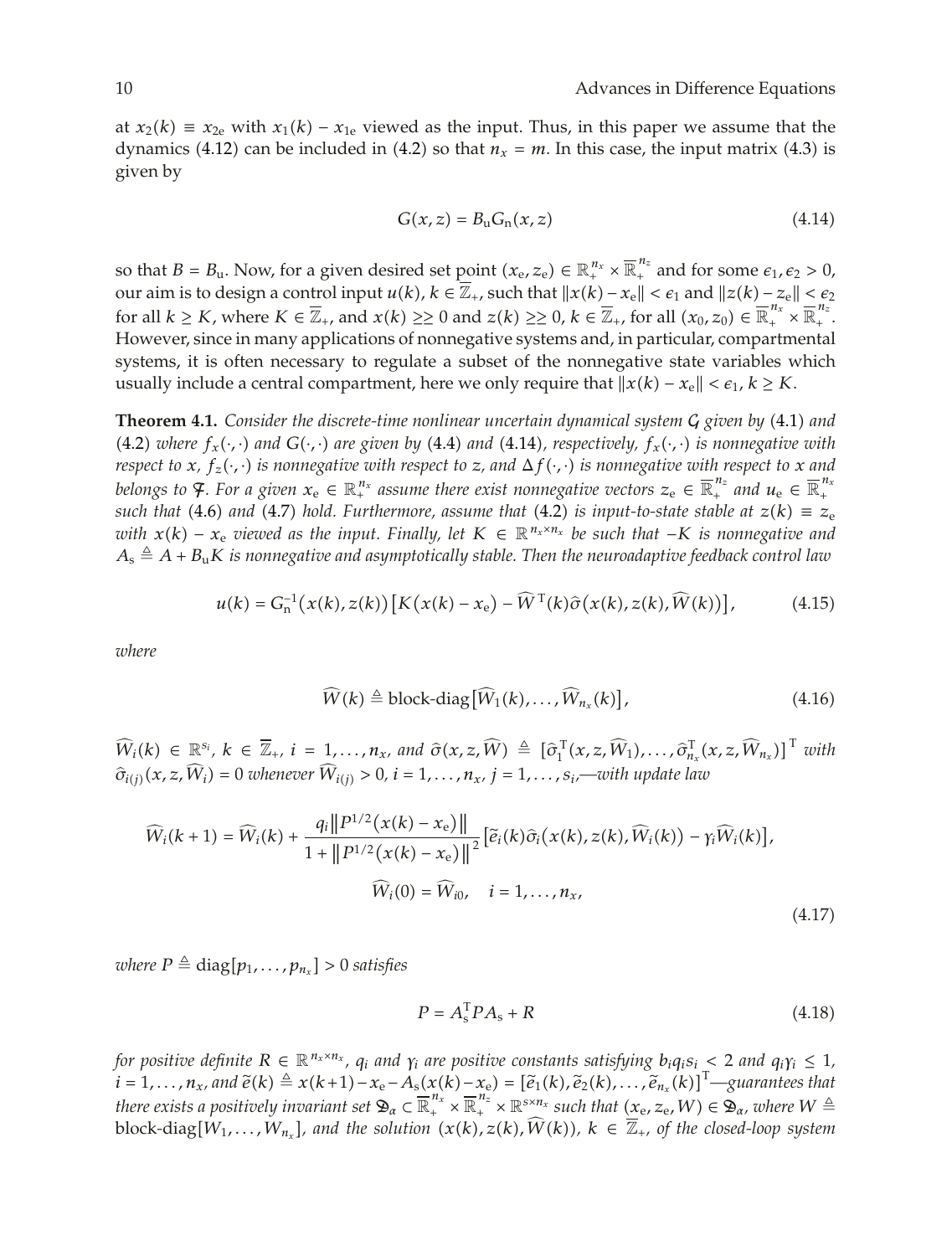

**Figure 1:** Block diagram of the closed-loop system.

*given by* (4.1), (4.2), (4.15), and (4.17) *is ultimately bounded for all*  $(x(0), z(0), \widehat{W}(0)) \in \mathcal{D}_{\alpha}$  *with ultimate bound*  $||P^{1/2}(x(k) - x_e)|| < \varepsilon$ ,  $k \in \mathbb{Z}_+$ , where

$$
\varepsilon \triangleq \sqrt{e^{\eta} - 1},
$$
\n
$$
\eta \triangleq \alpha_x^2 + \eta_w + \frac{1}{2} \left( \frac{\alpha}{a} + \beta \right) + 2 \left( 1 + \frac{1}{c} \right) \left( \alpha + \xi \eta_w \right),
$$
\n
$$
\alpha_x \triangleq \max \left\{ \frac{a\beta + \alpha}{a(\mu_1 - c\mu_2)}, \frac{1 + c}{c(2 - a - \xi)} \right\},
$$
\n
$$
\alpha \triangleq \sum_{i=1}^{n_x} p_i b_i^2 \left( \varepsilon_i^* + \sqrt{s_i} w_i^* \right)^2, \quad \beta \triangleq \sum_{i=1}^{n_x} p_i b_i \gamma_i w_i^{*2}, \quad \eta_w > (2 + \xi) \left( \alpha + a\beta \right) / (2a\xi),
$$
\n
$$
(4.20)
$$

 $\mu_1$   $\triangleq$   $\lambda_{\min}(R)/\lambda_{\max}(P)$ ,  $\mu_2$   $\triangleq$   $\lambda_{\max}(A_{\rm s}^{\rm T}PA_{\rm s})/\lambda_{\min}(P)$ ,  $\xi$   $\triangleq$   $\max\{b_1q_1s_1,\ldots,b_{n_x}q_{n_x}s_{n_x}\}$ ,  $\zeta$   $\triangleq$  $\min\{q_1\gamma_1,\ldots,q_{n_x}\gamma_{n_x}\}$ , and a and c are positive constants satisfying  $a < 2-\xi$  and  $c\mu_2 < \mu_1$ , respectively. *Furthermore,*  $x(k) \ge 0$  *and*  $z(k) \ge 0$ ,  $k \in \overline{\mathbb{Z}}_+$ , for all  $(x_0, z_0) \in \overline{\mathbb{R}}_+^{n_x} \times \overline{\mathbb{R}}_+^{n_z}$ .

*Proof.* See Appendix A.

A block diagram showing the neuroadaptive control architecture given in Theorem 4.1 is shown in Figure 1. It is important to note that the adaptive control law  $(4.15)$  and  $(4.17)$ does not require the explicit knowledge of the optimal weighting matrix *W* and constants  $\delta(x_e, z_e)$  and  $u_e$ . All that is required is the existence of the nonnegative vectors  $z_e$  and  $u_e$  such that the equilibrium conditions (4.6), and (4.7) hold. Furthermore, in the case where  $B_u$  = diag[ $b_1, \ldots, b_{n_x}$ ] is an *unknown* positive diagonal matrix but  $b_i \leq b$ ,  $i = 1, \ldots, n_x$ , where *b* is known, we can take the gain matrix *K* to be diagonal so that  $K = diag[k_1, \ldots, k_{n_x}]$ , where  $k_i$  is such that  $-1/b \le k_i < 0$ ,  $i = 1, ..., n_x$ . In this case, taking *A* in (4.4) to be the identity matrix,  $A_s$ is given by  $A_s = \text{diag}[1 + b_1k_1, \ldots, 1 + b_nk_n]$  which is clearly nonnegative and asymptotically stable, and hence, any positive diagonal matrix *P* satisfies (4.18). Finally, it is important to note that the control input signal  $u(k)$ ,  $k \in \mathbb{Z}_+$ , in Theorem 4.1 can be negative depending on the values of  $x(k)$ ,  $k \in \mathbb{Z}_+$ . However, as is required for nonnegative and compartmental dynamical systems the closed-loop plant states remain nonnegative.

Next, we generalize Theorem 4.1 to the case where the input matrix is not necessarily nonnegative. For this result row<sub>*i*</sub></sub> $(K)$  denotes the *i*th row of  $K \in \mathbb{R}^{n_x \times n_x}$ .

 $\Box$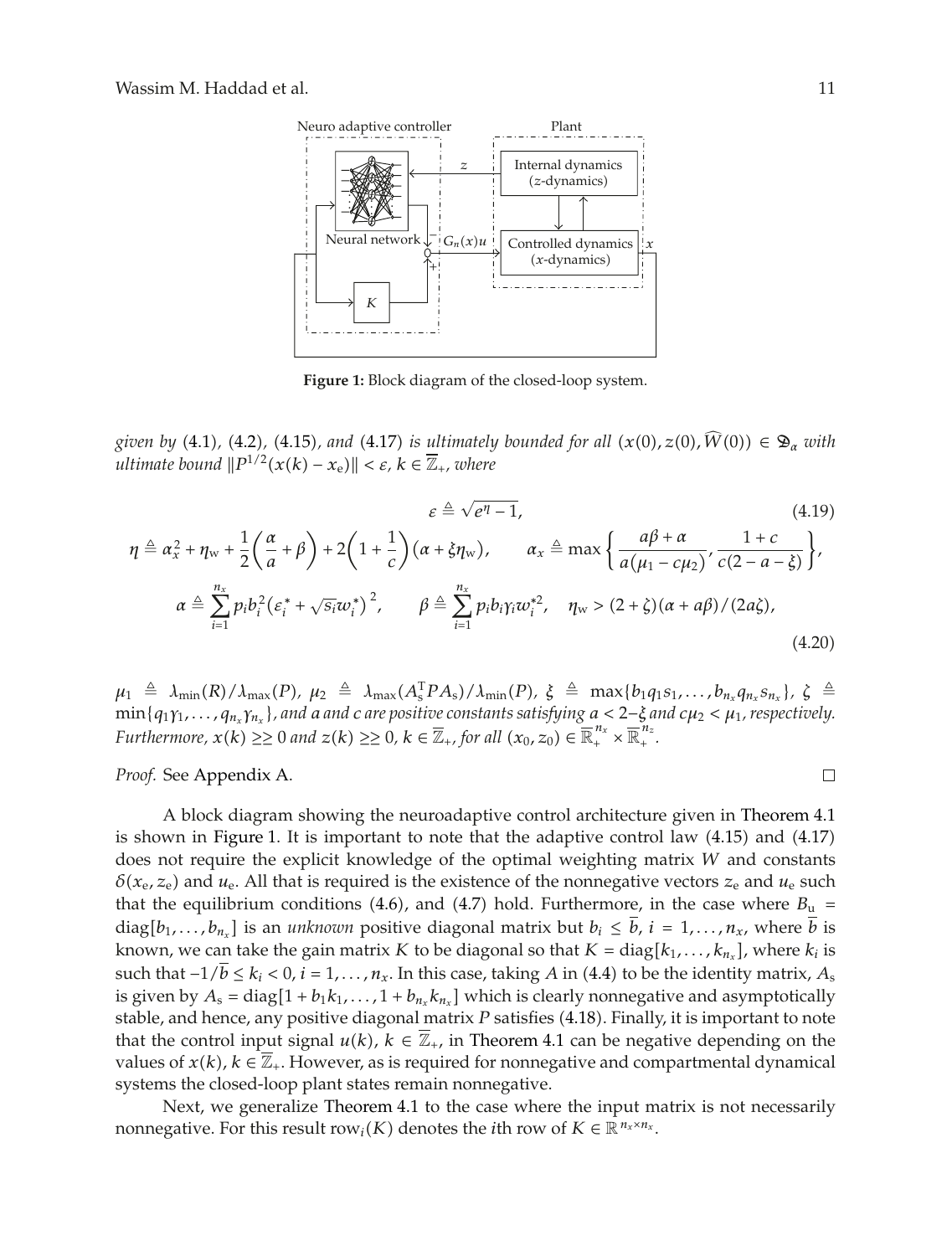**Theorem 4.2.** *Consider the discrete-time nonlinear uncertain dynamical system* <sup>G</sup> *given by* 4.1 *and* (4.2), where  $f_x(\cdot, \cdot)$  and  $G(\cdot, \cdot)$  are given by (4.4) and (4.14), respectively,  $f_x(\cdot, \cdot)$  is nonnegative with *respect to*  $x$ *,*  $f_z(\cdot)$  *is nonnegative with respect to*  $z$ *, and*  $\Delta f(\cdot)$  *is nonnegative with respect to*  $x$  *and belongs to*  $\mathcal{F}$ . For a given  $x_e \in \mathbb{R}_+^{n_x}$ , assume there exist a nonnegative vector  $z_e \in \overline{\mathbb{R}}_+^{n_z}$  and a vector  $u_e \in \mathbb{R}^{n_x}$  *such that* (4.6) *and* (4.7) *hold with*  $f_x(x_e, z_e) \leq x_e$ . *Furthermore, assume that* (4.2) *is input-to-state stable at*  $z(k) ≡ z_e$  *with*  $x(k) − x_e$  *viewed as the input. Finally, let*  $K ∈ \mathbb{R}^{n_x \times n_x}$  *be such that*  $(\text{sgn } b_i) \text{row}_i(K) \leq 0$ ,  $i = 1, ..., n_x$ , and  $A_s \triangleq A + B_u K$  is nonnegative and asymptotically stable. *Then the neuroadaptive feedback control law* (4.15), where  $\widehat{W}(k)$  is given by (4.16) with  $\widehat{W}_i(k) \in \mathbb{R}^{s_i}$  $k \in \overline{\mathbb{Z}}_+, i = 1, ..., n_x$ , and  $\widehat{\sigma}(x, z, \widehat{W}) \triangleq [\widehat{\sigma}_1^{\mathrm{T}}(x, z, \widehat{W}_1), ..., \widehat{\sigma}_{n_x}^{\mathrm{T}}(x, z, \widehat{W}_{n_x})]^{\mathrm{T}}$  with  $\widehat{\sigma}_{i(j)}(x, z, \widehat{W}_i) = 0$ *whenever*  $\widehat{W}_{i(j)} > 0$ ,  $i = 1, \ldots, n_x$ ,  $j = 1, \ldots, s_i$ *,—with update law* 

$$
\widehat{W}_{i}(k+1) = \widehat{W}_{i}(k) + \frac{q_{i}||P^{1/2}(x(k) - x_{e})||}{1 + ||P^{1/2}(x(k) - x_{e})||^{2}} \left[ (\text{sgn } b_{i}) \widetilde{e}_{i}(k) \widehat{\sigma}_{i}(x(k), z(k), \widehat{W}_{i}(k)) - \gamma_{i} \widehat{W}_{i}(k) \right],
$$
\n
$$
\widehat{W}_{i}(0) = \widehat{W}_{i0}, \quad i = 1, ..., n_{x},
$$
\n(4.21)

 $w$ here  $P\triangleq \text{diag}[p_1,\ldots,p_{n_x}]>0$  satisfies (4.18),  $q_i$  and  $\gamma_i$  are positive constants satisfying  $|b_i|q_is_i\leq 2$ and  $q_i\gamma_i \leq 1$ ,  $i = 1, ..., n_x$ ,  $\tilde{e}(k) \triangleq x(k+1) - x_e - A_s(x(k) - x_e) = [\tilde{e}_1(k), \tilde{e}_2(k), ..., \tilde{e}_{n_x}(k)]^{\mathrm{T}}$ <br>contraction that there wish a maximal virgoriant ast  $\Omega_e = \overline{\mathbb{P}}^{n_x} \cdot \overline{\mathbb{P}}^{n_x} \cdot \overline{\mathbb{P}}^{n_x}$  with that  $(x, z, M) \in \$  $g$ uarantees that there exists a positively invariant set  $\mathfrak{D}_\alpha \subset \overline{\mathbb{R}}_+^{n_x} \times \overline{\mathbb{R}}_+^{n_z} \times \mathbb{R}^{s \times n_x}$  such that  $(x_e, z_e, W) \in \mathfrak{D}_\alpha$ ,  $w \triangleq \text{block-diag}[W_1, \ldots, W_{n_x}]$ , and the solution  $(x(k), z(k), \widehat{W}(k))$ ,  $k \in \overline{\mathbb{Z}}_+$ , of the closed-loop *system given by* (4.1), (4.2), (4.15), and (4.21) *is ultimately bounded for all*  $(x(0), z(0), \hat{W}(0)) \in \mathcal{D}_{\alpha}$ *with ultimate bound*  $||P^{1/2}(x(k) - x_e)|| < \varepsilon$ ,  $k \geq K$ , where  $\varepsilon$  *is given by* (4.19) *with*  $b_i$  *replaced by*  $|b_i|$ in  $\beta$  and  $\xi$ ,  $i = 1, ..., n_x$ . Furthermore,  $x(k) \ge 0$  and  $z(k) \ge 0$ ,  $k \in \overline{\mathbb{Z}}_+$ , for all  $(x_0, z_0) \in \overline{\mathbb{R}}_+^{n_x} \times \overline{\mathbb{R}}_+^{n_z}$ .

*Proof.* The proof is identical to the proof of Theorem 4.1 with *Q* replaced by  $Q = \text{diag}[q_1 / q_2]$  $p_1|b_1|, \ldots, q_{n_x}/p_{n_x}|b_{n_x}|\}.$  $\Box$ 

Finally, in the case where *B*<sup>u</sup> is an *unknown* diagonal matrix but the sign of each diagonal element is known and  $0 < |b_i| \le \overline{b}$ ,  $i = 1, \ldots, n_x$ , where  $\overline{b}$  is known, we can take the gain matrix *K* to be diagonal so that  $K = \text{diag}[k_1, \ldots, k_{n_x}]$ , where  $k_i$  is such that  $-1/\overline{b} \leq (\text{sgn } b_i)k_i < 0$ ,  $i = 1, \ldots, n_x$ . In this case, taking *A* in (4.4) to be the identity matrix,  $A_s$  is given by  $A_s =$  $diag[1 + b_1k_1, \ldots, 1 + b_{n_x}k_{n_x}]$  which is nonnegative and asymptotically stable.

*Example 4.3.* Consider the nonlinear uncertain system (4.1) with

$$
f_x(x, z) = \begin{bmatrix} x_1 + x_2 + ax_1 \sin \pi x_2 \\ 0.5x_1 + 0.25x_2 \end{bmatrix}, \qquad G(x, z) = \begin{bmatrix} b \\ 1 + x_1^2 + x_2^2 \\ 0 \end{bmatrix}, \tag{4.22}
$$

where  $a, b \in \mathbb{R}$  are unknown. For simplicity of exposition, here we assume that there is no internal dynamics. Note that  $f_x(x, z)$  and  $G(x, z)$  in (4.22) can be written in the form of (4.4) and (4.3) with  $A = \begin{bmatrix} 0.1 & 0.1 \\ 0.5 & 0.25 \end{bmatrix}$ ,  $\Delta f(x) = [ax_1 \sin \pi x_2, 0]^T$ ,  $B_u = b$ , and  $G_n(x) =$  $1/(1 + x_1^2 + x_2^2)$ . Furthermore, note that  $\Delta f(x, z)$  is unknown and belongs to  $\mathcal{F}$ . Since for  $x_e = [0.5, 1]^T$  there exists  $u_e \in \overline{\mathbb{R}}_+$  such that (4.6) is satisfied, it follows from Theorem 4.2 that the neuroadaptive feedback control law  $(4.15)$  with  $K = [-0.1, 0]$  and update law  $(4.21)$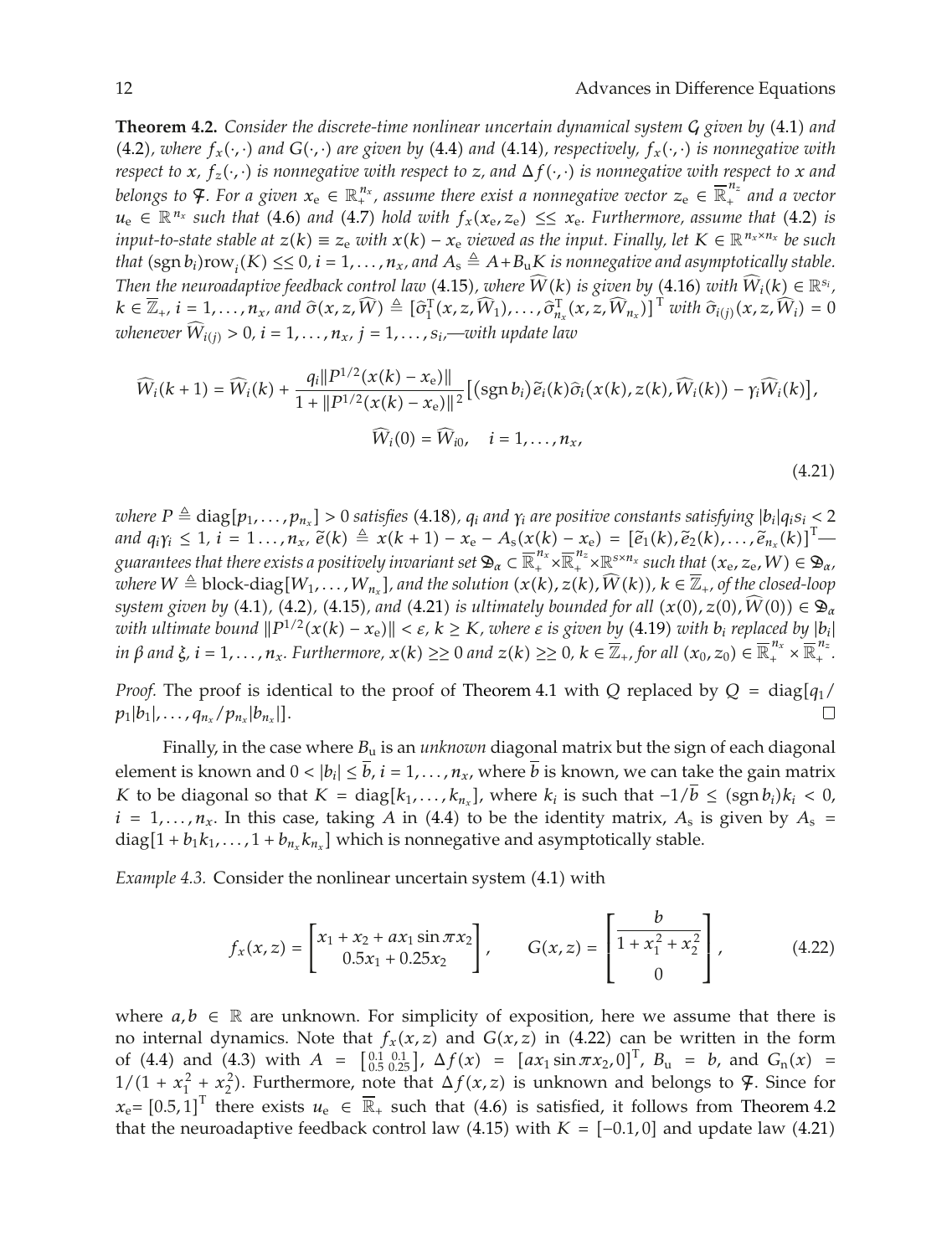

**Figure 2:** State trajectories and control signal versus time.

guarantees that the closed-loop systems trajectory is ultimately bounded and remains in the nonnegative orthant of the state space for nonnegative initial conditions. With  $a = 0.9$ ,  $b = 1$ ,  $\sigma_1(x,z) = [1/(1+e^{-cx_1}),...,1/(1+e^{-6cx_1}),1/(1+e^{-cx_2}),...,1/(1+e^{-6cx_2})]^T$ ,  $c = 0.5, q_1 = 0.1$ ,  $\gamma_1 = 0.1$ , and initial conditions  $x(0) = [2, 1]^T$  and  $W(0) = [0, \ldots, 0]^T \in \mathbb{R}^{12}$ , Figure 2 shows the state trajectories versus time and the control signal versus time.

# **5. Neuroadaptive control for discrete-time nonlinear nonnegative uncertain systems with nonnegative control**

As discussed in the introduction, control (source) inputs of drug delivery systems for physiological and pharmacological processes are usually constrained to be nonnegative as are the system states. Hence, in this section we develop neuroadaptive control laws for discrete-time nonnegative systems with nonnegative control inputs. In general, unlike linear nonnegative systems with asymptotically stable plant dynamics, a given set point  $x_e \in \mathbb{R}^n_+$  for a discrete-time nonlinear nonnegative dynamical system

$$
x(k+1) = f(x(k)) + u(k), \quad x(0) = x_0, \ k \in \overline{\mathbb{Z}}_+, \tag{5.1}
$$

where  $x(k) \in \mathbb{R}^n$ ,  $u(k) \in \mathbb{R}^n$ , and  $f : \mathbb{R}^n \to \mathbb{R}^n$ , may not be asymptotically stabilizable with a constant control  $u(k) \equiv u_e \in \overline{\mathbb{R}}_+^n$ . Hence, we assume that the set point  $x_e \in \mathbb{R}_+^n$  satisfying  $x_e = f(x_e) + u_e$  is a unique equilibrium point in the nonnegative orthant with  $u(k) \equiv u_e$  and is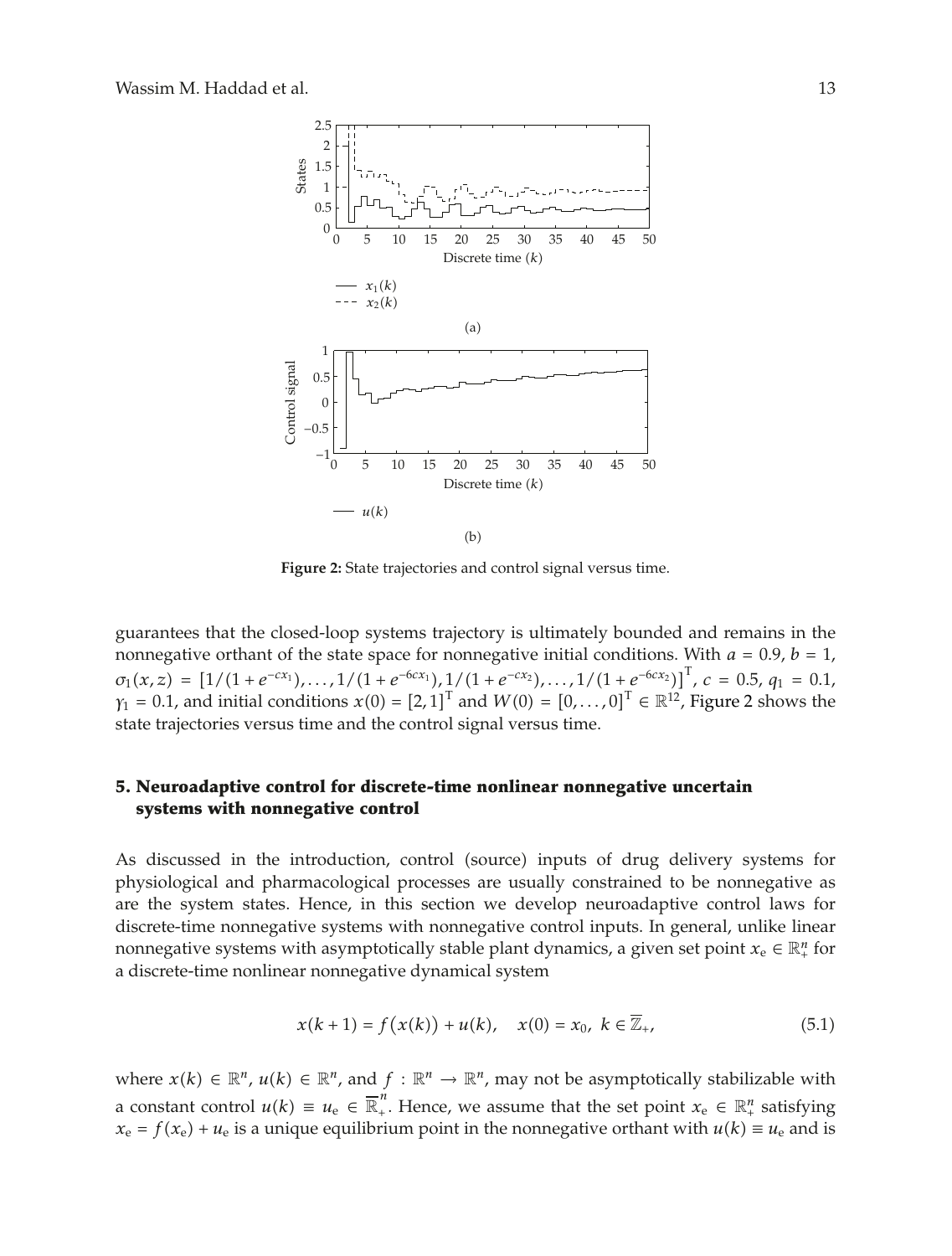also asymptotically stable for all  $x_0 \in \overline{\mathbb{R}}_+^n$ . This implies that the equilibrium solution  $x(k) \equiv x_{\epsilon}$ to (5.1) with  $u(k) \equiv u_e$  is asymptotically stable for all  $x_0 \in \overline{\mathbb{R}}_+^n$ .

In this section, we assume that  $A$  in  $(4.4)$  is nonnegative and asymptotically stable, and hence, without loss of generality (see [19, Proposition 3.1]), we can assume that  $A$ is an asymptotically stable compartmental matrix [19]. Furthermore, we assume that the control inputs are injected directly into *m* separate compartments so that  $B_u$  and  $G_n(x, z)$ in (4.14) are such that  $B_u = \text{diag}[b_1, \ldots, b_{n_x}]$  is a positive diagonal matrix and  $G_n(x, z)$  =  $diag[g_{n_1}(x,z),...,g_{n_{n_x}}(x,z)]$ , where  $g_{n_i}: \overline{\mathbb{R}}_+^{\overline{n_x}} \times \overline{\mathbb{R}}_+^{\overline{n_z}} \to \mathbb{R}_+$ ,  $i=1,\ldots,m$ , is a known positive diagonal matrix function. For compartmental systems, this assumption is not restrictive since control inputs correspond to control inflows to each individual compartment. For the statement of the next theorem, recall the definitions of *W* and  $\hat{W}(k)$ ,  $k \in \mathbb{Z}_+$ , given in Theorem 4.1.

**Theorem 5.1.** *Consider the discrete-time nonlinear uncertain dynamical system* <sup>G</sup> *given by* 4.1 *and* (4.2), where  $f_x(\cdot, \cdot)$  and  $G(\cdot, \cdot)$  are given by (4.4) and (4.14), respectively, A is nonnegative and *asymptotically stable,*  $f_x(\cdot, \cdot)$  *is nonnegative with respect to*  $x$ *,*  $f_z(\cdot, \cdot)$  *is nonnegative with respect to z*, and  $\Delta f(\cdot, \cdot)$  is nonnegative with respect to *x* and belongs to  $\mathcal{F}$ . For a given  $x_e \in \mathbb{R}_+^{n_x}$  assume *there exist positive vectors*  $z_e \in \mathbb{R}_+^{n_z}$  and  $u_e \in \mathbb{R}_+^{n_x}$  such that (4.6) and (4.7) hold and the set point  $(x_e, z_e) \in \mathbb{R}_+^{n_x} \times \mathbb{R}_+^{n_z}$  is asymptotically stable with constant control  $u(k) \equiv u_e \in \mathbb{R}_+^{n_x}$  for all  $x_0 \in \mathbb{R}_+^{n_x}$ *In addition, assume that* (4.2) *is input-to-state stable at*  $z(k) \equiv z_e$  *with*  $x(k) - x_e$  *viewed as the input. Then the neuroadaptive feedback control law*

$$
u_i(k) = \max\{0, \hat{u}_i(k)\}, \quad i = 1, ..., n_x,
$$
 (5.2)

*where*

$$
\widehat{u}_i(k) = -g_{n_i}^{-1}\big(x(k), z(k)\big)\widehat{W}_i^{\mathrm{T}}(k)\sigma_i\big(x(k), z(k)\big),\tag{5.3}
$$

*and*  $\widehat{W}_i(k) \in \mathbb{R}^{s_i}$ ,  $k \in \overline{\mathbb{Z}}_+, i = 1, \ldots, n_x$ *,—with update law* 

$$
\widehat{W}_{i}(k+1) = \widehat{W}_{i}(k) + \frac{q_{i} \| P^{1/2}(x(k) - x_{e}) \|}{1 + \| P^{1/2}(x(k) - x_{e}) \|^{2}} [\widetilde{P}_{i}(k)\sigma_{i}(x(k), z(k)) - \widehat{W}_{i}(k)],
$$
\n
$$
\widehat{W}_{i}(0) = \widehat{W}_{i0}, \quad i = 1, ..., n_{x},
$$
\n(5.4)

 $where\ P \triangleq \text{diag}[p_1,\ldots,p_{n_x}] > 0$  satisfies

$$
P = A^{\mathrm{T}} P A + R \tag{5.5}
$$

*for positive definite*  $R \in \mathbb{R}^{n_x \times n_x}$ ,  $\gamma$  *and*  $q_i$  *are positive constants satisfying*  $b_i q_i \gamma < 1$  *and*  $q_i \leq 1 - \gamma$  $b_i s_i \gamma$ ,  $i = 1, ..., n_x$ ,  $\tilde{e}(k) \triangleq x(k+1) - x_e - A(x(k) - x_e) = [\tilde{e}_1(k), ..., \tilde{e}_{n_x}(k)]^T$ —guarantees that *there exists a positively invariant set*  $\mathfrak{D}_{\alpha} \subset \overline{\mathbb{R}}_+^{n_x} \times \overline{\mathbb{R}}_+^{n_z} \times \mathbb{R}^{s \times n_x}$  such that  $(x_e, z_e, W) \in \mathfrak{D}_{\alpha}$  and the *solution*  $(x(k), z(k), \widehat{W}(k))$ ,  $k \in \overline{\mathbb{Z}}_+$ , of the closed-loop system given by (4.1), (4.2), (5.2), and (5.4) *is ultimately bounded for all*  $(x(0), z(0), \hat{W}(0)) \in \mathfrak{D}_{\alpha}$  *with ultimate bound*  $||P^{1/2}(x(k) - x_e)|| < \varepsilon$ ,  $k \geq K$ *, where*  $\varepsilon \triangleq \sqrt{e^{\eta}-1}$ *,* 

$$
\eta \triangleq \alpha_x^2 + \eta_w + \frac{1}{2} \left( \frac{\alpha \gamma}{a} + \beta \right) + 2 \left( 1 + \frac{1}{c} \right) \left( \alpha + \xi \eta_w \right), \qquad \alpha_x \triangleq \max \left\{ \frac{\alpha \gamma + a\beta}{a(\mu_1 - c\mu_2)}, \frac{1 + c}{c\gamma(1 - a - \gamma\xi)} \right\},
$$

$$
\alpha \triangleq \sum_{i=1}^{n_x} p_i b_i^2 \varepsilon_i^{*2}, \qquad \beta \triangleq \sum_{i=1}^{n_x} p_i b_i^2 w_i^{*2}, \qquad \eta_w > (2 + \zeta) \left( \alpha \gamma + a\beta \right) / (2a\zeta), \tag{5.6}
$$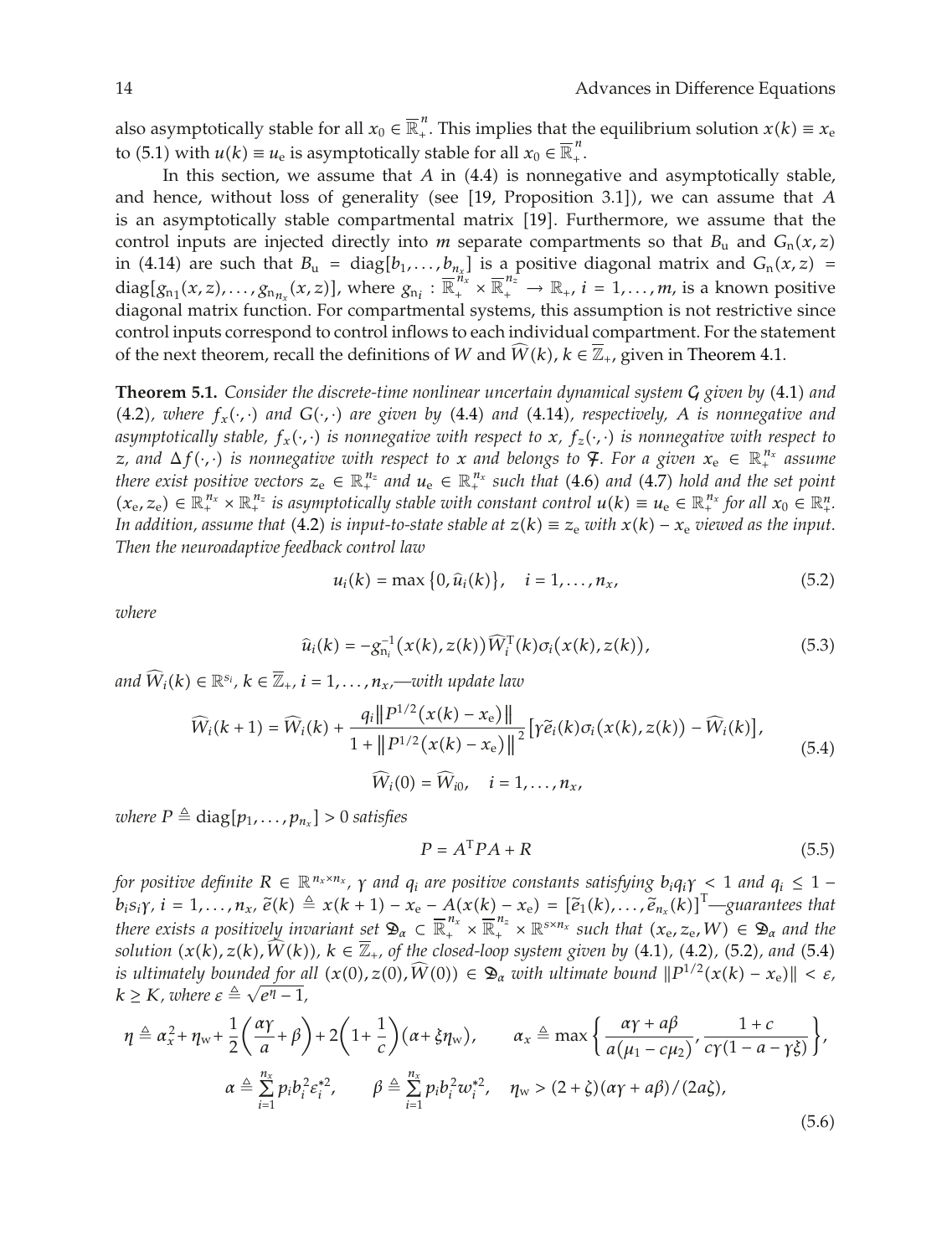$\Box$ 

 $\mu_1$   $\triangleq$   $\lambda_{\min}(R)/\lambda_{\max}(P)$ ,  $\mu_2$   $\triangleq$   $\lambda_{\max}(A^{\mathrm{T}}PA)/\lambda_{\min}(P)$ ,  $\xi$   $\triangleq$   $\max\{b_1q_1s_1,\ldots,b_{n_x}q_{n_x}s_{n_x}\}$ ,  $\zeta$   $\triangleq$  $\min\{q_1, \ldots, q_{n_x}\}$ , and *a* and *c* are positive constants satisfying  $a < 1 - \gamma \xi$  and  $c\mu_2 < \mu_1$ . Furthermore,  $u(k) \ge 0$ ,  $x(k) \ge 0$ , and  $z(k) \ge 0$ ,  $k \in \overline{\mathbb{Z}}_+$ , for all  $(x_0, z_0) \in \overline{\mathbb{R}}_+^{n_x} \times \overline{\mathbb{R}}_+^{n_z}$ .

*Proof.* See Appendix B.

#### **6. Conclusion**

In this paper, we developed a neuroadaptive control framework for adaptive set-point regulation of discrete-time nonlinear uncertain nonnegative and compartmental systems. Using Lyapunov methods, the proposed framework was shown to guarantee ultimate boundedness of the error signals corresponding to the physical system states and the neural network weighting gains while additionally guaranteeing the nonnegativity of the closed-loop system states associated with the plant dynamics.

## **Appendices**

## **A. Proof of Theorem 4.1**

In this appendix, we prove Theorem 4.1. First, note that with  $u(k)$ ,  $k \in \mathbb{Z}_+$ , given by (4.15), it follows from  $(4.1)$ ,  $(4.4)$ , and  $(4.14)$  that

$$
x(k+1) = Ax(k) + \Delta f\big(x(k), z(k)\big) + B_u K(x(k) - x_e) - B_u \widehat{W}^T(k) \widehat{\sigma}\big(x(k), z(k), \widehat{W}(k)\big),
$$
  

$$
x(0) = x_0, \ k \in \overline{\mathbb{Z}}_+.
$$
 (A.1)

Now, defining  $e_x(k) \triangleq x(k)-x_e$  and  $e_z(k) \triangleq z(k)-z_e$ , using  $(4.5)-(4.7)$ ,  $(4.9)$ , and  $A_s = A+B_uK$ , it follows from  $(4.2)$  and  $(A.1)$  that

$$
e_x(k+1) = A_s e_x(k) + (A - I)x_e + \Delta f(x(k), z(k)) - B_u \widehat{W}^T(k) \widehat{\sigma}(x(k), z(k), \widehat{W}(k))
$$
  
\n
$$
= A_s e_x(k) + B_u [\delta(x(k), z(k)) - \delta(x_e, z_e) - G_n(x_e, z_e)u_e - \widehat{W}^T(k) \sigma(x(k), z(k))]
$$
  
\n
$$
+ B_u \widehat{W}^T(k) [\sigma(x(k), z(k)) - \widehat{\sigma}(x(k), z(k), \widehat{W}(k))]
$$
  
\n
$$
= A_s e_x(k) + B_u [W^T \sigma(x(k), z(k)) + \varepsilon(x(k), z(k)) - \widehat{W}^T(k) \sigma(x(k), z(k))]
$$
  
\n
$$
+ B_u \widehat{W}^T(k) [\sigma(x(k), z(k)) - \widehat{\sigma}(x(k), z(k), \widehat{W}(k))]
$$
  
\n
$$
= A_s e_x(k) - B_u \widetilde{W}^T(k) \widehat{\sigma}(x(k), z(k), \widehat{W}(k))
$$
  
\n
$$
+ B_u [\varepsilon(x(k), z(k)) - W^T \widetilde{\sigma}(x(k), z(k), \widehat{W}(k))]
$$
  
\n
$$
= A_s e_x(k) - B_u \widetilde{W}^T(k) \widehat{\sigma}(x(k), z(k), \widehat{W}(k)) + B_u r(k), \quad e_x(0) = x_0 - x_e, \ k \in \overline{\mathbb{Z}}_+,
$$
  
\n(A.2)

$$
e_z(k+1) = \tilde{f}_z(e_x(k), e_z(k)), \qquad e_z(0) = z_0 - z_e,
$$
 (A.3)

where  $\tilde{f}_z(e_x, e_z) \triangleq f_z(e_x + x_e, e_z + z_e)$ ,  $\varepsilon(x, z) \triangleq [\varepsilon_1(x, z), \dots, \varepsilon_{n_x}(x, z)]^T$ ,  $\sigma(x, z) \triangleq [\sigma_1^T(x, z), \dots, \sigma_{n_x}^T(x, z)]^T$ ,  $\widetilde{W}(k) \triangleq \widehat{W}(k) - W$ ,  $\widetilde{\sigma}(x, z, \widehat{W}) \triangleq \widehat{\sigma}(x, z, \widehat{W}) - \sigma(x, z)$ , and  $r \triangleq \varepsilon(x, z) - W$ ,  $\widetilde$  $W^T\tilde{\sigma}(x, z, \widehat{W}_i) = [r_1, \dots, r_{n_x}]^T$ . Furthermore, since  $A_s$  is nonnegative and asymptotically stable,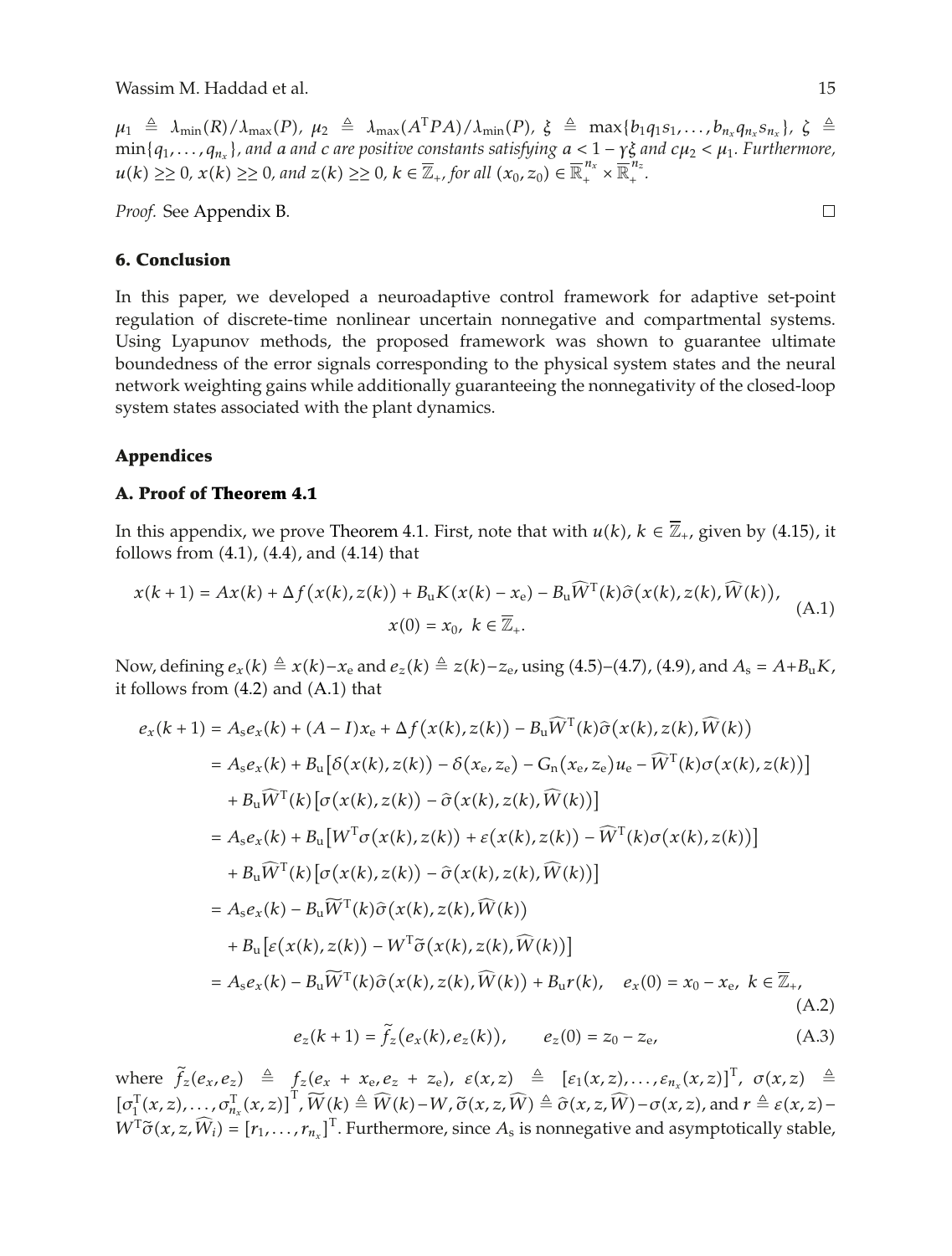it follows from Theorem 2.3 that there exist a positive *diagonal* matrix  $P = \text{diag}[p_1, \ldots, p_{n_x}]$  and a positive-definite matrix  $R \in \mathbb{R}^{n_x \times n_x}$  such that (4.18) holds.

Next, to show that the closed-loop system given by  $(4.17)$ ,  $(A.2)$ , and  $(A.3)$  is ultimately bounded with respect to  $\widetilde{W}$ , consider the Lyapunov-like function

$$
V_{\rm w}(e_x,e_z,\widetilde{W}) = \text{tr}\,\widetilde{W}(k)Q^{-1}\widetilde{W}(k)^{\rm T},\tag{A.4}
$$

where  $Q \triangleq diag[\hat{q}_1,\ldots,\hat{q}_{n_x}] = diag[q_1/p_1b_1,\ldots,q_{n_x}/p_{n_x}b_{n_x}]$ . Note that  $(A.4)$  satisfies (3.3) with  $x_1 = [\hat{q}_1^{-1/2}\widetilde{W}_1^T, \dots, \hat{q}_{n_x}^{-1/2}\widetilde{W}_{n_x}^T]^T, x_2 = [e_{x'}^T e_{z'}^T]^T, \alpha(\|x_1\|) = \beta(\|x_1\|) = \|x_1\|^2$ , where  $\|x_1\|^2 =$ tr  $\widetilde{W}Q^{-1}\widetilde{W}^T$ . Furthermore,  $\alpha(\|x_1\|)$  is a class- $\mathcal{K}_{\infty}$  function. Now, using (4.17) and (A.2), it follows that the difference of  $V_w(e_x, e_z, \widetilde{W})$  along the closed-loop system trajectories is given by

$$
\Delta V_{w}(e_{x}(k), e_{z}(k), \widetilde{W}(k)) \triangleq \text{tr}\,\widetilde{W}(k+1)Q^{-1}\widetilde{W}^{T}(k+1) - \text{tr}\,\widetilde{W}(k)Q^{-1}\widetilde{W}^{T}(k)
$$
\n
$$
= \sum_{i=1}^{n_{x}} \frac{2p_{i}b_{i}||P^{1/2}e_{x}(k)||}{1 + ||P^{1/2}e_{x}(k)||^{2}} [\widetilde{e}_{i}(k)\widehat{\sigma}_{i}(x(k), z(k), \widehat{W}_{i}(k)) - \gamma_{i}\widehat{W}_{i}(k)]^{T}\widetilde{W}_{i}(k)
$$
\n
$$
+ \sum_{i=1}^{n_{x}} \frac{p_{i}b_{i}q_{i}||P^{1/2}e_{x}(k)||^{2}}{(1 + ||P^{1/2}e_{x}(k)||^{2})^{2}} ||\widetilde{e}_{i}(k)\widehat{\sigma}_{i}(x(k), z(k), \widehat{W}_{i}(k)) - \gamma_{i}\widehat{W}_{i}(k)||^{2}
$$
\n
$$
= \sum_{i=1}^{n_{x}} \frac{2p_{i}b_{i}||P^{1/2}e_{x}(k)||r_{i}(k)\widetilde{e}_{i}(k)}{1 + ||P^{1/2}e_{x}(k)||^{2}} - \sum_{i=1}^{n_{x}} \frac{2p_{i}||P^{1/2}e_{x}(k)||\widetilde{e}_{i}^{2}(k)}{1 + ||P^{1/2}e_{x}(k)||^{2}}
$$
\n
$$
- \sum_{i=1}^{n_{x}} \frac{2p_{i}b_{i}\gamma_{i}||P^{1/2}e_{x}(k)||\widetilde{W}_{i}^{T}(k)\widetilde{W}_{i}(k)}{1 + ||P^{1/2}e_{x}(k)||^{2}}
$$
\n
$$
+ \sum_{i=1}^{n_{x}} \frac{p_{i}b_{i}q_{i}||P^{1/2}e_{x}(k)||^{2}}{(1 + ||P^{1/2}e_{x}(k)||^{2})^{2}} ||\widetilde{e}_{i}(k)\widehat{\sigma}_{i}(x(k), z(k), \widehat{W}_{i}(k)) - \gamma_{i}\widehat{W}_{i}(k)||^{2}.
$$
\n(A.5)

Next, using

$$
\sum_{i=1}^{n_x} 2p_i b_i r_i \tilde{e}_i \le a^{-1} \sum_{i=1}^{n_x} p_i b_i^2 r_i^2 + a \| P^{1/2} \tilde{e} \|^2,
$$
 (A.6)

$$
\sum_{i=1}^{n_x} p_i b_i q_i \| \widetilde{e}_i \widehat{\sigma}_i(x, z, \widehat{W}_i) - \gamma_i \widehat{W}_i \|^2 \leq \sum_{i=1}^{n_x} 2p_i b_i q_i s_i \widetilde{e}_i^2 + \sum_{i=1}^{n_x} 2p_i b_i q_i \gamma_i^2 \| \widehat{W}_i \|^2,
$$
 (A.7)

$$
2\widetilde{W}_{i}^{\mathrm{T}}\widehat{W}_{i} = \left\|\widetilde{W}_{i}\right\|^{2} + \left\|\widehat{W}_{i}\right\|^{2} - \left\|W_{i}\right\|^{2},\tag{A.8}
$$

$$
\sum_{i=1}^{n_x} \frac{2p_i b_i q_i s_i \| P^{1/2} e_x \|^2 \tilde{e}_i^2}{\left(1 + \| P^{1/2} e_x \|^2\right)^2} \le \frac{\xi \| P^{1/2} \tilde{e} \|^2 \| P^{1/2} e_x \|}{1 + \| P^{1/2} e_x \|^2},\tag{A.9}
$$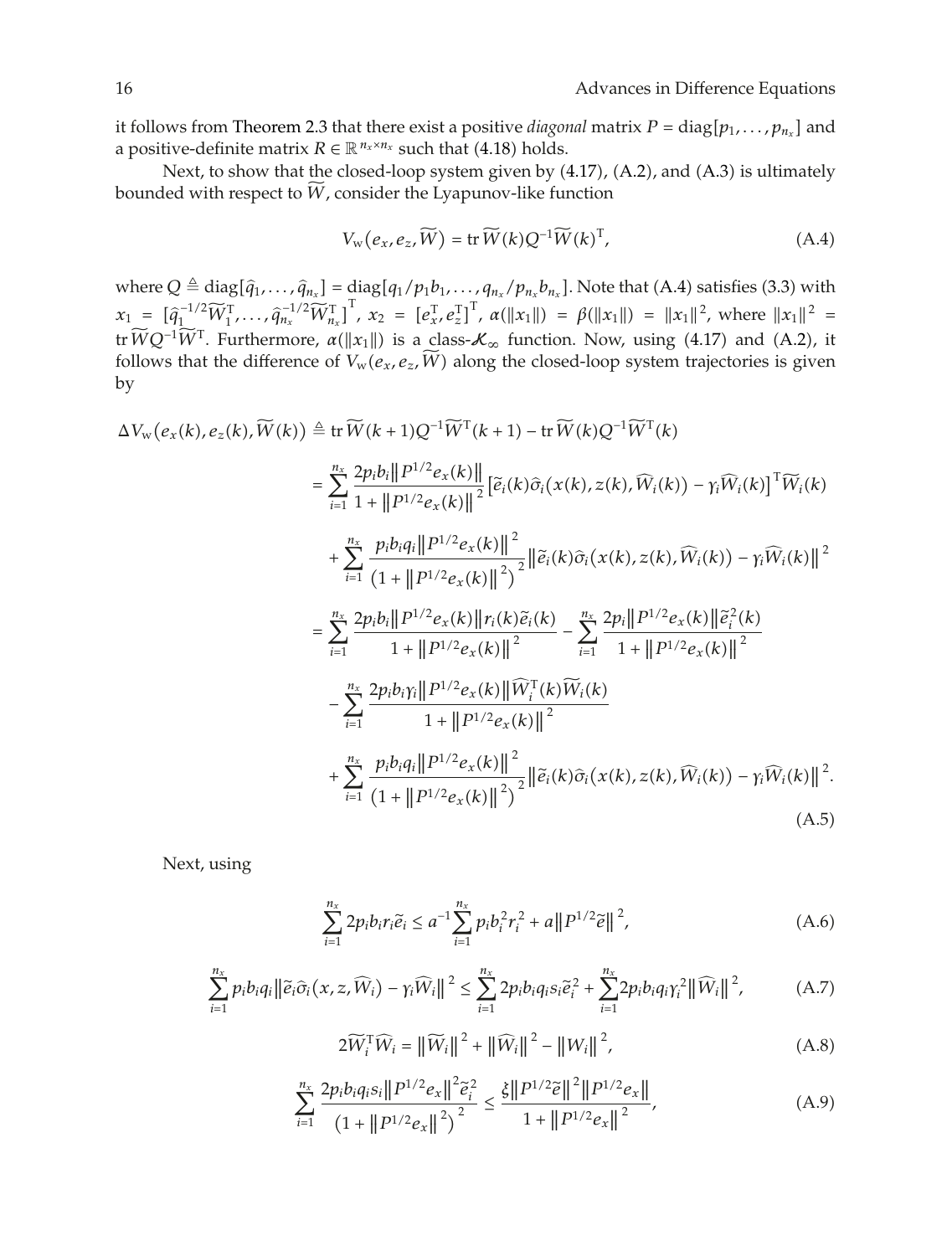it follows that

$$
\Delta V_{w} (e_{x}(k), e_{z}(k), \widetilde{W}(k))
$$
\n
$$
\leq \frac{a^{-1} ||P^{1/2}e_{x}(k)|| ||\overset{n_{x}}{\geq} p_{i}b_{i}^{2}r_{i}^{2}(k) + \frac{a||P^{1/2}\tilde{e}(k)||^{2} ||P^{1/2}e_{x}(k)||}{1 + ||P^{1/2}e_{x}(k)||^{2}}
$$
\n
$$
-\frac{2||P^{1/2}\tilde{e}(k)||^{2} ||P^{1/2}e_{x}(k)|| - \frac{p_{x} p_{i}b_{i}||\widetilde{W}_{i}(k)||^{2} ||P^{1/2}e_{x}(k)||}{1 + ||P^{1/2}e_{x}(k)||^{2}}
$$
\n
$$
-\frac{2||P^{1/2}\tilde{e}(k)||^{2} ||P^{1/2}e_{x}(k)|| - \frac{p_{x} p_{i}b_{i}||\widetilde{W}_{i}(k)||^{2} ||P^{1/2}e_{x}(k)||^{2}}{1 + ||P^{1/2}e_{x}(k)||^{2}}
$$
\n
$$
-\frac{r_{x} p_{i}b_{i}||\widetilde{W}_{i}(k)||^{2} ||P^{1/2}e_{x}(k)|| - \frac{r_{x} p_{i}b_{i}||\widetilde{W}_{i}||^{2} ||P^{1/2}e_{x}(k)||^{2}}{1 + ||P^{1/2}e_{x}(k)||^{2}}
$$
\n
$$
+\sum_{i=1}^{n_{x}} \frac{2p_{i}b_{i}q_{i}s_{i}||P^{1/2}e_{x}(k)||^{2}e_{i}^{2}(k) + \sum_{i=1}^{n_{x}} \frac{2p_{i}b_{i}q_{i}w_{i}||^{2} ||P^{1/2}e_{x}(k)||^{2}}{(1 + ||P^{1/2}e_{x}(k)||^{2} + \sum_{i=1}^{n_{x}} \frac{2p_{i}b_{i}q_{i}w_{i}||^{2} ||P^{1/2}e_{x}(k)||^{2}}{1 + ||P^{1/2}e_{x}(k)||^{2} + \sum_{i=1}^{n_{x}} \frac{p_{i}b_{i}q_{i}w_{i}||^{2}||^{2}}{(1 + ||P^{1/2}e_{x}(k)||^{2} + \sum_{i=1}^{n_{x}}
$$

Furthermore, note that since, by assumption,  $2 - a - \xi > 0$  and  $q_i \gamma_i \leq 1$ ,  $i = 1, ..., n_x$ , it follows that

$$
1 - \frac{2q_i \gamma_i \|P^{1/2}e_x\|}{1 + \|P^{1/2}e_x\|^2} \ge 0, \quad i = 1, ..., n_x.
$$
 (A.11)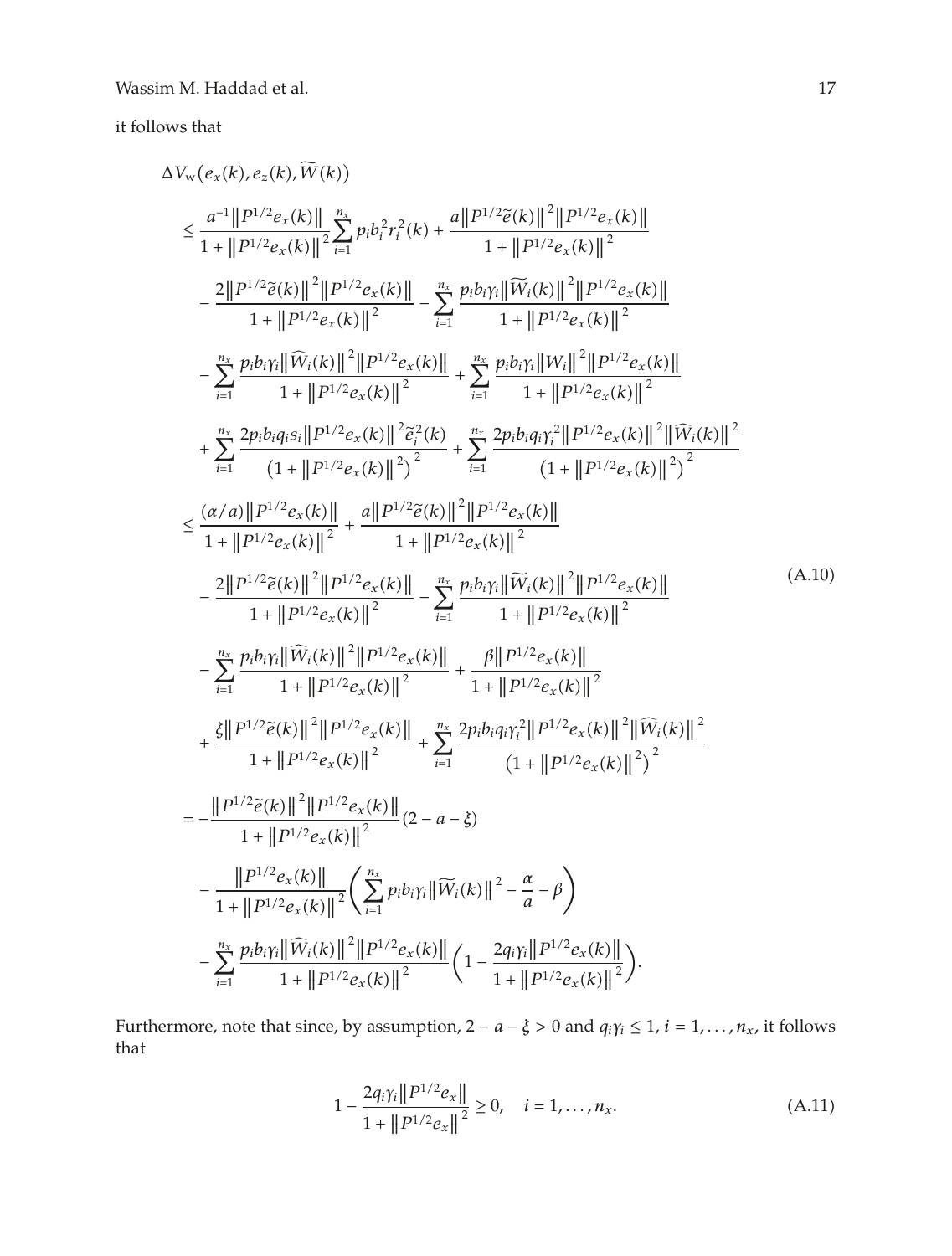Hence,

$$
\Delta V_{\rm w}(e_x(k), e_z(k), \widetilde{W}(k)) \leq -\frac{\|P^{1/2}e_x(k)\|}{1 + \|P^{1/2}e_x(k)\|^2} \left(\sum_{i=1}^{n_x} p_i b_i \gamma_i \|\widetilde{W}_i(k)\|^2 - \frac{\alpha}{a} - \beta\right)
$$
\n
$$
\leq -\frac{\|P^{1/2}e_x(k)\|}{1 + \|P^{1/2}e_x(k)\|^2} \left(\xi \sum_{i=1}^{n_x} \|\widehat{q}_i^{-1/2}\widetilde{W}_i(k)\|^2 - \frac{\alpha}{a} - \beta\right).
$$
\n(A.12)

Now, for

$$
\xi \sum_{i=1}^{n_x} \left\| \widehat{q}_i^{-1/2} \widetilde{W}_i \right\|^2 > \frac{\alpha}{a} + \beta,\tag{A.13}
$$

it follows that  $\Delta V_w(e_x(k), e_z(k), \widetilde{W}(k)) \leq 0$  for all  $k \in \overline{\mathbb{Z}}_+$ , that is,  $\Delta V_w(e_x(k), e_z(k), \widetilde{W}(k)) \leq 0$ for all  $(e_x(k), e_z(k), \widetilde{W}(k)) \in (\mathbb{R}^{n_x} \times \mathbb{R}^{n_z} \times \mathbb{R}^{n_x \times s}) \setminus \widetilde{\mathfrak{B}}_w$  and  $k \in \overline{\mathbb{Z}}_+$ , where

$$
\widetilde{\mathfrak{B}}_{w} \triangleq \left\{ (e_x, e_z, \widetilde{W}) \in \mathbb{R}^{n_x} \times \mathbb{R}^{n_z} \times \mathbb{R}^{n_x \times s} : \sum_{i=1}^{n_x} ||\widehat{q}_i^{-1/2} \widetilde{W}_i||^2 \leq \frac{\alpha + a\beta}{a\zeta} \right\}.
$$
 (A.14)

Furthermore, it follows from  $(A.12)$  that

$$
\Delta V_{\mathbf{w}}(e_x, e_z, \widetilde{W}) \le \frac{\|P^{1/2}e_x\|}{1 + \|P^{1/2}e_x\|^2} \left(\frac{\alpha}{a} + \beta\right) \le \frac{1}{2} \left(\frac{\alpha}{a} + \beta\right), \quad (e_x, e_z, \widetilde{W}) \in \mathbb{R}^{n_x} \times \mathbb{R}^{n_z} \times \mathbb{R}^{n_x \times s}.
$$
\n(A.15)

Hence, it follows from  $(A.4)$  and  $(A.15)$  that

$$
\sup_{\left(\widetilde{W},e_x,e_z\right)\in\overline{B}_{\mu}(0)\times\mathbb{R}^{n_x}\times\mathbb{R}^{n_z}}\left(V_w\left(e_x,e_z,\widetilde{W}\right)+\Delta V_w\left(e_x,e_z,\widetilde{W}\right)\right)\leq\left(\frac{1}{2}+\frac{1}{\zeta}\right)\left(\frac{\alpha}{a}+\beta\right),\tag{A.16}
$$

where  $\mu^2 = (\alpha + a\beta)/(a\zeta)$ . Thus, it follows from Theorem 3.2 that the closed-loop system given by (4.17), (A.2), and (A.3) is globally bounded with respect to *W* uniformly in  $(e_x(0), e_z(0))$ , and for every  $\widetilde{W}_i(0) \in \mathbb{R}^{s_i}$ ,  $\sum_{i=1}^{n_x} ||\widehat{q}_i^{-1/2} \widetilde{W}_i(k)||^2 \leq \varepsilon_{w}$ ,  $k \in \overline{\mathbb{Z}}_+$ , where

$$
\varepsilon_{\rm w} \triangleq \max\left\{\overline{\eta}_{\rm w}, \delta_{\rm w}\right\},\tag{A.17}
$$

 $\overline{\eta}_w \geq (2 + \zeta)(\alpha + a\beta)/(2a\zeta)$ , and  $\delta_w \triangleq \sum_{i=1}^{n_x} ||\widehat{q}_i^{-1/2}\widetilde{W}_i(0)||^2$ . Furthermore, to show that  $\sum_{i=1}^{n_x} ||\widehat{q}_i^{-1/2}\widetilde{W}_i(0)||^2$ . Furthermore, to show that  $\sum_{i=1}^{n_x} ||\hat{q}_i^{-1/2} \widetilde{W}_i(k)||^2 < \varepsilon_1, k \ge K$ , suppose there exists  $k^* \in \overline{\mathbb{Z}}_+$  such that  $e_x(k) = 0$  for all  $k \ge k^*$ . In this case,  $\overline{W}(k+1) = \overline{W}(k)$ ,  $k \ge k^*$ , which implies  $\overline{W}(k) = \overline{W}(k^*)$ ,  $k \ge k^*$ . Alternatively, suppose there does not exist  $k^* \in \overline{\mathbb{Z}}$  such that  $e_x(k) = 0$  for all  $k \geq k^*$ . In this case, there exists an infinite set  $\overline{\mathbb{Z}}_{+}^* \triangleq \{k \in \overline{\mathbb{Z}}_+ : e_x(k) \neq 0\} \subset \overline{\mathbb{Z}}_+$ . Now, with (A.13) satisfied, it follows that  $\Delta V_w(e_x(k), e_z(k), \widetilde{W}(k)) < 0$  for all  $k \in \overline{\mathbb{Z}}^*_+$ , that is,  $\Delta V_w(e_x(k), e_z(k), \widetilde{W}(k)) < 0$  for all  $\Delta V_w(e_x(k), e_z(k), \widetilde{W}(k)) < 0$  for all  $\Delta V_w(e_x(k), e_z(k), \widetilde{W}(k))$  $(e_x(k), e_z(k), \widetilde{W}(k)) \in (\mathbb{R}^{n_x} \times \mathbb{R}^{n_z} \times \mathbb{R}^{n_x \times s}) \setminus \widetilde{\mathfrak{D}}_w$  and  $k \in \overline{\mathbb{Z}}^*_+$ , where  $\widetilde{\mathfrak{D}}_w$  is given by  $(A.14)$ . Furthermore, note that  $\Delta V_w(e_x(k), e_z(k), \widetilde{W}(k)) = 0, k \in \overline{\mathbb{Z}}_+ \setminus \overline{\mathbb{Z}}_+^*$  and (A.16) holds. Hence, it follows from Theorem 3.3 that the closed-loop system given by  $(4.17)$ ,  $(A.2)$ , and  $(A.3)$  is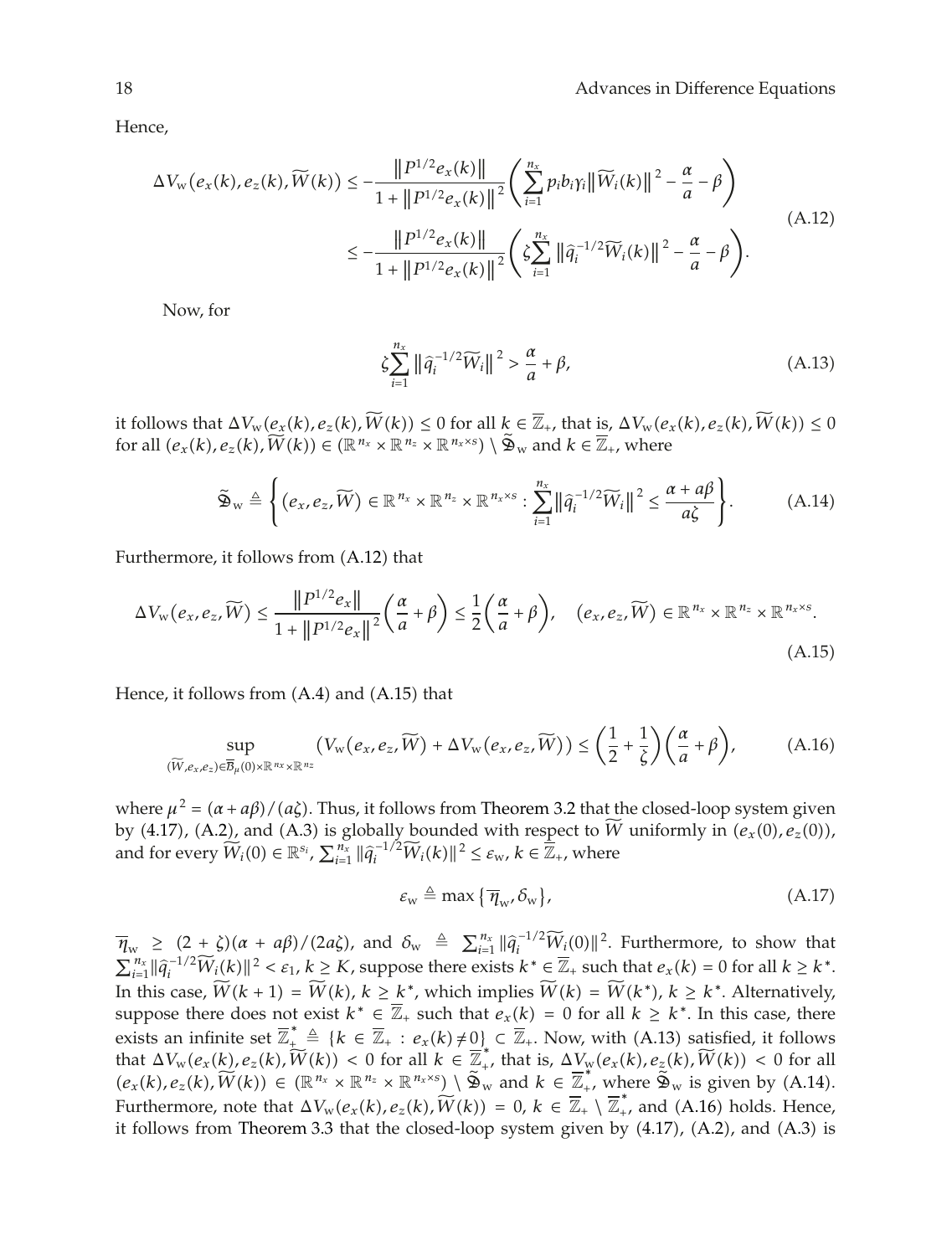globally ultimately bounded with respect to  $\widetilde{W}$  uniformly in  $(e_x(0), e_z(0))$  with ultimate bound given by  $\sqrt{\eta_w}$ , where  $\eta_w > (2 + \zeta)(\alpha + a\beta)/(2a\zeta)$ .

Next, to show ultimate boundedness of the error dynamics, consider the Lyapunov-like function

$$
V_{\rm e}(e_x, e_z, \widetilde{W}) = \ln\left(1 + e_x^{\rm T} P e_x\right) + \text{tr}\,\widetilde{W} Q^{-1} \widetilde{W}^{\rm T}.\tag{A.18}
$$

Note that (A.18) satisfies

$$
\alpha\left(\left\|\left[x_1^{\mathrm{T}}, x_2^{\mathrm{T}}\right]^{\mathrm{T}}\right\|\right) \le V_{\mathrm{e}}\left(x_1, x_2, x_3\right) \le \beta\left(\left\|\left[x_1^{\mathrm{T}}, x_2^{\mathrm{T}}\right]^{\mathrm{T}}\right\|\right),\tag{A.19}
$$

with  $x_1 = P^{1/2}e_x$ ,  $x_2 = [\hat{q}_1^{-1/2}\widetilde{W}_{1}^{T}, \dots, \hat{q}_{n_x}^{-1/2}\widetilde{W}_{n_x}^{T}]^{T}$ ,  $x_3 = e_z$ ,  $\alpha (\| [x_1^{T}, x_2^{T}]^{T} \|) = \ln(1 + \| [x_1^{T}, x_2^{T}]^{T} \|^{2})$ , and  $\beta(||[x_1^T, x_2^T]^T||) = ||[x_1^T, x_2^T]^T||^2$ , where  $||[x_1^T, x_2^T]^T||^2 = e_x^T P e_x + \text{tr } \widetilde{W} Q^{-1} \widetilde{W}^T$ . Furthermore,  $\alpha(\cdot)$ is a class- $\mathcal{K}_{\infty}$  function. Now, using (4.18), (A.10), and the definition of  $\tilde{e}$ , it follows that the difference of  $V(e, e, \tilde{W})$  along the closed loop system trajectories is given by difference of  $V_e(e_x, e_z, \widetilde{W})$  along the closed-loop system trajectories is given by

$$
\Delta V_{e}(e_{x}(k), e_{z}(k), W(k)) \triangleq V_{e}(e_{x}(k+1), e_{z}(k+1), W(k+1)) - V_{e}(e_{x}(k), e_{z}(k), W(k))
$$
\n
$$
= \ln \left[ \frac{1 + e_{x}^{T}(k+1)Pe_{x}(k+1)}{1 + e_{x}^{T}(k)Pe_{x}(k)} \right]
$$
\n
$$
+ \text{tr}\,\widetilde{W}(k+1)Q^{-1}\widetilde{W}^{T}(k+1) - \text{tr}\,\widetilde{W}(k)Q^{-1}\widetilde{W}^{T}(k)
$$
\n
$$
\leq \frac{e_{x}^{T}(k+1)Pe_{x}(k+1) - e_{x}^{T}(k)Pe_{x}(k)}{1 + e_{x}^{T}(k)Pe_{x}(k)} + \Delta V_{w}(e_{x}(k), e_{z}(k), \widetilde{W}(k))
$$
\n
$$
= -\frac{e_{x}^{T}(k)Re_{x}(k)}{1 + e_{x}^{T}(k)Pe_{x}(k)} + \frac{2e_{x}^{T}(k)A_{s}^{T}P\widetilde{e}(k)}{1 + e_{x}^{T}(k)Pe_{x}(k)} + \frac{\widetilde{e}^{T}(k)P\widetilde{e}(k)}{1 + e_{x}^{T}(k)Pe_{x}(k)}
$$
\n
$$
+ \Delta V_{w}(e_{x}(k), e_{z}(k), \widetilde{W}(k))
$$
\n
$$
\leq -\frac{\|R^{1/2}e_{x}(k)\|^{2}}{1 + \|P^{1/2}e_{x}(k)\|^{2}} + \frac{2e_{x}^{T}(k)A_{s}^{T}P\widetilde{e}(k)}{1 + \|P^{1/2}e_{x}(k)\|^{2}} + \frac{\|P^{1/2}\widetilde{e}(k)\|^{2}}{1 + \|P^{1/2}e_{x}(k)\|^{2}}
$$
\n
$$
- \frac{\|P^{1/2}\widetilde{e}(k)\|^{2}\|P^{1/2}e_{x}(k)\|}{1 + \|P^{1/2}e_{x}(k)\|^{2}} (2 - a - \xi)
$$
\n
$$
- \frac{\|P^{1/2}e_{x}(k)\|}{1 + \|P^{1/2}e_{x}(k)\|^{2}} \left( \sum_{i=1}^{n_{z}} p_{
$$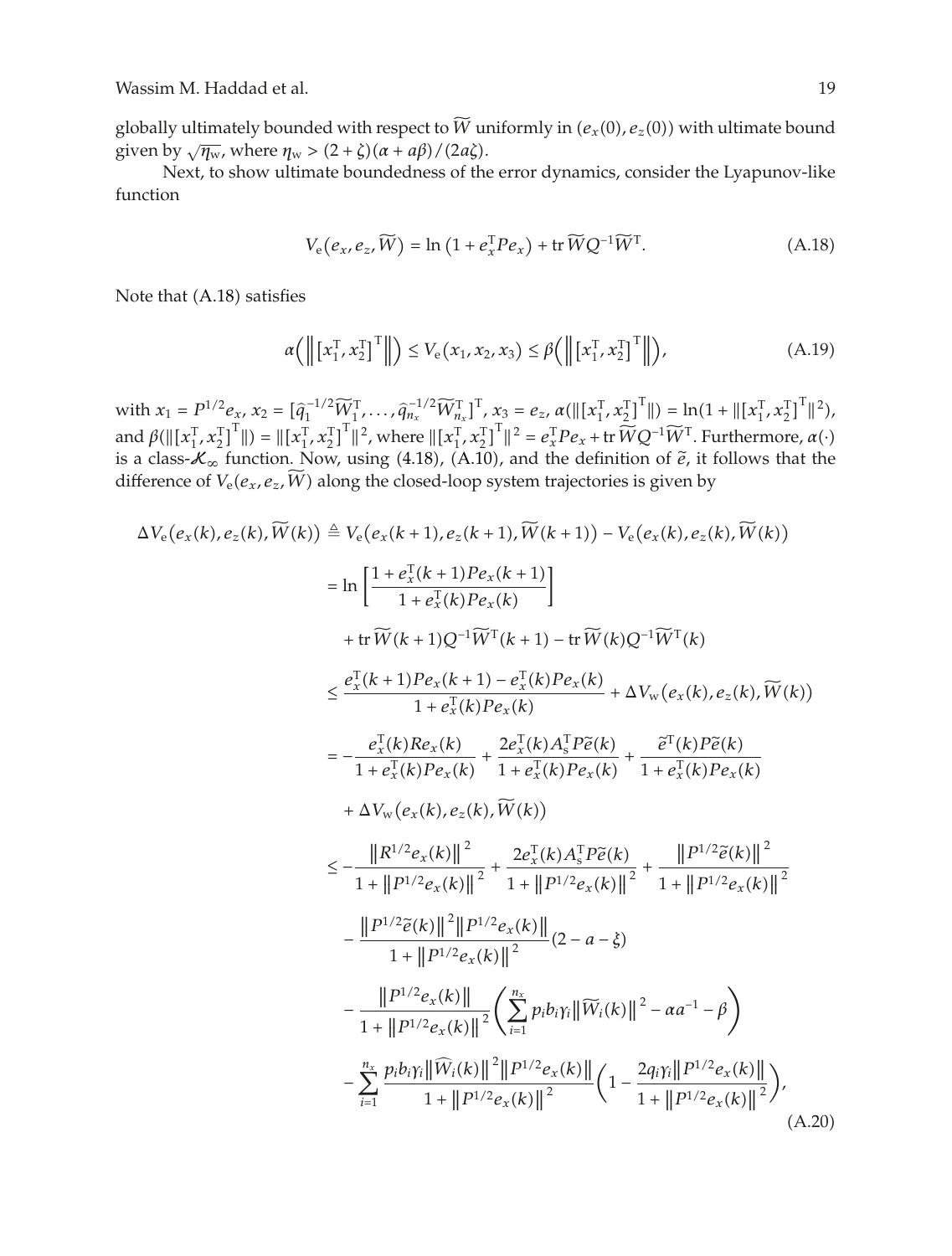where in (A.20) we used  $\ln a - \ln b = \ln(a/b)$  and  $\ln(1+c) \le c$  for  $a, b > 0$  and  $c > -1$ . Now, noting  $a < 2 - \xi$  and  $c\mu_2 < \mu_1$ , using the inequalities

$$
\mu_1 \| P^{1/2} e_x \|^{2} \le \| R^{1/2} e_x \|^{2},
$$
  

$$
2e_x^{\mathrm{T}} A_s^{\mathrm{T}} P \tilde{e} \le c \mu_2 \| P^{1/2} e_x \|^{2} + c^{-1} \| P^{1/2} \tilde{e} \|^{2},
$$
 (A.21)

and rearranging terms in (A.20) yields

$$
\Delta V_{\epsilon}(e_{x}(k), e_{z}(k), W(k))
$$
\n
$$
\leq -\frac{\mu_{1}||P^{1/2}e_{x}(k)||^{2}}{1+||P^{1/2}e_{x}(k)||^{2}} + \frac{c\mu_{2}||P^{1/2}e_{x}(k)||^{2}}{1+||P^{1/2}e_{x}(k)||^{2}} + \frac{c^{-1}||P^{1/2}\tilde{e}(k)||^{2}}{1+||P^{1/2}e_{x}(k)||^{2}} + \frac{(\alpha/\alpha)||P^{1/2}e_{x}(k)||^{2}}{1+||P^{1/2}e_{x}(k)||^{2}} + \frac{a||P^{1/2}\tilde{e}(k)||^{2}||P^{1/2}e_{x}(k)||^{2}}{1+||P^{1/2}e_{x}(k)||^{2}} + \frac{\beta||P^{1/2}e_{x}(k)||^{2}}{1+||P^{1/2}e_{x}(k)||^{2}} - \frac{(2||P^{1/2}e_{x}(k)||-1)||P^{1/2}\tilde{e}(k)||^{2}}{1+||P^{1/2}e_{x}(k)||^{2}} + \frac{\xi||P^{1/2}\tilde{e}(k)||^{2}||P^{1/2}e_{x}(k)||^{2}}{1+||P^{1/2}e_{x}(k)||^{2}} - \sum_{i=1}^{n_{x}} \frac{p_{i}b_{i}\gamma_{i}||\widetilde{W}_{i}(k)||^{2}||P^{1/2}e_{x}(k)||^{2}}{1+||P^{1/2}e_{x}(k)||^{2}} - \sum_{i=1}^{n_{x}} \frac{p_{i}b_{i}\gamma_{i}||\widetilde{W}_{i}(k)||^{2}||P^{1/2}e_{x}(k)||^{2}}{1+||P^{1/2}e_{x}(k)||^{2}} - \frac{p_{1/2}e_{x}(k)||^{2}}{1+||P^{1/2}e_{x}(k)||^{2}} [(u_{1}-cu_{2})||P^{1/2}e_{x}(k)||- \beta - \alpha a^{-1}]
$$
\n
$$
- \frac{||P^{1/2}\tilde{e}(k)||^{2}}{1+||P^{1/2}e_{x}(k)||^{2}} [(2-a-\xi)||P^{1/2}e_{x}(k)||-1-c^{-1}]
$$
\n
$$
- \sum_{i=1}^{n_{x}} \frac{p_{i}b_{i}\gamma_{i}||\wid
$$

Now, for

$$
||P^{1/2}e_x(k)|| > \max\left\{\frac{a\beta + \alpha}{a(\mu_1 - c\mu_2)}, \frac{1+c}{c(2-a-\xi)}\right\} \triangleq \alpha_x,
$$
 (A.23)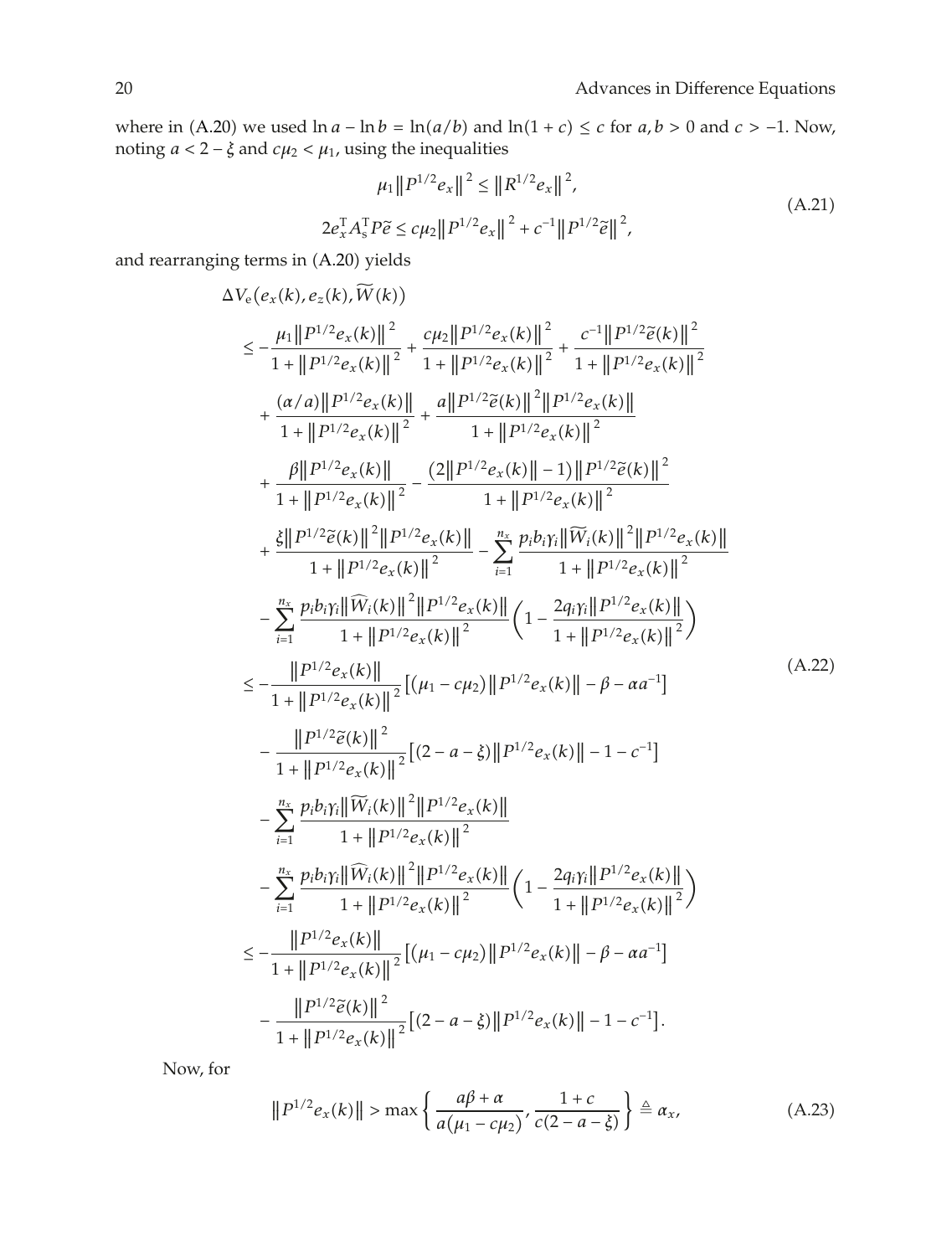

**Figure 3:** Visualization of sets used in the proof of Theorem 4.1.

it follows that  $\Delta V_e(e_x(k), e_z(k), \widetilde{W}(k)) \leq -W(e_x(k))$  for all  $k \in \overline{\mathbb{Z}}_+$ , where

$$
W(e_x) \triangleq \frac{\|P^{1/2}e_x\|}{1 + \|P^{1/2}e_x\|^2} [(\mu_1 - c\mu_2) \|P^{1/2}e_x\| - \beta - \alpha a^{-1}], \tag{A.24}
$$

or, equivalently,  $\Delta V_e(e_x(k), e_z(k), W(k)) \leq -W(e_x(k))$  for all  $(e_x(k), e_z(k), W(k)) \in \mathfrak{D}_e \setminus \mathfrak{D}_{\text{er}},$  $k \in \overline{\mathbb{Z}}_+$ , where (see Figure 3)

$$
\widetilde{\mathfrak{D}}_{e} \triangleq \{ (e_x, e_z, \widetilde{W}) \in \mathbb{R}^{n_x} \times \mathbb{R}^{n_z} \times \mathbb{R}^{n_x \times s} : x \in \mathfrak{D}_x \},\tag{A.25}
$$

$$
\widetilde{\mathfrak{D}}_{\text{er}} \triangleq \{ (e_x, e_z, \widetilde{W}) \in \mathbb{R}^{n_x} \times \mathbb{R}^{n_z} \times \mathbb{R}^{n_x \times s} : ||P^{1/2}e_x|| \leq \alpha_x \}. \tag{A.26}
$$

Next, we show that  $||x_1(k)|| < \varepsilon_e$ ,  $k \in \overline{\mathbb{Z}}_+$ . Since  $||x_2(k)||^2 \leq \varepsilon_w$  for all  $k \in \overline{\mathbb{Z}}_+$ , it follows that, for  $x_1(k) \in \overline{\mathcal{B}}_{\alpha_x}(0)$ ,  $k \in \overline{\mathbb{Z}}_+$ ,

$$
V_e(x_1(k), x_2(k), x_3(k)) + \Delta V_e(x_1(k), x_2(k), x_3(k))
$$
  
\n
$$
\leq \alpha_x^2 + \varepsilon_w + \Delta V_e(x_1(k), x_2(k), x_3(k))
$$
  
\n
$$
\leq \alpha_x^2 + \varepsilon_w + \frac{1}{2} \left( \frac{\alpha}{a} + \beta \right) + \left( 1 + \frac{1}{c} \right) ||P^{1/2}\tilde{e}(k)||^2
$$
  
\n
$$
\leq \alpha_x^2 + \varepsilon_w + \frac{1}{2} \left( \frac{\alpha}{a} + \beta \right) + \left( 1 + \frac{1}{c} \right) (2\alpha + 2\xi\varepsilon_w)
$$
  
\n
$$
\stackrel{\triangle}{=} \overline{\eta}.
$$
 (A.27)

Now, let  $\delta \in (0, \alpha_x]$  and assume  $||x_{10}|| \leq \delta$ . If  $||x_1(k)|| \leq \alpha_x$ ,  $k \in \overline{\mathbb{Z}}_+$ , then it follows that  $||x_1(k)|| \leq \delta$  $\alpha_x \leq \alpha^{-1} \Big( \beta \Big( \sqrt{ \alpha_x^2 + \varepsilon_{\text{w}} } \Big) \Big) \leq \alpha^{-1}(\overline{\eta}), \ k \in \overline{\mathbb{Z}}_+.$  Alternatively, if there exists  $K^* > 0$  such that  $||x_1(K^*)|| > \alpha_x$ , then, since  $||x_{10}|| \le \alpha_x$ , it follows that there exists  $\kappa \le K^*$ , such that  $||x_1(\kappa-1)|| \le$  $\alpha_x$  and  $||x_1(k)|| > \alpha_x$ , where  $k \in \{\kappa, \dots, K^*\}$ . Hence, it follows that

$$
\alpha(\|x_1(K^*)\|) \leq \alpha(\| [x_1^T(K^*), x_2^T(K^*)]^T \|)
$$
\n
$$
\leq V_e(x_1(K^*), x_2(K^*), x_3(K^*))
$$
\n
$$
\leq V_e(x_1(\kappa), x_2(\kappa), x_3(\kappa))
$$
\n
$$
= \Delta V_e(x_1(\kappa - 1), x_2(\kappa - 1), x_3(\kappa - 1)) + V_e(x_1(\kappa - 1), x_2(\kappa - 1), x_3(\kappa - 1))
$$
\n
$$
\leq \overline{\eta},
$$
\n(A.28)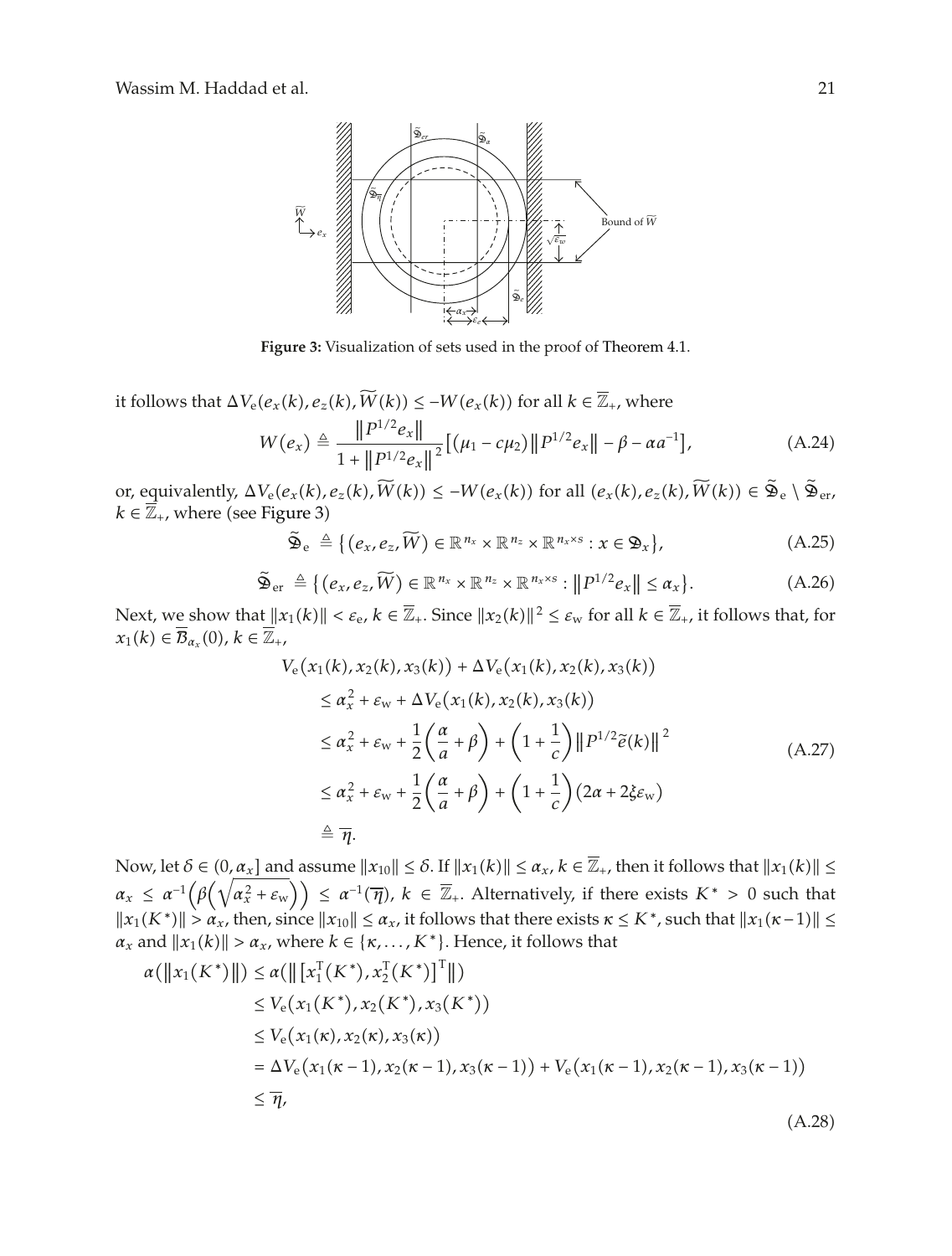which implies that  $||x_1(K^*)|| \le \alpha^{-1}(\overline{\eta})$ . Next, let  $\delta \in (\alpha_x, \gamma)$ , where  $\gamma \triangleq \sup\{r > 0 : \mathcal{B}_{\alpha^{-1}(\beta(r))}(0) \subset \overline{\alpha}$  $\widetilde{\mathfrak{D}}_{e}$  and assume  $x_{10} \in \overline{\mathcal{B}}_{\delta}(0)$  and  $||x_{1}(K)|| > \alpha_{x}$ . Now, for every  $\widehat{k} > 0$  such that  $||x_{1}(k)|| \ge \alpha_{x}$ ,  $k \in \{0, \ldots, \hat{k}\}\$ , it follows that

$$
\alpha(\|x_1(k)\|) \le \alpha(\| [x_1^T(k), x_2^T(k)]^T \|)
$$
  
\n
$$
\le V_e(x_1(k), x_2(k), x_3(k))
$$
  
\n
$$
\le V_e(x_{10}, x_{20}, x_{30})
$$
  
\n
$$
\le \beta(\| [x_{10}^T, x_{20}^T]^T \|)
$$
  
\n
$$
\le \beta(\sqrt{\delta^2 + \varepsilon_w}),
$$
\n(A.29)

which implies that  $||x_1(k)|| \le \alpha^{-1}(\beta(\sqrt{\delta^2 + \epsilon_w}))$ ,  $k \in \{0, \ldots, \hat{k}\}$ . Now, if there exists  $K^* > 0$  such that  $||x_1(K^*)|| \leq \alpha_x$ , then it follows as in the earlier case shown above that  $||x_1(k)|| \leq \alpha^{-1}(\overline{\eta})$ ,  $k \geq K^*$ . Hence, if  $x_{10} \in B_\delta(0)$ , then

$$
||x_1(k)|| \le \alpha^{-1} \Big( \max \Big\{ \overline{\eta}, \beta \Big( \sqrt{\delta^2 + \varepsilon_{\mathbf{w}}} \Big) \Big\} \Big) \triangleq \varepsilon_{\mathbf{e}}, \quad k \in \overline{\mathbb{Z}}_+.
$$
 (A.30)

Finally, repeating the above arguments with  $||x_2(k)||^2 \le \varepsilon_w$ ,  $k \in \overline{\mathbb{Z}}_+$ , replaced by  $||x_2(k)||^2 \le \eta_w$ , *k*  $\ge$  *K* > 0, it can be shown that  $||x_1(k)|| < \varepsilon$ ,  $k \ge K$ , where  $\varepsilon = \sqrt{e^{\eta} - 1}$ .

Next, define

$$
\widetilde{\mathfrak{D}}_{\alpha} \triangleq \{ (e_x, e_z, \widetilde{W}) \in \mathbb{R}^{n_x} \times \mathbb{R}^{n_z} \times \mathbb{R}^{n_x \times s} : V_e(e_x, e_z, \widetilde{W}) \leq \alpha \}, \tag{A.31}
$$

where *α* is the maximum value such that  $\widetilde{\mathfrak{D}}_a \subseteq \widetilde{\mathfrak{D}}_e$ , and define

$$
\widetilde{\mathfrak{D}}_{\overline{\eta}} \triangleq \big\{ (e_x, e_z, \widetilde{W}) \in \mathbb{R}^{n_x} \times \mathbb{R}^{n_z} \times \mathbb{R}^{n_x \times s} : V_e(e_x, e_z, \widetilde{W}) \leq \varepsilon_e^2 \big\},\tag{A.32}
$$

where  $\varepsilon_e$  is given by (A.30). Assume that  $\tilde{\mathfrak{D}}_{\overline{n}} \subset \tilde{\mathfrak{D}}_{\alpha}$  (see Figure 3) (this assumption is standard in the neural network literature and ensures that in the error space  $\widetilde{\mathfrak{D}}_e$  there exists at least one Lyapunov level set  $\tilde{\mathfrak{D}}_{\overline{n}} \subset \tilde{\mathfrak{D}}_{\alpha}$ . In the case where the neural network approximation holds in  $\mathbb{R}^{n_x} \times \mathbb{R}^{n_z}$ , this assumption is automatically satisfied. See Remark A.1 for further details). Now, for all  $(e_x, e_z, \widetilde{W}) \in \widetilde{\mathfrak{D}}_{\overline{n}} \cap (\widetilde{\mathfrak{D}}_{e} \setminus \widetilde{\mathfrak{D}}_{er}), \Delta V_e(e_x, e_z, \widetilde{W}) \leq 0$ . Alternatively, for all  $(e_x, e_z, \widetilde{W}) \in \widetilde{\mathfrak{D}}_{\overline{n}} \cap$  $\mathfrak{D}_{\text{er}}, V_e(e_x, e_z, \overline{W}) + \Delta V_e(e_x, e_z, \overline{W}) \leq \overline{\eta} \leq \varepsilon_e^2$ . Hence, it follows that  $\mathfrak{D}_{\overline{\eta}}$  is positively invariant. In addition, since  $(A.3)$  is input-to-state stable with  $e<sub>x</sub>$  viewed as the input, it follows from Proposition 3.4 that the solution  $e_z(k)$ ,  $k \in \overline{\mathbb{Z}}_+$ , to (A.3) is ultimately bounded. Furthermore, it follows from [21, Theorem 1] that there exist a continuous, radially unbounded, positivedefinite function  $V_z : \mathbb{R}^{n_z} \to \mathbb{R}$ , a class- $\mathcal{K}_{\infty}$  function  $\gamma_1(\cdot)$ , and a class- $\mathcal{K}$  function  $\gamma_2(\cdot)$  such that

$$
\Delta V_z(e_z) \le -\gamma_1(||e_z||) + \gamma_2(||e_x||). \tag{A.33}
$$

Since the upper bound for  $||e_x||^2$  is given by  $(e^{\eta} - 1)/\lambda_{\min}(P)$ , it follows that the set is given by

$$
\mathfrak{D}_z \triangleq \left\{ z \in \mathfrak{D}_{cz} : V_z(z - z_e) \le \max_{\|z - z_e\| = \gamma_1^{-1} (\gamma_2(\sqrt{e^{\eta} - 1}/\lambda_{\min}(P^{1/2})))} V_z(z - z_e) \right\},\tag{A.34}
$$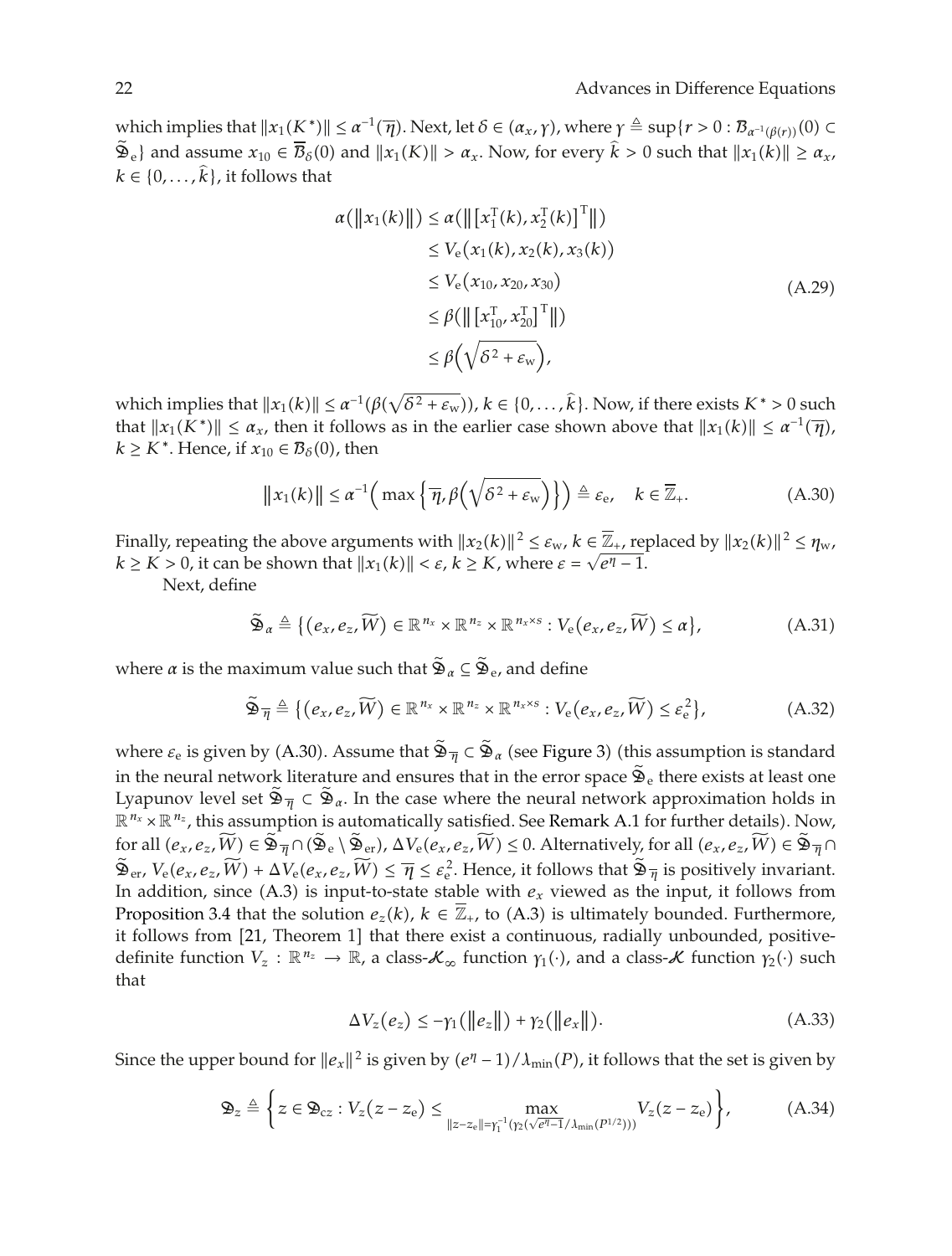is also positively invariant as long as  $\mathfrak{D}_z \subset \mathfrak{D}_{cz}$  (see Remark A.1). Now, since  $\mathfrak{D}_{\overline{n}}$  and  $\mathfrak{D}_z$  are positively invariant, it follows that

$$
\mathfrak{D}_{\alpha} \triangleq \left\{ (x, z, \widehat{W}) \in \mathbb{R}^{n_x} \times \mathbb{R}^{n_z} \times \mathbb{R}^{n_x \times s} : (x - x_e, z - z_e, \widehat{W} - W) \in \widetilde{\mathfrak{D}}_{\overline{\eta}}, \ z \in \mathfrak{D}_z \right\}
$$
(A.35)

is also positively invariant. In addition, since  $(4.1)$ ,  $(4.2)$ ,  $(4.15)$ , and  $(4.17)$  are ultimately bounded with respect to  $(x, \hat{W})$ ; and since (4.2) is input-to-state stable at  $z(k) \equiv z_e$  with  $x(k)$  – *x*<sub>e</sub> viewed as the input then it follows from Proposition 3.4 that the solution  $(x(k), z(k), \widehat{W}(k))$ ,  $k \in \overline{\mathbb{Z}}_+$ , of the closed-loop system (4.1), (4.2), (4.15), and (4.17) is ultimately bounded for all  $(x(0), z(0), \hat{W}(0)) \in \mathfrak{D}_{\alpha}$ .

Finally, to show that  $x(k) \ge 0$  and  $z(k) \ge 0$ ,  $k \in \overline{\mathbb{Z}}_+$ , for all  $(x_0, z_0) \in \overline{\mathbb{R}}_+^{n_x} \times \overline{\mathbb{R}}_+^{n_z}$  note that the closed-loop system  $(4.1)$ ,  $(4.15)$ , and  $(4.17)$ , is given by

$$
x(k+1) = f_x(x(k), z(k)) + B_u K(x(k) - x_e) - B_u \widehat{W}^T(k) \widehat{\sigma}(x(k), z(k), \widehat{W}(k))
$$
  
=  $(A + B_u K)x(k) + \Delta f(x(k), z(k)) - B_u \widehat{W}^T(k) \widehat{\sigma}(x(k), z(k), \widehat{W}(k)) - B_u K x_e$  (A.36)  
=  $\widetilde{f}(k, x(k), z(k)) + v, \quad x(0) = x_0, k \in \overline{\mathbb{Z}}_+$ ,

where

$$
\tilde{f}(k,x,z) \triangleq (A + B_{\rm u} K)x + \Delta f(x,z) - B_{\rm u} \widehat{W}^{\rm T}(k)\widehat{\sigma}(x,z,\widehat{W}), \quad v \triangleq -B_{\rm u} K x_{\rm e}.\tag{A.37}
$$

Note that  $A + B_u K$  and  $\Delta f(\cdot, \cdot)$  are nonnegative and, since  $\hat{\sigma}_{i(j)}(x, z, \hat{W}_i) = 0$  whenever  $\hat{W}_{i(j)} > 0$ ,  $i = 1, \ldots, n_x$ ,  $j = 1, \ldots, s_i$ ,  $-\widehat{W}^T \widehat{\sigma}(x, z, \widehat{W}) \geq 0$ . Hence, since  $\widetilde{f}(k, x, z)$  is nonnegative with respect to *x* pointwise-in-time,  $f_z(x, z)$  is nonnegative with respect to *z*, and  $v \ge 0$ , it follows from Proposition 2.9 that  $x(k) \ge 0$ ,  $k \in \overline{\mathbb{Z}}_+$ , and  $z(k) \ge 0$ ,  $k \in \overline{\mathbb{Z}}_+$ , for all  $(x_0, z_0) \in \overline{\mathbb{R}}_+^{n_x} \times \overline{\mathbb{R}}_+^{n_z}$ .

*Remark A.1.* In the case where the neural network approximation holds in  $\mathbb{R}^{n_x} \times \mathbb{R}^{n_z}$ , the assumptions  $\widetilde{\mathfrak{D}}_{\overline{n}} \subset \widetilde{\mathfrak{D}}_{\alpha}$  and  $\mathfrak{D}_{z} \subset \mathfrak{D}_{cz}$  invoked in the proof of Theorem 4.1 are automatically satisfied. Furthermore, in this case the control law  $(4.15)$  ensures global ultimate boundedness of the error signals. However, the existence of a global neural network approximator for an uncertain nonlinear map cannot in general be established. Hence, as is common in the neural network literature, for a given arbitrarily large compact set  $\mathfrak{D}_{cx} \times \mathfrak{D}_{cz} \subset \mathbb{R}^{n_x} \times \mathbb{R}^{n_z}$ , we assume that there exists an approximator for the unknown nonlinear map up to a desired accuracy. Furthermore, we assume that in the error space  $\tilde{\mathbb{P}}_e$  there exists at least one Lyapunov level set such that  $\widetilde{\mathfrak{D}}_{\overline{n}} \subset \widetilde{\mathfrak{D}}_{\alpha}$ . In the case where  $\delta(\cdot,\cdot)$  is continuous on  $\mathbb{R}^{n_x} \times \mathbb{R}^{n_z}$ , it follows from the Stone-Weierstrass theorem that  $\delta(\cdot, \cdot)$  can be approximated over an arbitrarily large compact set  $\mathfrak{D}_{cx} \times \mathfrak{D}_{cz}$ . In this case, our neuroadaptive controller guarantees semiglobal ultimate boundedness. An identical assumption is made in the proof of Theorem 5.1.

#### **B. Proof of Theorem 5.1**

In this appendix, we prove Theorem 5.1. First, define  $W_u(k) \triangleq \text{block-diag}[W_{u1}(k), \ldots, W_{u2}(k)],$ where

$$
\widehat{W}_{ui}(k) = \begin{cases} 0, & \text{if } \widehat{u}_i(k) < 0, \\ \widehat{W}_i(k), & \text{otherwise,} \end{cases} \quad i = 1, \dots, n_x. \tag{B.1}
$$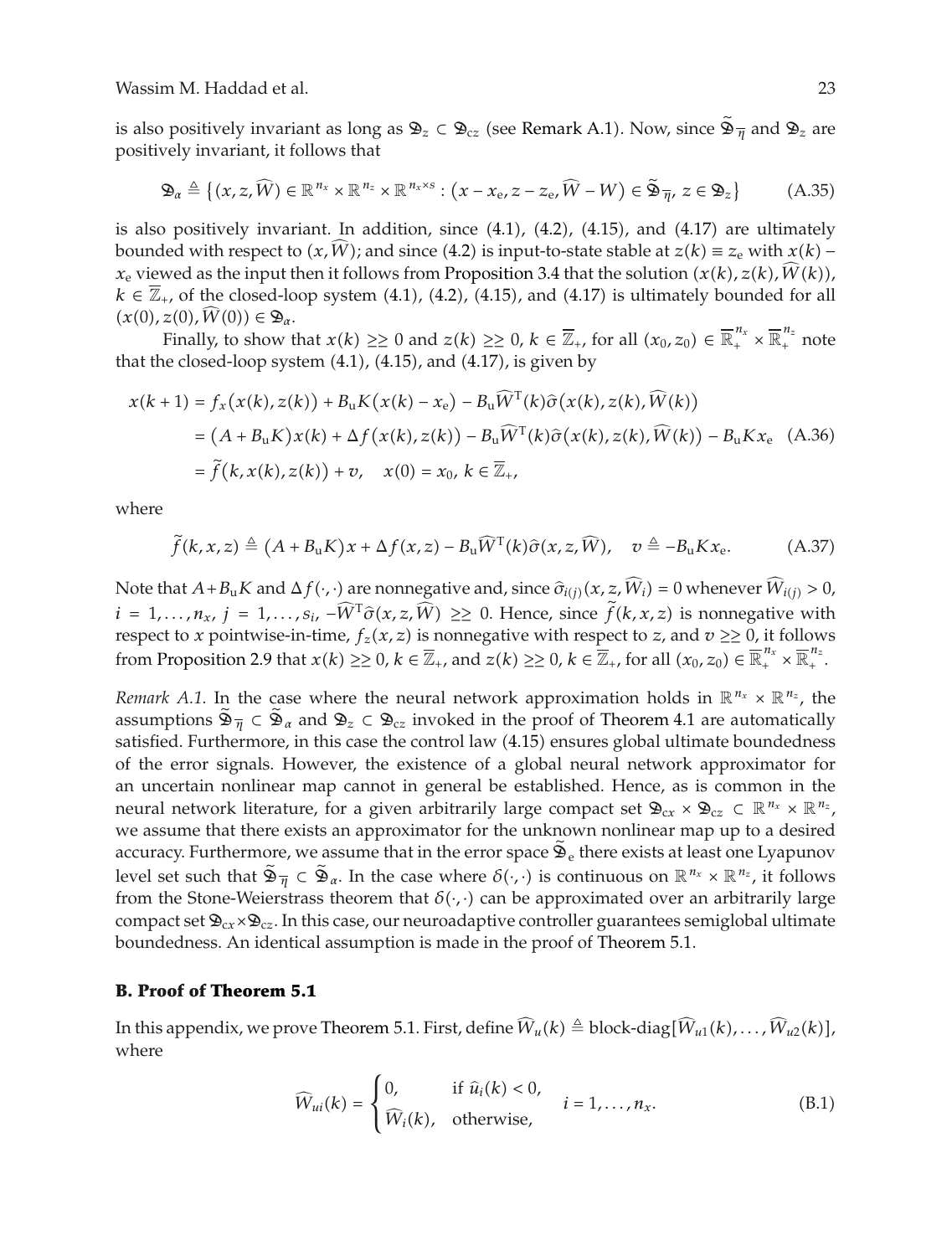Next, note that with  $u(k)$ ,  $k \in \mathbb{Z}_+$ , given by (5.2), it follows from (4.1), (4.4), and (4.14) that

$$
x(k+1) = Ax(k) + \Delta f\big(x(k), z(k)\big) - B_u \widehat{W}_u^T(k) \sigma\big(x(k), z(k)\big), \quad x(0) = x_0, \ k \in \overline{\mathbb{Z}}_+.\tag{B.2}
$$

Now, defining  $e_x(k) \triangleq x(k) - x_e$  and  $e_z(k) \triangleq z(k) - z_e$  and using (4.6), (4.7), and (4.9), it follows from  $(4.2)$  and  $(B.2)$  that

$$
e_{x}(k+1) = Ae_{x}(k) + (A - I)x_{e} + \Delta f(x(k), z(k)) - B_{u}\widehat{W}_{u}^{T}(k)\sigma(x(k), z(k))
$$
  
\n
$$
= Ae_{x}(k) + B_{u}[\delta(x(k), z(k)) - \delta(x_{e}, z_{e}) - G_{n}(x_{e}, z_{e})u_{e} - \widehat{W}^{T}(k)\sigma(x(k), z(k))]
$$
  
\n
$$
+ B_{u}(\widehat{W}(k) - \widehat{W}_{u}(k))^{T}\sigma(x(k), z(k))
$$
  
\n
$$
= Ae_{x}(k) - B_{u}\widetilde{W}^{T}(k)\sigma(x(k), z(k)) + B_{u}\varepsilon(x(k), z(k))
$$
  
\n
$$
+ B_{u}(\widehat{W}(k) - \widehat{W}_{u}(k))^{T}\sigma(x(k), z(k)), \quad e_{x}(0) = x_{0} - x_{e}, \ k \in \overline{\mathbb{Z}}_{+},
$$
  
\n(B.3)  
\n
$$
e_{z}(k+1) = \widetilde{f}_{z}(e_{x}(k), e_{z}(k)), \quad e_{z}(0) = z_{0} - z_{e},
$$
  
\n(B.4)

where  $\tilde{f}_z(e_x, e_z) \triangleq f_z(e_x + x_e, e_z + z_e)$ , and  $\varepsilon(x, z) \triangleq [\varepsilon_1(x, z), \dots, \varepsilon_{n_x}(x, z)]^T$ . Furthermore, since *A* is nonnegative and asymptotically stable, it follows from Theorem 2.3 that there exist a positive *diagonal* matrix  $P = \text{diag}[p_1, \ldots, p_{n_x}]$  and a positive-definite matrix  $R \in \mathbb{R}^{n_x \times n_x}$  such that  $(5.5)$  holds.

Next, to show ultimate boundedness of the closed-loop system  $(5.4)$ ,  $(B.3)$ , and  $(B.4)$ , consider the Lyapunov-like function

$$
V_{\rm w}(e_x, e_z, \widetilde{W}) = \text{tr}\,\widetilde{W}Q^{-1}\widetilde{W}^{\rm T},\tag{B.5}
$$

 $\hat{Q} \triangleq \text{diag}[\hat{q}_1, \dots, \hat{q}_{n_x}] = \text{diag}[q_1/p_1b_1, \dots, q_{n_x}/p_{n_x}b_{n_x}]$  and  $W(k) \triangleq W(k) - W$  with  $W \triangleq \text{Mod}(M(k))$ block-diag $[W_1, \ldots, W_{n_x}]$ . Note that (B.5) satisfies (3.3) with  $x_1 = [\hat{q}_1^{-1/2} \widetilde{W}_1^T, \ldots, \hat{q}_{n_x}^{-1/2} \widetilde{W}_{n_x}^T]^T$ ,  $x_2 = [e_x^T, e_x^T]^T$ ,  $\alpha(||x_1||) = \beta(||x_1||) = ||x_1||^2$ , where  $||x_1||^2 = \text{tr } \widetilde{W} Q^{-1} \widetilde{W}^T$ . Furthermore,  $\alpha(||x_1||)$  is a class- $\mathcal{K}_{\infty}$  function. Now, using (5.4) and (B.3), it follows that the difference of  $V_w(e_x, e_z, \widetilde{W})$ along the closed-loop system trajectories is given by

$$
\Delta V_{\rm w}(e_{x}(k), e_{z}(k), \widetilde{W}(k))
$$
\n
$$
\triangleq \text{tr}\,\widetilde{W}(k+1)Q^{-1}\widetilde{W}^{\rm T}(k+1) - \text{tr}\,\widetilde{W}(k)Q^{-1}\widetilde{W}^{\rm T}(k)
$$
\n
$$
= \sum_{i=1}^{n_{x}} \frac{2p_{i}b_{i}||P^{1/2}e_{x}(k)||}{1+||P^{1/2}e_{x}(k)||^{2}} (\gamma \widetilde{e}_{i}(k)\sigma_{i}(x(k), z(k)) - \widehat{W}_{i}(k))^{\rm T} \widetilde{W}_{i}(k)
$$
\n
$$
+ \sum_{i=1}^{n_{x}} \frac{p_{i}b_{i}q_{i}||P^{1/2}e_{x}(k)||^{2}}{(1+||P^{1/2}e_{x}(k)||^{2})^{2}} ||\gamma \widetilde{e}_{i}(k)\sigma_{i}(x(k), z(k)) - \widehat{W}_{i}(k)||^{2}
$$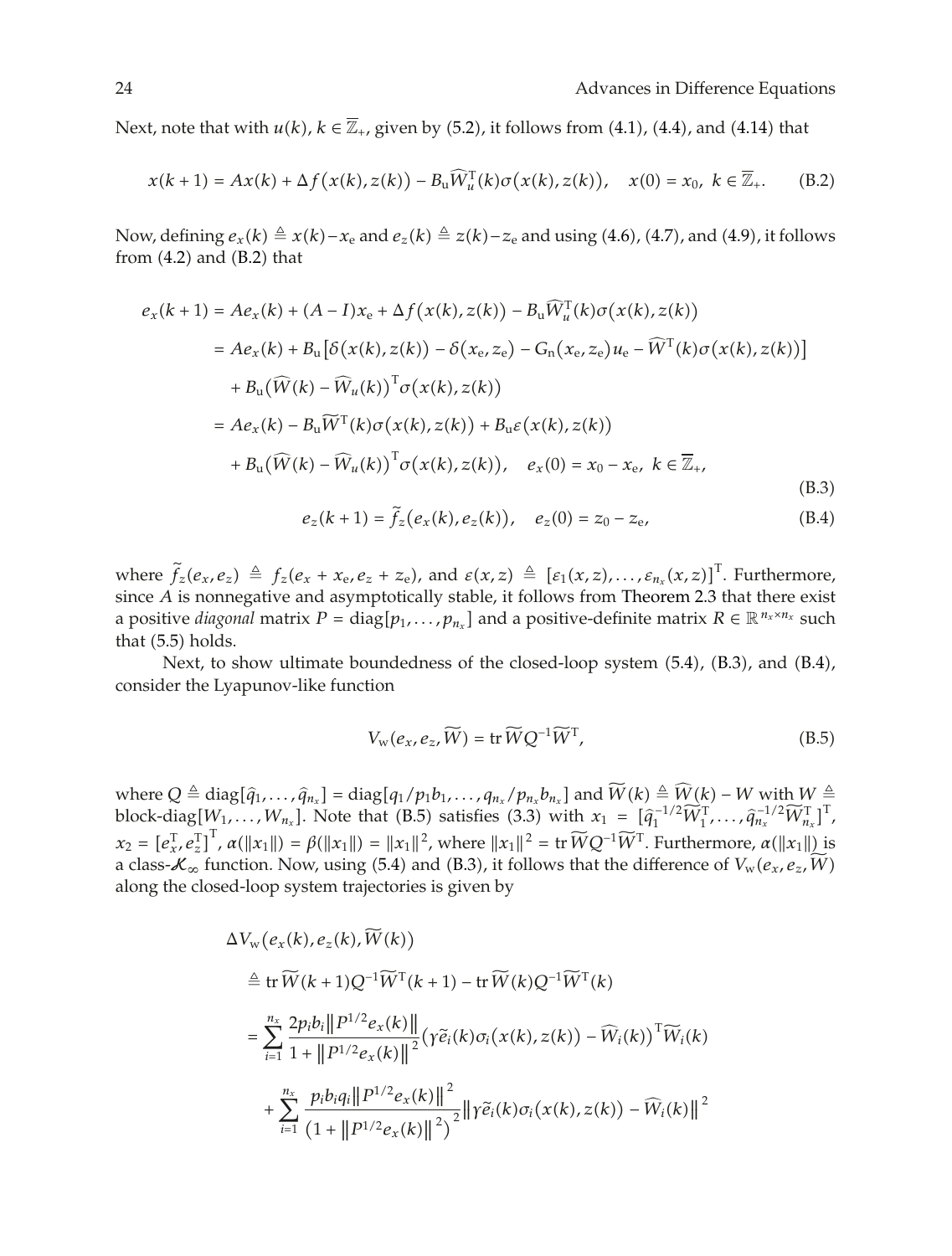$$
= \sum_{i=1}^{n_x} \frac{2p_i b_i \gamma ||P^{1/2}e_x(k)||\varepsilon_i(x(k), z(k))\tilde{e}_i(k)}{1 + ||P^{1/2}e_x(k)||^2} - \sum_{i=1}^{n_x} \frac{2p_i \gamma ||P^{1/2}e_x(k)||\tilde{e}_i^2(k)}{1 + ||P^{1/2}e_x(k)||^2} + \sum_{i=1}^{n_x} \frac{2p_i b_i \gamma ||P^{1/2}e_x(k)||\tilde{e}_i(k)}{1 + ||P^{1/2}e_x(k)||^2} \sigma_i^{\mathrm{T}}(x(k), z(k))[\widehat{W}_i(k) - \widehat{W}_{ui}(k)] - \sum_{i=1}^{n_x} \frac{2p_i b_i ||P^{1/2}e_x(k)||\widehat{W}_i^{\mathrm{T}}(k)\widetilde{W}_i(k)}{1 + ||P^{1/2}e_x(k)||^2} + \sum_{i=1}^{n_x} \frac{p_i b_i q_i ||P^{1/2}e_x(k)||^2}{(1 + ||P^{1/2}e_x(k)||^2)} ||\gamma \tilde{e}_i(k) \sigma_i(x(k), z(k)) - \widehat{W}_i(k)||^2.
$$
\n(B.6)

Now, for each  $i \in \{1, \ldots, n_x\}$  and for the two cases given in (B.1), the right-hand side of (B.6) gives the following:

(1) if  $\hat{u}_i(k) < 0$ , then  $\widehat{W}_{ui}(k) = 0$ . Now, using (A.8), (A.9), and the inequalities

$$
\sum_{i=1}^{n_x} 2p_i b_i \gamma \varepsilon_i(x, z) \tilde{e}_i \le a^{-1} \alpha \gamma + a \gamma ||P^{1/2} \tilde{e}||^2,
$$
\n(B.7)

$$
\sum_{i=1}^{n_x} 2p_i b_i \gamma \widetilde{e}_i \sigma_i^{\mathrm{T}}(x, z) \widehat{W}_i \le \sum_{i=1}^{n_x} p_i b_i^2 s_i \gamma ||\widehat{W}_i||^2 + \gamma ||P^{1/2}\widetilde{e}||^2,
$$
\n(B.8)

$$
\sum_{i=1}^{n_x} p_i b_i q_i \| \gamma \widetilde{e}_i \sigma_i(x, z) - \widehat{W}_i \|^2 \leq \sum_{i=1}^{n_x} 2 p_i b_i q_i s_i \gamma^2 \widetilde{e}_i^2 + \sum_{i=1}^{n_x} 2 p_i b_i q_i \| \widehat{W}_i \|^2,
$$
 (B.9)

$$
\sum_{i=1}^{n_x} p_i b_i \|W_i\|^2 \le \beta,
$$
\n(B.10)

it follows that

$$
\Delta V_{\rm w}(e_{x}(k),e_{z}(k),\widetilde{W}(k))
$$
\n
$$
\leq \frac{(\alpha/a)\gamma\|P^{1/2}e_{x}(k)\|}{1+\|P^{1/2}e_{x}(k)\|^{2}}+\frac{a\gamma\|P^{1/2}\tilde{e}(k)\|^{2}\|P^{1/2}e_{x}(k)\|}{1+\|P^{1/2}e_{x}(k)\|^{2}}-\frac{\gamma\|P^{1/2}\tilde{e}(k)\|^{2}\|P^{1/2}e_{x}(k)\|}{1+\|P^{1/2}e_{x}(k)\|^{2}}+\frac{\beta\|P^{1/2}e_{x}(k)\|}{1+\|P^{1/2}e_{x}(k)\|^{2}}+\sum_{i=1}^{n_{x}}\frac{p_{i}b_{i}^{2}\gamma s_{i}\|\widehat{W}_{i}(k)\|^{2}\|P^{1/2}e_{x}(k)\|}{1+\|P^{1/2}e_{x}(k)\|^{2}}+\frac{\gamma^{2}\xi\|P^{1/2}\tilde{e}(k)\|^{2}\|P^{1/2}e_{x}(k)\|}{1+\|P^{1/2}e_{x}(k)\|^{2}}-\sum_{i=1}^{n_{x}}\frac{p_{i}b_{i}\|\widetilde{W}_{i}(k)\|^{2}\|P^{1/2}e_{x}(k)\|}{1+\|P^{1/2}e_{x}(k)\|^{2}}-\sum_{i=1}^{n_{x}}\frac{p_{i}b_{i}\|\widehat{W}_{i}(k)\|^{2}\|P^{1/2}e_{x}(k)\|^{2}}{1+\|P^{1/2}e_{x}(k)\|^{2}}+\sum_{i=1}^{n_{x}}\frac{2p_{i}b_{i}q_{i}\|P^{1/2}e_{x}(k)\|^{2}\|\widehat{W}_{i}(k)\|^{2}}{(\1+\|P^{1/2}e_{x}(k)\|^{2})^{2}};\tag{B.11}
$$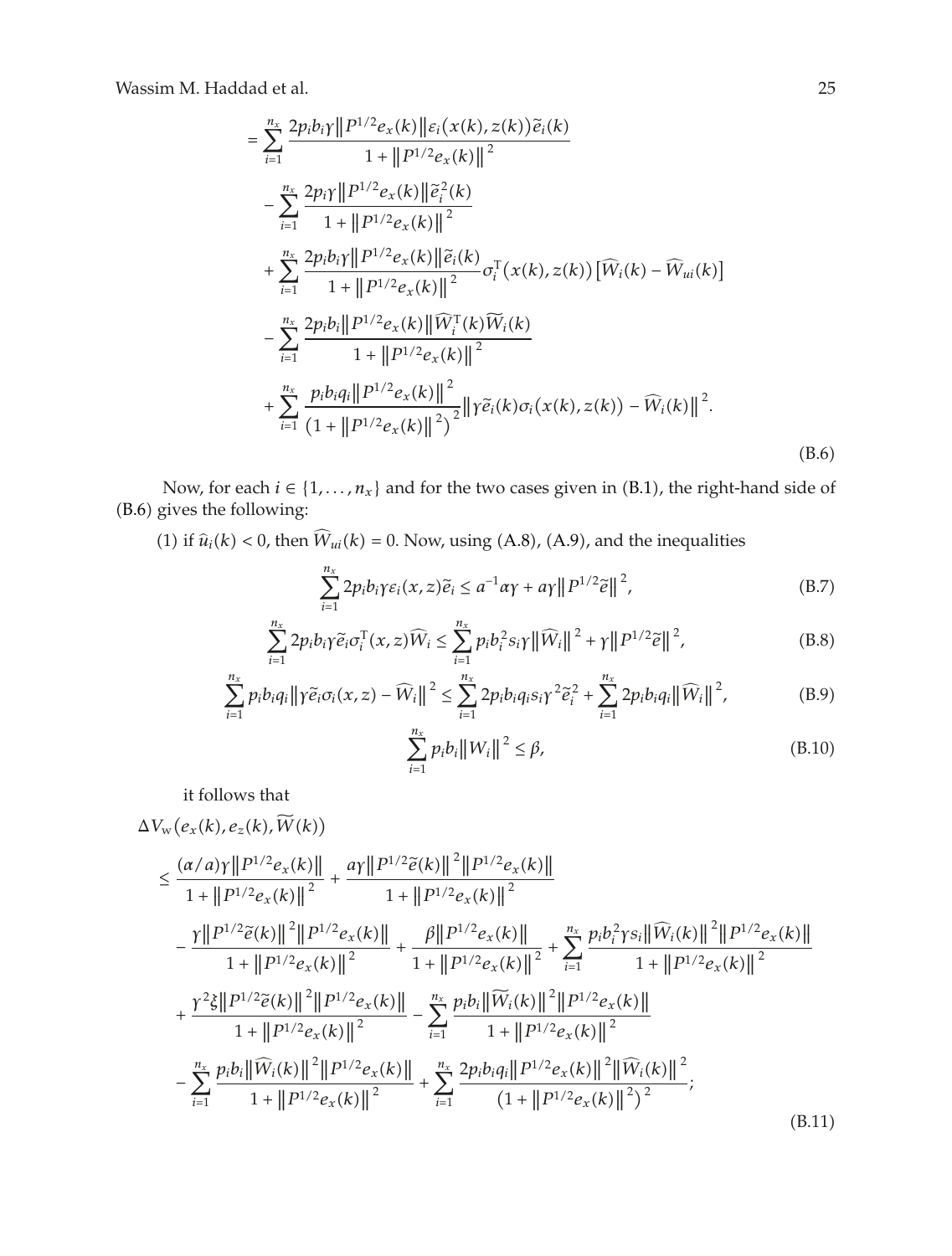(2) otherwise,  $\widehat{W}_{ui}(k) = \widehat{W}_i(k)$ , and hence, using (A.8), (A.9), (B.7), (B.9), and (B.10), it follows that

$$
\Delta V_{\rm w}(e_{x}(k), e_{z}(k), \widetilde{W}(k))
$$
\n
$$
\leq \frac{(\alpha/a)\gamma \|P^{1/2}e_{x}(k)\|}{1 + \|P^{1/2}e_{x}(k)\|^2} + \frac{a\gamma \|P^{1/2}\tilde{e}(k)\|^2 \|P^{1/2}e_{x}(k)\|}{1 + \|P^{1/2}e_{x}(k)\|^2} - \frac{2\gamma \|P^{1/2}\tilde{e}(k)\|^2 \|P^{1/2}e_{x}(k)\|}{1 + \|P^{1/2}e_{x}(k)\|^2} + \frac{\beta \|P^{1/2}e_{x}(k)\|}{1 + \|P^{1/2}e_{x}(k)\|^2} + \frac{\gamma^2 \xi \|P^{1/2}\tilde{e}(k)\|^2 \|P^{1/2}e_{x}(k)\|}{1 + \|P^{1/2}e_{x}(k)\|^2} - \sum_{i=1}^{n_{x}} \frac{p_{i}b_{i} \|\widetilde{W}_{i}(k)\|^2 \|P^{1/2}e_{x}(k)\|}{1 + \|P^{1/2}e_{x}(k)\|^2} - \sum_{i=1}^{n_{x}} \frac{p_{i}b_{i} \|\widetilde{W}_{i}(k)\|^2 \|P^{1/2}e_{x}(k)\|^2}{1 + \|P^{1/2}e_{x}(k)\|^2} + \sum_{i=1}^{n_{x}} \frac{2p_{i}b_{i}q_{i} \|P^{1/2}e_{x}(k)\|^2 \|\widetilde{W}_{i}(k)\|^2}{(1 + \|P^{1/2}e_{x}(k)\|^2)^2}.
$$
\n(6.12)

Hence, it follows from  $(B.6)$  that in either case

$$
\Delta V_{\rm w}(e_{x}(k), e_{z}(k), \widetilde{W}(k)) \leq -\frac{\gamma ||P^{1/2}\widetilde{e}(k)||^{2}||P^{1/2}e_{x}(k)||}{1 + ||P^{1/2}e_{x}(k)||^{2}} (1 - a - \gamma \xi)
$$
  

$$
-\frac{||P^{1/2}e_{x}(k)||}{1 + ||P^{1/2}e_{x}(k)||^{2}} \left(\sum_{i=1}^{n_{x}} p_{i}b_{i} ||\widetilde{W}_{i}(k)||^{2} - \frac{\alpha \gamma}{a} - \beta\right)
$$
  

$$
-\sum_{i=1}^{n_{x}} \frac{p_{i}b_{i} ||\widehat{W}_{i}(k)||^{2}||P^{1/2}e_{x}(k)||}{1 + ||P^{1/2}e_{x}(k)||^{2}} \left(1 - b_{i}s_{i}\gamma - \frac{2q_{i} ||P^{1/2}e_{x}(k)||}{1 + ||P^{1/2}e_{x}(k)||^{2}}\right).
$$
(B.13)

Furthermore, note that since, by assumption,  $1 - a - \gamma \xi > 0$  and  $b_i q_i \gamma < 1$ ,  $q_i \leq 1 - b_i s_i \gamma$ ,  $i = 1, \ldots, n_x$ , it follows that

$$
1 - b_i s_i \gamma - \frac{2q_i \| P^{1/2} e_x \|}{1 + \| P^{1/2} e_x \|^2} \ge 0, \quad i = 1, ..., n_x.
$$
 (B.14)

Hence,

$$
\Delta V_{\rm w}(e_{x}(k), e_{z}(k), \widetilde{W}(k)) \leq -\frac{\|P^{1/2}e_{x}(k)\|}{1 + \|P^{1/2}e_{x}(k)\|^2} \left(\sum_{i=1}^{n_{x}} p_{i}b_{i} \|\widetilde{W}_{i}(k)\|^2 - \frac{\alpha \gamma}{a} - \beta\right)
$$
\n
$$
\leq -\frac{\|P^{1/2}e_{x}(k)\|}{1 + \|P^{1/2}e_{x}(k)\|^2} \left(\xi \sum_{i=1}^{n_{x}} \|\widehat{q}_{i}^{-1/2}\widetilde{W}_{i}(k)\|^2 - \frac{\alpha \gamma}{a} - \beta\right).
$$
\n(B.15)

Now, it follows using similar arguments as in the proof of Theorem 4.1 that the closedloop system (5.4), (B.3), and (B.4) is globally bounded with respect to  $\widetilde{W}$  uniformly in  $(e_x(0), e_z(0))$ . If there does not exist  $k^* \in \overline{\mathbb{Z}}$  such that  $e_x(k) = 0$  for all  $k \geq k^*$ , it follows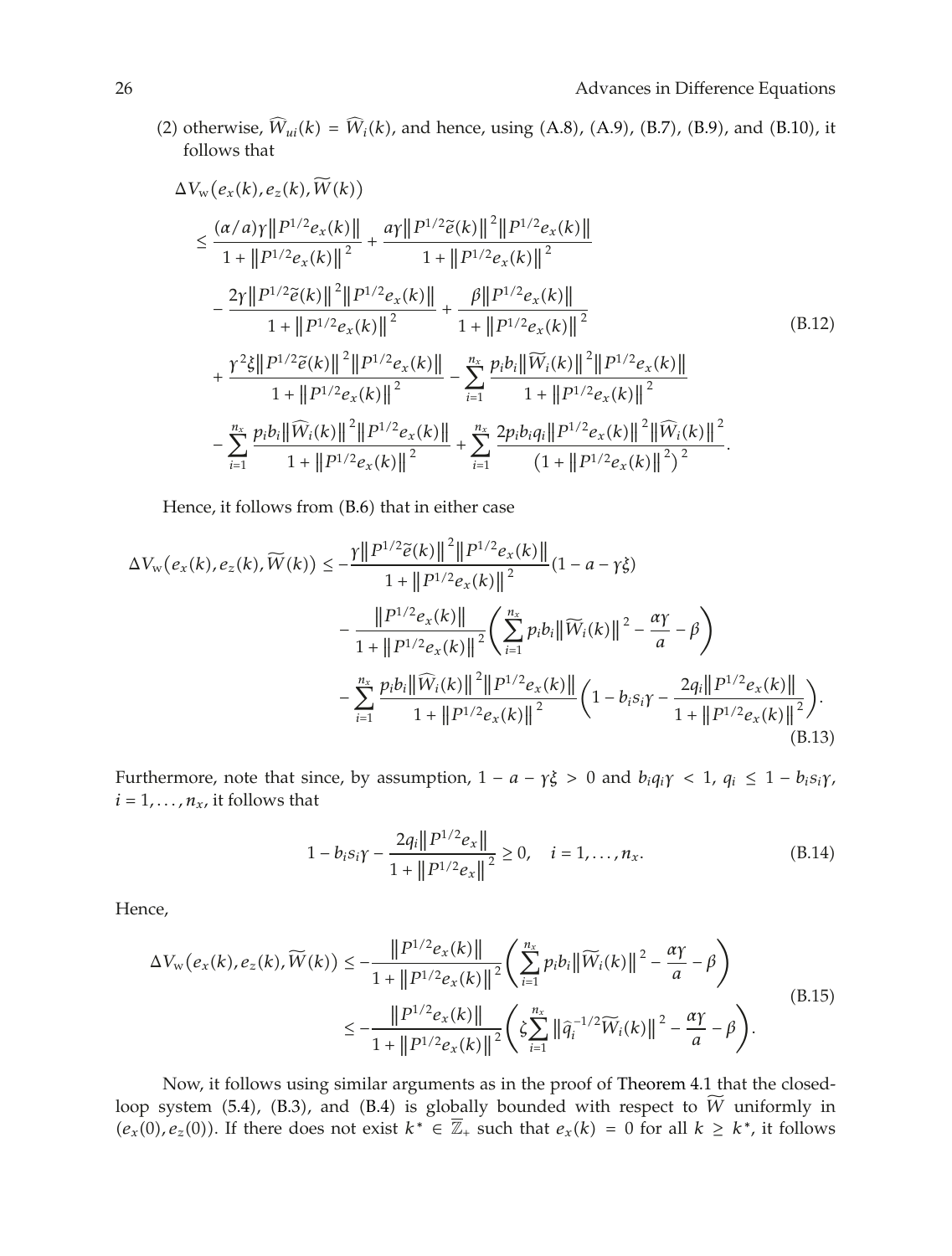using similar arguments as in the proof of Theorem 4.1 that the closed-loop system  $(5.4)$ ,  $(B.3)$ , and (B.4) is globally ultimately bounded with respect to  $\widetilde{W}$  uniformly in  $(e_x(0), e_z(0))$  with ultimate bound given by  $\sqrt{\eta_w}$ , where  $\eta_w$  >  $(2 + \zeta)(\alpha \gamma + \alpha \beta)/(2\alpha \zeta)$ . Alternatively, if there exists  $k^* \in \mathbb{Z}_+$  such that  $e_x(k) = 0$  for all  $k \geq k^*$ , then  $\widetilde{W}(k) = \widetilde{W}(k^*)$  for all  $k \geq k^*$ .

Next, to show ultimate boundedness of the error dynamics, consider the Lyapunov-like function

$$
V_{\rm e}(e_x,e_z,\widetilde{W}) = \ln\left(1 + e_x^{\rm T}Pe_x\right) + \text{tr}\,\widetilde{W}Q^{-1}\widetilde{W}^{\rm T}.\tag{B.16}
$$

Note that (B.16) satisfies (A.19) with  $x_1 = P^{1/2}e_x$ ,  $x_2 = [\hat{q}_1^{-1/2}\widetilde{W}_1^T, \dots, \hat{q}_{n_x}^{-1/2}\widetilde{W}_{n_x}^T]^T$ ,  $x_3 = e_z$ ,<br> $x_4 = e_{11}e_{12}e_{13} + e_{22}e_{14}e_{15}e_{16} + e_{15}e_{17}e_{17}e_{18}$  and  $x_5 = e_{16}e_{17}e_{17}e_{18}$ .  $\alpha(\|[x_1^T, x_2^T]^T\|) = \ln(1 + \|[x_1^T, x_2^T]^T\|^2)$ , and  $\beta(\|[x_1^T, x_2^T]^T\|) = \|[x_1^T, x_2^T]^T\|^2$ , where  $\|[x_1^T, x_2^T]^T\|^2 =$  $e_x^T P e_x + \text{tr } W Q^{-1} W^T$ . Furthermore, *α*(·) is a class- $\mathcal{K}_{\infty}$  function. Now, using (5.5), (B.13), and the definition of  $\tilde{e}$ , it follows that the forward difference of  $V_e(e_x, e_z, \widetilde{W})$  along the closed-loop system trajectories is given by

$$
\Delta V_{e}(e_{x}(k), e_{z}(k), W(k)) \triangleq V_{e}(e_{x}(k+1), e_{z}(k+1), W(k+1)) - V_{e}(e_{x}(k), e_{z}(k), W(k))
$$
\n
$$
= \ln \left[ \frac{1 + e_{x}^{T}(k+1)Pe_{x}(k+1)}{1 + e_{x}^{T}(k)Pe_{x}(k)} \right]
$$
\n
$$
+ \text{tr}\,\widetilde{W}(k+1)Q^{-1}\widetilde{W}^{T}(k+1) - \text{tr}\,\widetilde{W}(k)Q^{-1}\widetilde{W}^{T}(k)
$$
\n
$$
\leq \frac{e_{x}^{T}(k+1)Pe_{x}(k+1) - e_{x}^{T}(k)Pe_{x}(k)}{1 + e_{x}^{T}(k)Pe_{x}(k)} + \Delta V_{w}(e_{x}(k), e_{z}(k), \widetilde{W}(k))
$$
\n
$$
= -\frac{e_{x}^{T}(k)Re_{x}(k)}{1 + e_{x}^{T}(k)Pe_{x}(k)} + \frac{2e_{x}^{T}(k)A^{T}P\tilde{e}(k)}{1 + e_{x}^{T}(k)Pe_{x}(k)} + \frac{\tilde{e}_{x}^{T}(k)P\tilde{e}_{x}(k)}{1 + e_{x}^{T}(k)Pe_{x}(k)}
$$
\n
$$
+ \Delta V_{w}(e_{x}(k), e_{z}(k), \widetilde{W}(k))
$$
\n
$$
\leq -\frac{\|R^{1/2}e_{x}(k)\|^{2}}{1 + \|P^{1/2}e_{x}(k)\|^{2}} + \frac{2e_{x}^{T}(k)A^{T}P\tilde{e}(k)}{1 + \|P^{1/2}e_{x}(k)\|^{2}} + \frac{\|P^{1/2}\tilde{e}_{x}(k)\|^{2}}{1 + \|P^{1/2}e_{x}(k)\|^{2}}
$$
\n
$$
- \frac{\gamma \|P^{1/2}\tilde{e}(k)\|^{2} \|P^{1/2}e_{x}(k)\|}{1 + \|P^{1/2}e_{x}(k)\|^{2}} \left(1 - a - \gamma \xi\right)
$$
\n
$$
- \frac{\gamma_{r}}{1 + \|P^{1/2}e_{x}(k)\|^{2} \left( \sum_{i=1}^{n_{r}} p_{i}b_{i} \|\wid
$$

where once again in (B.17) we used  $\ln a - \ln b = \ln(a/b)$  and  $\ln(1+c) \leq c$  for  $a, b > 0$  and  $c > -1$ .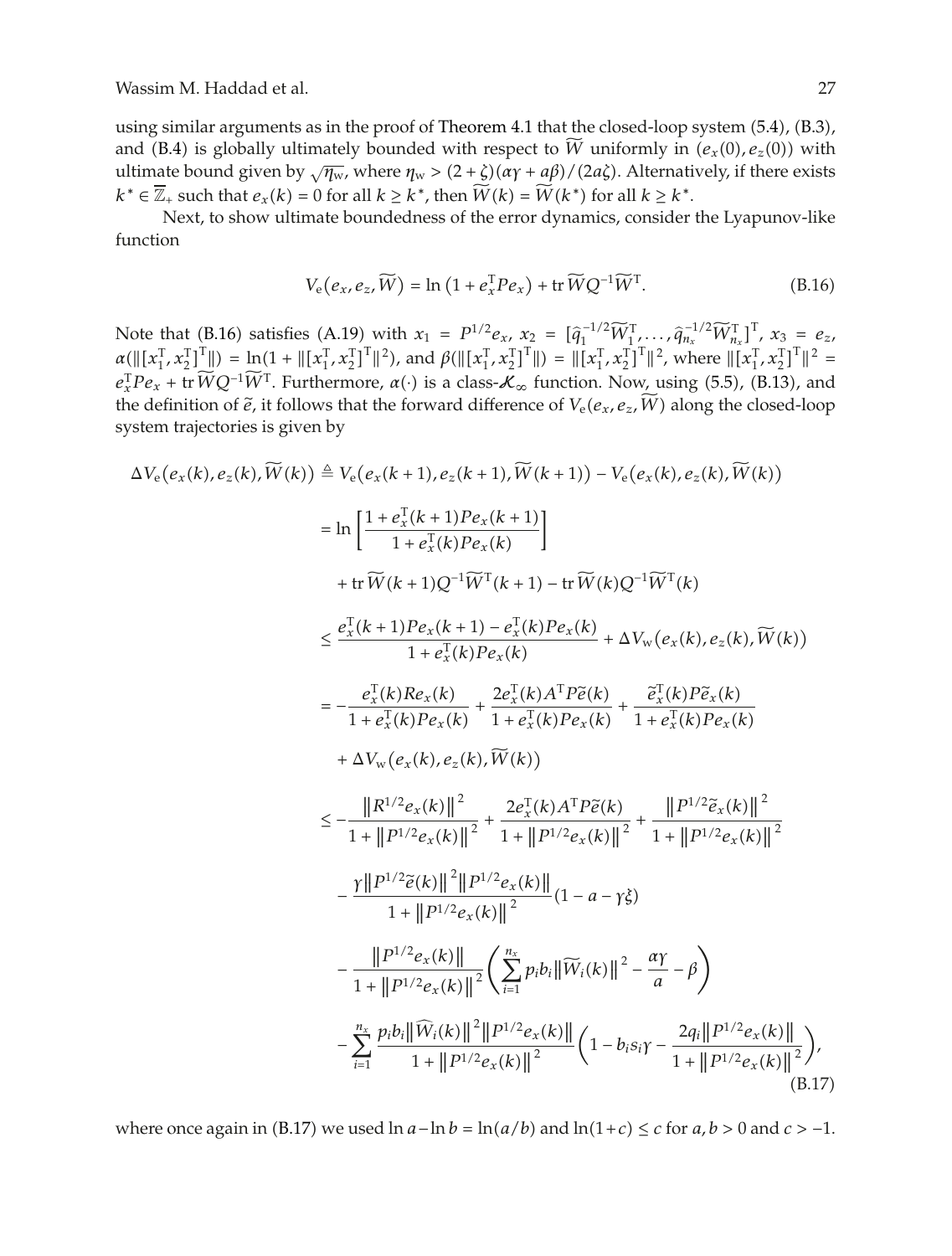Next, using  $(A.21)$  and  $(B.17)$  yields

$$
\Delta V_{e}(e_{x}(k),e_{z}(k),\widetilde{W}(k)) \leq -\frac{\mu_{1}\|p^{1/2}e_{x}(k)\|^{2}}{1+\|p^{1/2}e_{x}(k)\|^{2}} + \frac{c\mu_{2}\|p^{1/2}e_{x}(k)\|^{2}}{1+\|p^{1/2}e_{x}(k)\|^{2}} + \frac{c^{-1}\|p^{1/2}\tilde{e}(k)\|^{2}}{1+\|p^{1/2}e_{x}(k)\|^{2}} + \frac{\gamma(\alpha/a)\|p^{1/2}e_{x}(k)\|^{2}}{1+\|p^{1/2}e_{x}(k)\|^{2}} + \frac{\alpha\|p^{1/2}\tilde{e}(k)\|^{2}\|p^{1/2}e_{x}(k)\|^{2}}{1+\|p^{1/2}e_{x}(k)\|^{2}} + \frac{\beta\|p^{1/2}e_{x}(k)\|^{2}}{1+\|p^{1/2}e_{x}(k)\|^{2}} - \frac{(\gamma\|p^{1/2}e_{x}(k)\| - 1)\|p^{1/2}\tilde{e}(k)\|^{2}}{1+\|p^{1/2}e_{x}(k)\|^{2}} - \frac{\gamma^{2}\zeta\|p^{1/2}\tilde{e}(k)\|^{2}\|p^{1/2}e_{x}(k)\|^{2}}{1+\|p^{1/2}e_{x}(k)\|^{2}} - \sum_{i=1}^{\frac{\mu_{2}}{2}}\frac{p_{i}b_{i}\|\widetilde{W}(k)\|^{2}\|p^{1/2}e_{x}(k)\|^{2}}{1+\|p^{1/2}e_{x}(k)\|^{2}} - \sum_{i=1}^{\frac{\mu_{2}}{2}}\frac{p_{i}b_{i}\|\widetilde{W}(k)\|^{2}\|p^{1/2}e_{x}(k)\|^{2}}{1+\|p^{1/2}e_{x}(k)\|^{2}} - \frac{\frac{\mu_{2}}{2}}{1+\|p^{1/2}e_{x}(k)\|^{2}}\left[(\mu_{1}-\epsilon\mu_{2})\|p^{1/2}e_{x}(k)\|-\beta-\alpha\gamma a^{-1}\right] - \frac{\mu_{1}\mu_{2}\sqrt{2}}{1+\|p^{1/2}e_{x}(k)\|^{2}}\left[\gamma(1-a-\gamma\xi)\|p^{1/2}e_{x}(k)\|-\beta-\alpha\gamma a^{-1}\right] - \frac{\
$$

Now, using similar arguments as in the proof of Theorem 4.1 it follows that the solution  $(x(k), z(k), \widehat{W}(k))$ ,  $k \in \overline{\mathbb{Z}}_+$ , of the closed-loop system (5.4), (B.3), and (B.4) is ultimately bounded for all  $(x(0), z(0), \widehat{W}(0)) \in \mathfrak{D}_\alpha$  given by  $(A.35)$  and  $||P^{1/2}e_x(k)|| < \varepsilon$  for  $k \geq K$ .

Finally,  $u(k) \ge 0$ ,  $k \ge 0$ , is a restatement of (5.2). Now, since  $G(x(k)) \ge 0$ ,  $k \in \mathbb{Z}_+$ , and *u*(*k*) ≥≥ 0,  $k \in \mathbb{Z}_+$ , it follows from Proposition 2.8 that *x*(*k*) ≥≥ 0 and *z*(*k*) ≥≥ 0,  $k \in \mathbb{Z}_+$ , for all  $(x_0, z_0) \in \overline{\mathbb{R}}_+^{n_x} \times \overline{\mathbb{R}}_+^{n_z}.$ 

# **Acknowledgments**

This research was supported in part by the Air Force Office of Scientific Research under Grant no. FA9550-06-1-0240 and the National Science Foundation under Grant no. ECS-0601311.